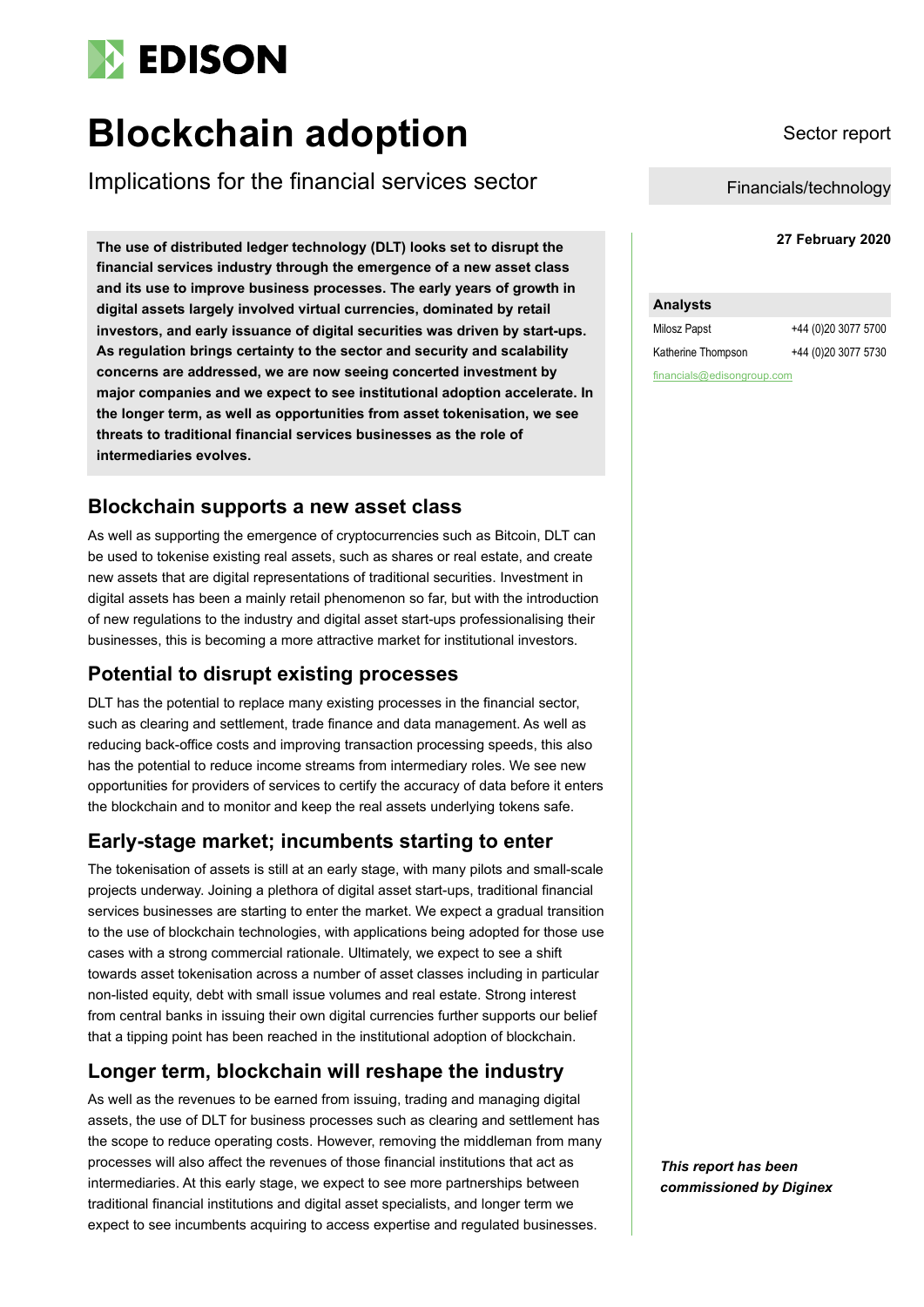

# **Contents**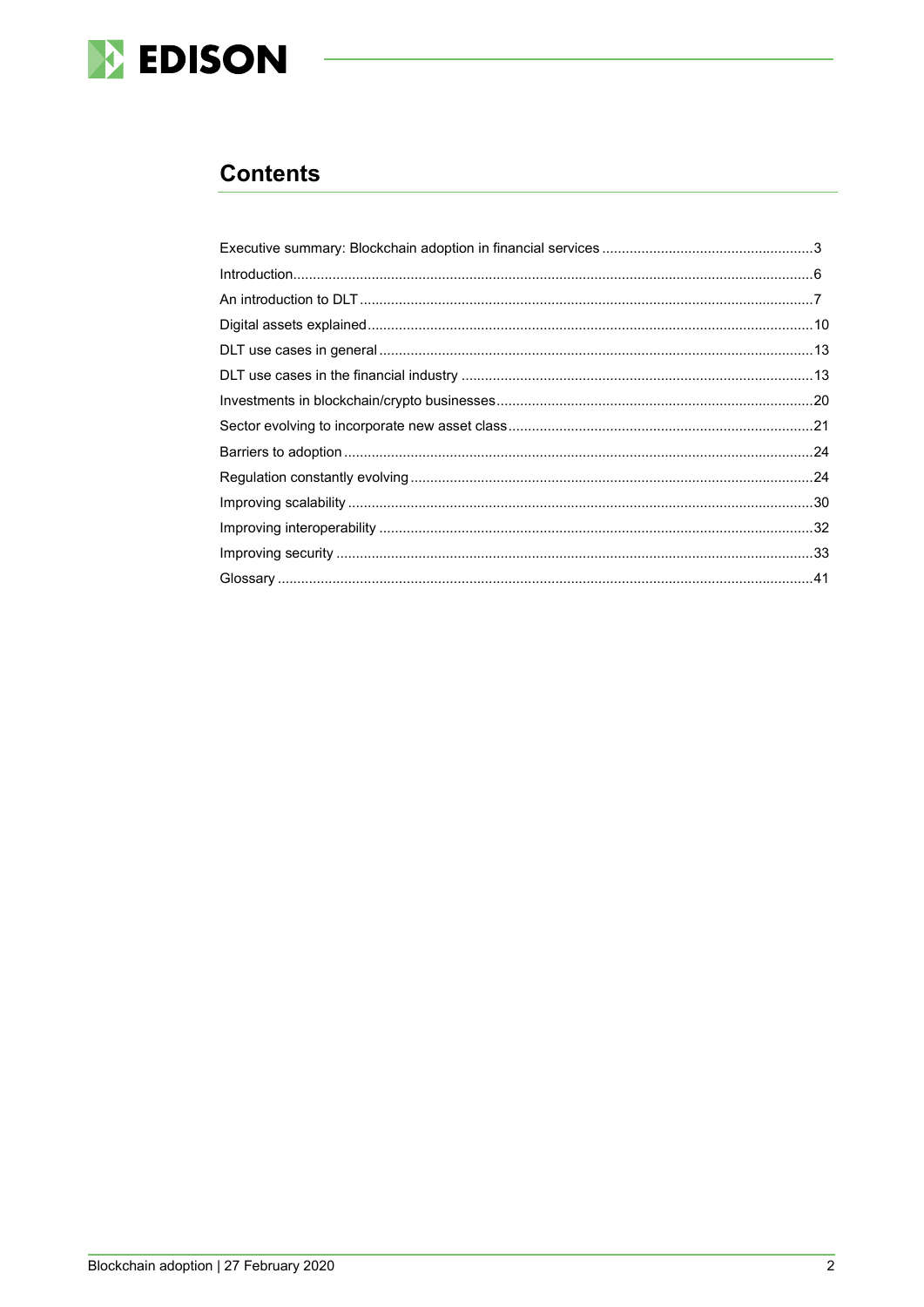

# <span id="page-2-0"></span>**Executive summary: Blockchain adoption in financial services**

# **DLT disruptive to the financial services sector**

DLT offers the ability to transact without the need for a trusted central authority: this disintermediation offers the potential to improve efficiency and transparency across many sectors and many business processes. We see scope for the application of DLT to be disruptive to the financial services industry in two ways: through the creation of a new asset class, digital assets, and, more specifically, security tokens; and through its use in business processes to improve efficiency and reduce costs. In the second case, it will be vital for companies to undertake a rigorous cost/benefit analysis to ascertain whether moving to the blockchain is in fact an improvement on the existing process.

# **Security tokens offer better liquidity and fractional ownership**

Looking specifically at security tokens, the use of DLT offers the potential to reduce transaction costs and improve processing speed, while the increased transparency and trust could lead to more accurate pricing of risk. Moreover, smart contracts introduce liquidity to asset classes that were traditionally considered illiquid and allows for fractional ownership, reducing the minimum ticket size for investors. Digital assets may also allow for the creation of more innovative financial products, which may, among others, extend access to un/underbanked populations. Small-scale security token offerings (STOs) have shown how different types of assets can be tokenised, such as equity in private companies, real estate and debt. We believe that in the shorter term, many of these deals will be structured as hybrids, with the majority stake still offered through traditional financing routes and a minority stake tokenised as proof of concept. As the number of STOs to date is low and regulation is still taking shape in this area, secondary trading has been predominantly OTC driven; in the longer term, as volumes grow, we would expect to see the emergence of regulated digital securities exchanges.

# **Blockchain projects funding becoming more mature**

During the cryptocurrency boom in 2017 and early 2018, initial coin offerings (ICOs) represented the most popular funding option for blockchain-based projects. Subsequently, ICO funding volumes declined due to higher regulatory scrutiny coupled with deteriorating investor sentiment. At the same time, the focus of venture capital (VC) funding has shifted from companies focused merely on cryptocurrencies and exploratory projects to businesses developing specific marketable products, as well as those active in cryptocurrency mining or digital asset infrastructure (including secondary market trading and custody, and asset tokenisation). STOs constitute a viable funding option and may be considered the next generation of ICOs. This is because: 1) security tokens are better structured in that they represent rights to actual assets and cash flows similar to traditional financial instruments; and 2) they are better regulated and normally fall under same/similar regulations as off-chain securities.

# **Incumbents starting to engage in pilots, new services**

As well as undertaking internal projects to test the use of DLT technology, many of the larger traditional banks are starting to get involved in pilot projects involving other banks or developing services for digital assets. Fidelity has launched a digital assets business that offers secure custody and trade settlement for Bitcoin. Nomura and Vontobel have entered the digital asset custody market. Both the Swiss and London Stock Exchanges are actively involved in the development of security token exchanges and the ASX is in the middle of a project to shift its clearing and settlement system to the blockchain.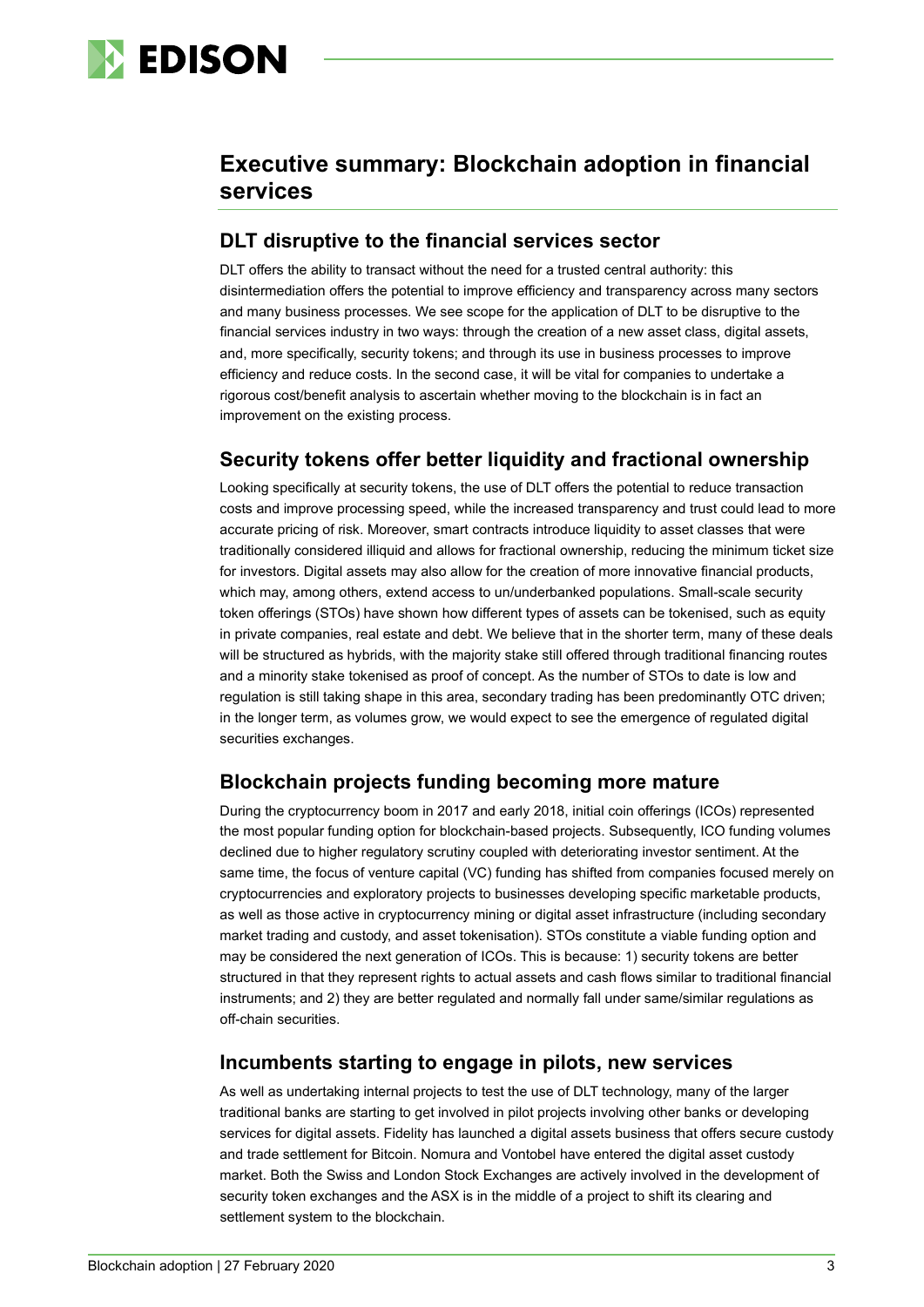

# **Emergence of digital asset players in financial services**

The digital asset market has been driven by start-ups, many focused on specific areas such as virtual currency exchanges (VCEs), security token issuance platforms, digital asset custody and crypto mining. Recognising that institutional investors require access to regulated services, digital asset-focused banks and service providers are emerging such as Bakkt, Diginex, Sygnum and SEBA. Some of the large VCEs are looking to expand into regulated security token trading. A number of asset management companies have developed as pure-play digital asset investors, offering institutional investors exposure to the sector.

# **Institutional adoption to date has been held back by regulatory, security and scalability issues**

As the digital asset market has developed, we have seen extreme cryptocurrency price volatility, criminal involvement, numerous coin losses through hacks and errors, the ICO boom and bust, lack of regulation and issues with the scalability of certain cryptocurrencies. These issues have served as barriers to adoption for institutional investors. We believe that many of these issues are being addressed, paving the way for institutional investors to adopt digital assets as a new asset class.

# **Fast-evolving regulation is bringing certainty to the sector**

Regulators are starting to take digital assets seriously. While some countries have a draconian approach to digital assets, others are keen to balance the protection of consumers with the commercial benefits that use of innovative digital assets can bring. Although digital assets are decentralised and hence global in their scope, regulation is undertaken on a country-by-country basis. The lack of a cohesive global framework provides scope for regulatory arbitrage and raises issues around jurisdiction for contracts and data security. The more open countries are bringing digital asset issuance, trading, custody and asset management under their existing or new regulatory frameworks, including the application of know your customer (KYC), anti-money laundering (AML) and combating the financing of terrorism (CFT) processes. Although stricter regulation is likely to reduce the level of anonymity enjoyed by the sector, it should make it a more attractive sector for institutional investors. Further clarity from regulators on areas such as tax, accounting, data protection and the treatment of smart contracts is still required.

# **Addressing security and scalability concerns**

The larger players in the market understand the need to be seen to take the security of their and customers' assets seriously. This includes seeking security and control audits from third-party specialists, obtaining ISO 27001 certification, using or creating custody services and putting insurance in place. For public blockchains, the shift to proof-of-stake (PoS) consensus mechanisms and the use of sharding or Layer 2 solutions should improve processing speeds. Private blockchains suffer less from scalability issues, as they do not need to use such complex consensus protocols and have a limited membership. While use of DLT results in disintermediation of traditional players, it adds a new requirement for trusted third parties to verify information is accurate before it is put on the blockchain and to ensure real assets' underlying tokens have not been stolen or damaged.

# **Longer term, DLT represents both a threat and an opportunity to the financial services industry**

We expect a gradual transition to the use of blockchain technologies, with applications being adopted for those use cases with a strong commercial rationale. Ultimately, we expect to see a shift towards asset tokenisation across a number of asset classes including non-listed equity, debt with small issue volumes and real estate. Strong interest from central banks in issuing their own digital currencies further supports our belief that a tipping point has been reached in the institutional adoption of blockchain. We view this shift as presenting both threats and opportunities for the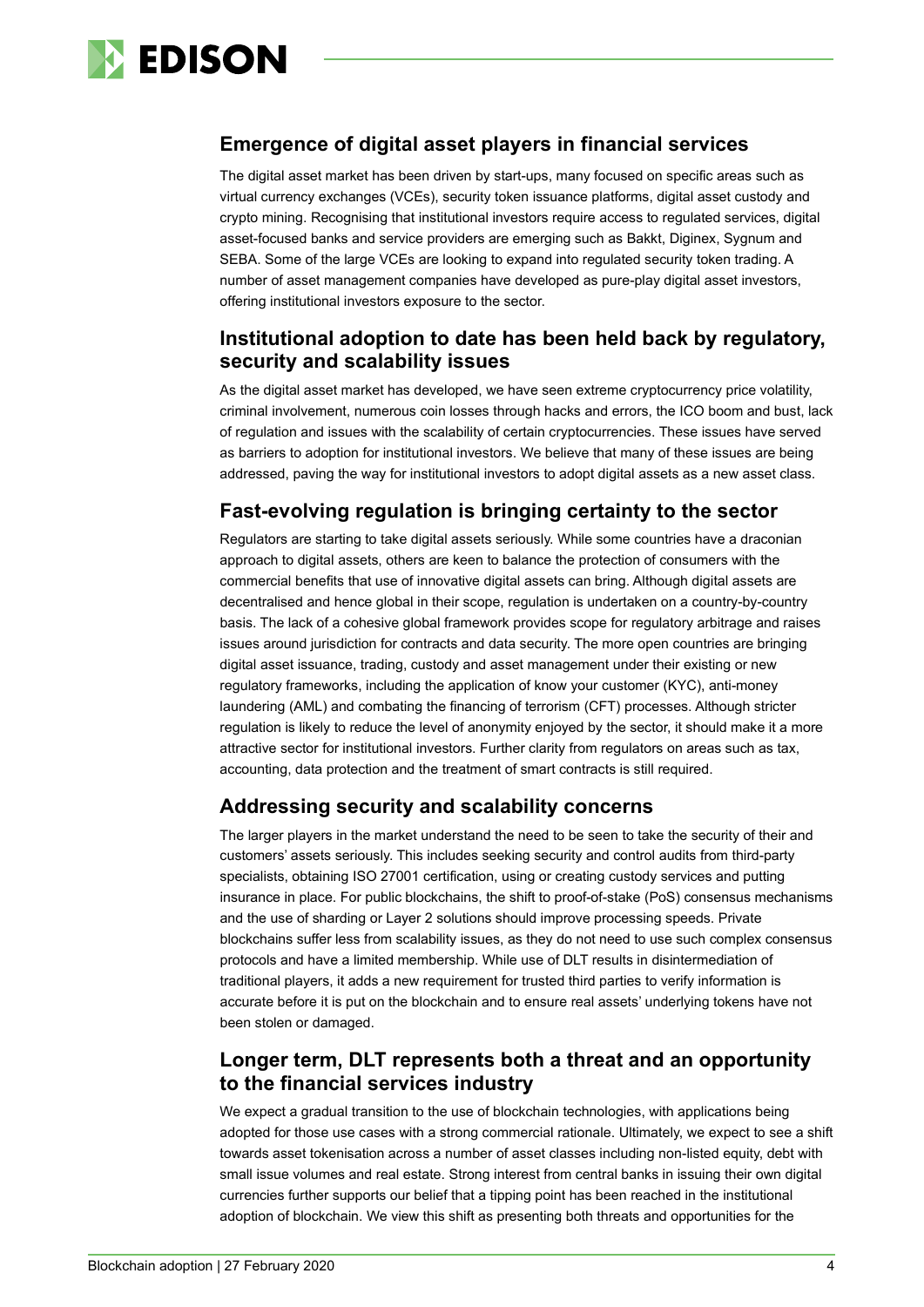

<span id="page-4-0"></span>financial services industry. As well as the revenues that can be earned from issuing, trading and managing digital assets, the use of DLT for business processes such as clearing and settlement, trade finance and identity verification has the scope to reduce operating costs. However, removing the middleman from many processes will also affect the revenues of those financial institutions that act as intermediaries, for example, fees earned on cross-border transactions, foreign exchange, payments and security registration. At this early stage in the market, we expect to see more consortium activity and partnerships between traditional financial institutions and digital asset specialists. While we see corporate VC activity already picking up, longer term we would also expect to see the incumbents acquiring to access expertise and regulated businesses.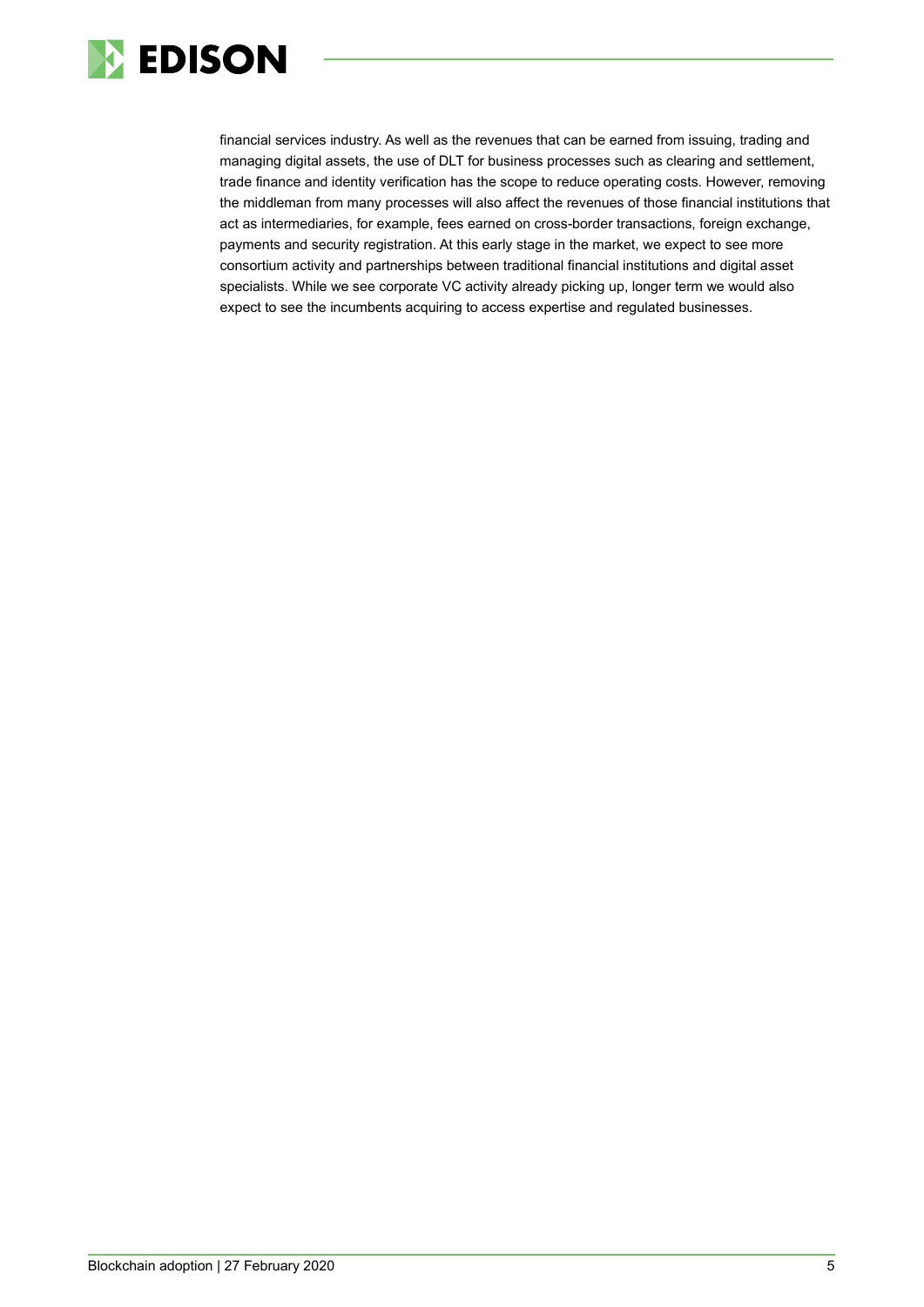

# **Introduction**

In this report, we examine the current status of DLT adoption in the financial services sector, with a particular focus on institutional engagement with the technology. We identify the current barriers to adoption of DLT-based assets and services within the sector and investigate what is being done to overcome these. We also highlight areas where work still needs to be done to make the technology more appealing to institutional investors.

<span id="page-5-0"></span>As well as undertaking desk-based research, we have interviewed companies involved in different areas of the sector, including technology companies, NGOs and investment companies.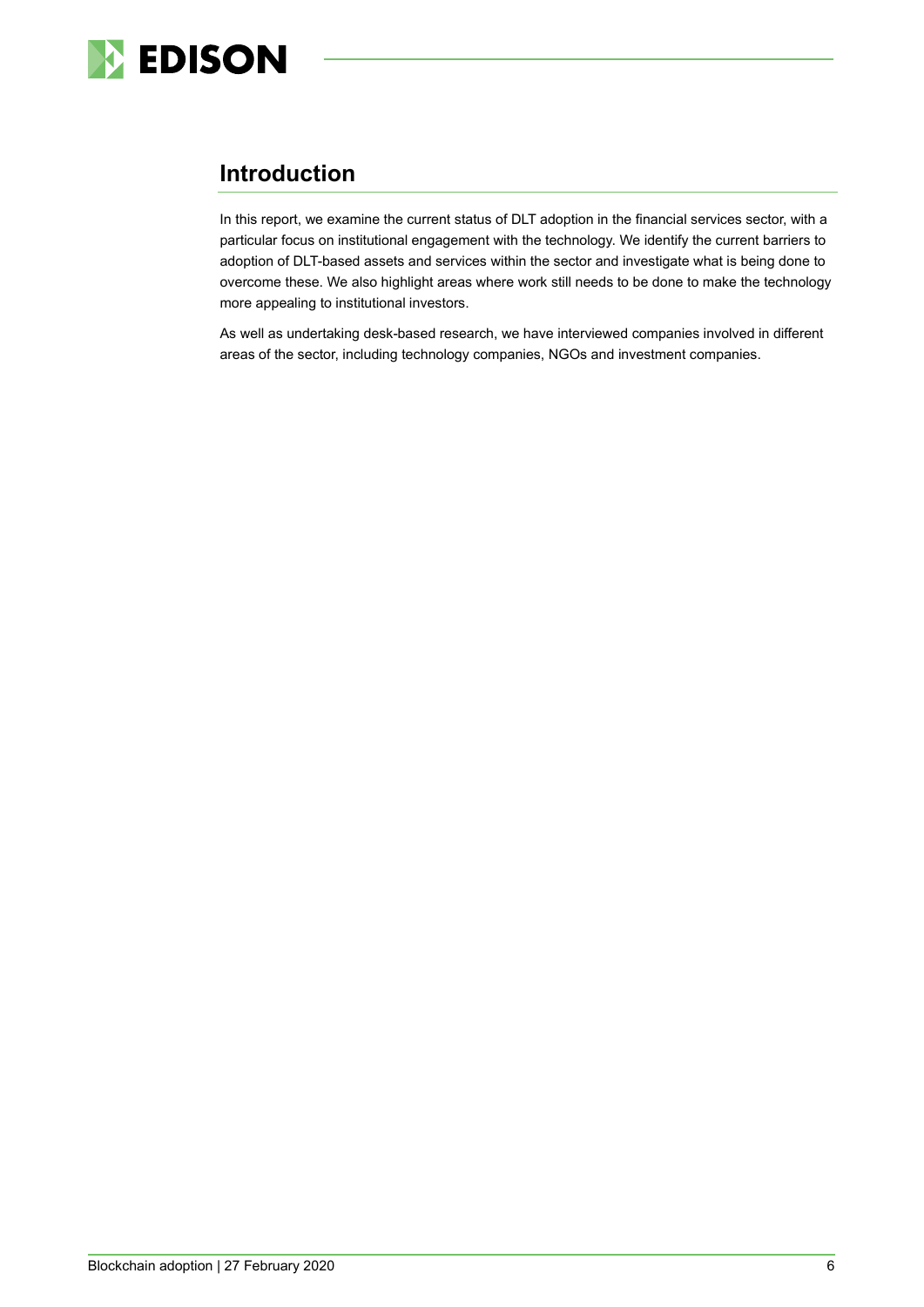

# **An introduction to DLT**

# **The basics**

A distributed ledger is a database that is shared across a peer-to-peer network, synchronised so that all nodes in the network have a copy of the same data and based on all nodes agreeing on the data (consensus).

Key advantages of DLT include:

- It represents a reliable mechanism for transparent validation of transactions without the need for an independent third party.
- Data security is underpinned by a decentralised database based on cryptographic algorithms.
- **Transactions are recorded in a chronological order (creating an immutable chain of records),** with all blocks timestamped and linked to the previous one, translating into improved traceability.

A blockchain is a type of distributed ledger. It creates a linked list of transaction updates to a virtual digital public ledger. Each block in a blockchain consists of a group of transactions*.* To contribute transactions to a block and for that block to be added to the blockchain, a particular process is followed (see Exhibit 1). First, the initiator of a transaction sends it to the address of the recipient (public key) after signing it with their digital key (private key) to authenticate it. It is then broadcast to the entire network for each node to validate. Certain nodes, called 'miners' or 'validators', use the blockchain's consensus mechanism to add transactions to a block. Once complete, the block will be added to the blockchain with a timestamp and a reference to the previous block, then broadcast to the network. The cryptographic link from one block to the next means previous blocks cannot be altered.



#### **Exhibit 1: Transaction cycle for blockchain**

Source: Blockgeeks (www.blockgeeks.com)

### **Different ways to achieve consensus**

Proper functioning of blockchain networks depends on a coherent mechanism used by the distributed nodes to validate subsequent blocks that can be added to the chain, referred to as the consensus algorithm. The blockchain sector is still looking for a consensus protocol that will provide the optimal trade-off between efficiency and the level of decentralisation or democratisation and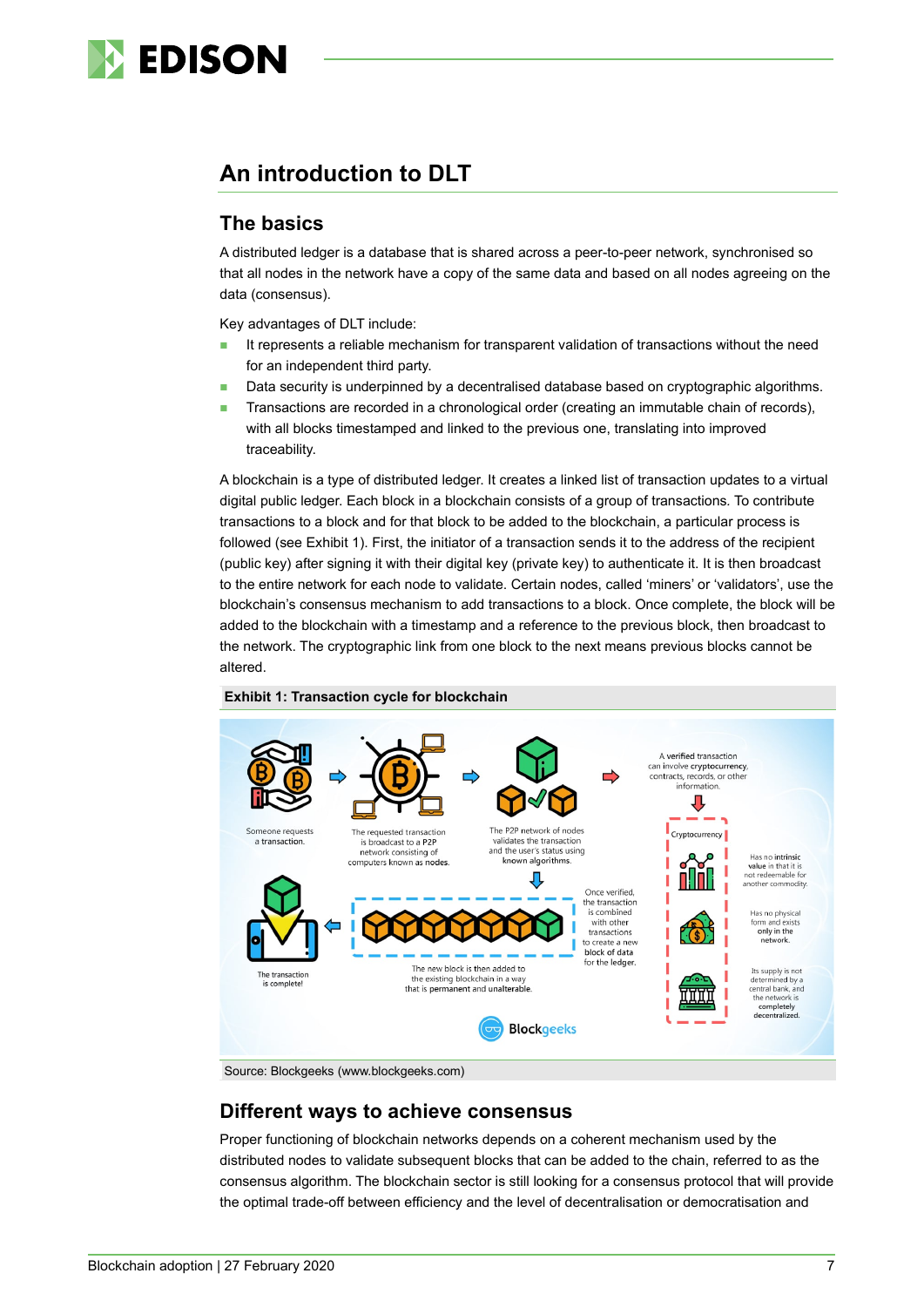

safety of a public network. The former is measured by power consumption requirements (in Watt hours) and the number of transactions it allows to process (transactions per second, TPS), while decentralisation may be tracked by examining the contribution of the respective block validators (which is a function of how the processing power is distributed between them).

#### **Bitcoin uses proof-of-work**

The first protocol, which was embedded in Bitcoin (and later in Litecoin), is the so-called **'proof-ofwork' (PoW) algorithm**. Here, block validators use their computing power to compete against each other to solve a 'mathematical puzzle' that is hard to crack but easy for others to verify the solution (in the case of Bitcoin, it is called 'hashcash'). Whoever does it first is allowed to add the next block to the chain. In exchange, the validator receives a certain amount of the cryptocurrency or token as a reward. Consequently, these validators are often referred to as cryptocurrency 'miners'. The more computing power a validator has, the more likely it is they will solve the equation first.

#### **PoW requires high levels of computing power and electricity**

Unfortunately, this block-validation process requires immense computing power available only to large mining pools deploying application-specific integrated circuits, which results in a high concentration of miners (as illustrated by the so-called hash rate distribution). Currently, four Chinabased mining pools (F2Pool, Poolin, AntPool and BTC.com) control more than 50% of Bitcoin's total mining power, according to BTC.com data. Another issue is the considerable amount of electric power consumed by miners to conduct the cryptographic calculations (69TWh per year according to the Cambridge Bitcoin Electricity Consumption Index, which is more than Switzerland consumes annually), which is used exclusively to maintain the blockchain's security. At the same time, the algorithm behind Bitcoin allows for limited processing speed (at around 7TPS calculated based on an average transaction size). Finally, the PoW consensus algorithm is susceptible to the so-called '51% attack'. In theory, a group of attackers could gain control over the majority of mining power and monopolise the generation of new blocks. Consequently, even though Bitcoin remains by far the largest cryptocurrency by size (making up c 66% of the total cryptoassets market capitalisation) and is solidifying its position as a digital equivalent of gold, it has a limited range for future applications. This is because it is merely a digital currency as opposed to for example Ethereum, which is designed to accommodate the so-called 'smart contracts' (see below for details), which are the key tool used to tokenize assets.

#### **PoS rising in popularity**

An increasingly popular alternative protocol is the **'PoS' algorithm**, which allocates mining power based on the percentage of cryptocurrency held by the respective block validators in a dedicated wallet (locking these coins). Miners do not compete with computing power, but with the amount of cryptocurrency they have 'staked' (and in some versions of the algorithm, also the duration of the stake). As a result, this protocol is characterised by lower power consumption and potentially faster transaction processing (eg Tezos based on PoS can handle up to 40TPS or the non-blockchain DLT network Hedera HashGraph, which claims that it can handle 10,000+ TPS). Ethereum, the secondlargest cryptocurrency by market capitalisation (characterised by a speed of c 15–20TPS), is on its way to transition from a PoW to a PoS environment (through the so-called Casper update).

Rather than being awarded a certain amount of cryptocurrency, block validators earn transaction fees (this is why they are sometimes called 'forgers' rather than 'miners'). The blockchain's stability is facilitated by the interest block validators have in keeping the network secure (given they have 'skin in the game'). In some cases (eg the planned Casper implementation in the case of Ethereum) stakers who validate the wrong transactions have their staked coins confiscated. Nevertheless, the algorithm still promotes centralisation to some extent, as it is favouring those validators who stake the highest amount. Moreover, PoS networks are susceptible to a potential '51% attack' (see page 33 for further detail).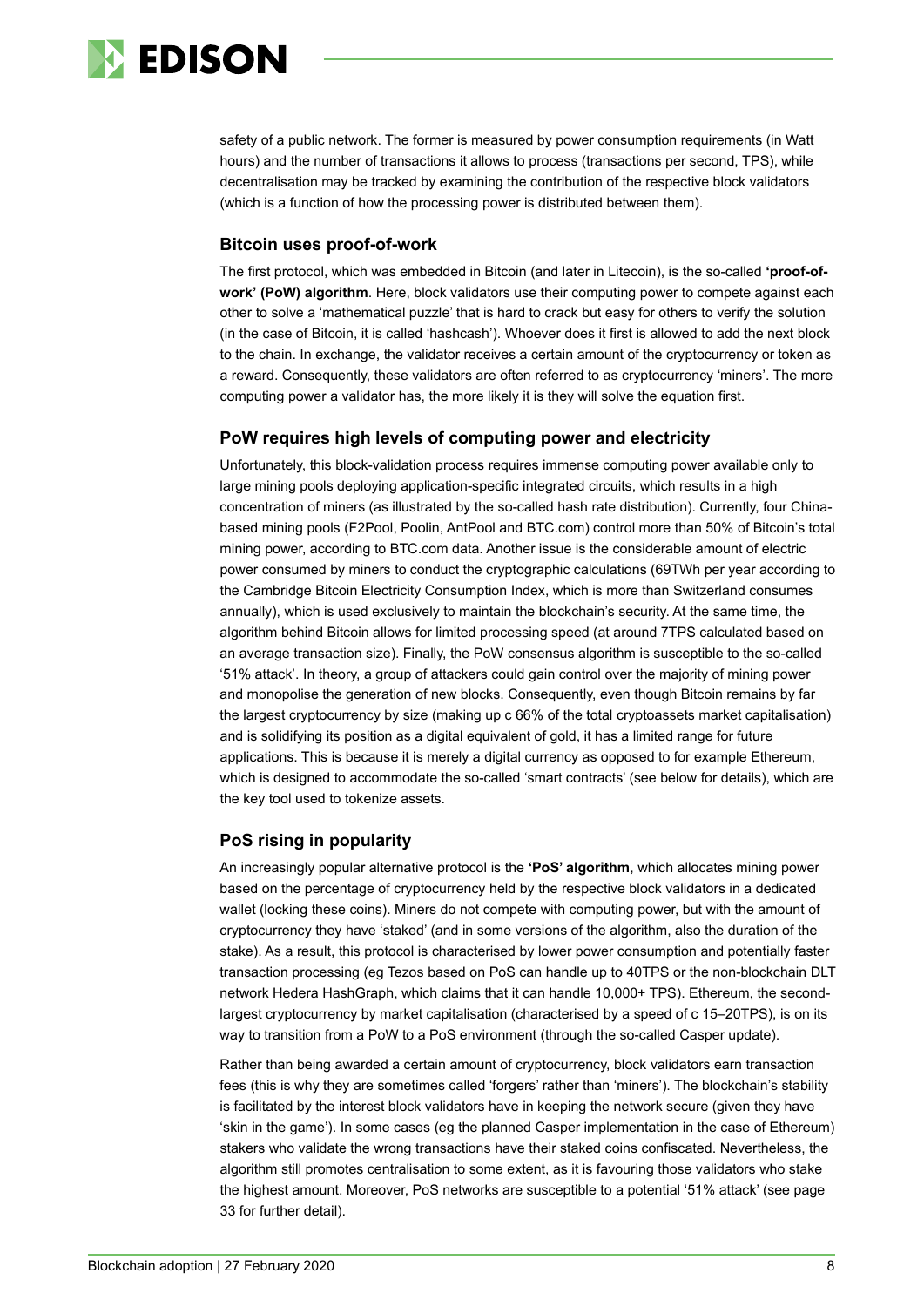



**Exhibit 2: Proof of work versus proof of stake**



A number of further block validation algorithms are applied in public blockchains, such as delegated PoS (DPoS, applied in the EOS blockchain), which is a variation of the PoS protocol, delegated Byzantine fault tolerance (used by the NEO blockchain platform) and many others.

We asked **Yorke Rhodes, head of blockchain at Microsoft,** his thoughts on the competing consensus algorithms:

*Proof-of-stake is the future of blockchain, with a validator pool that is demonstrably decentralised enough (as opposed to the DPoS solution used by EOS), which is particularly important in a public network. Ethereum is on a path to transition to a proof-of-stake framework, from its current proof-of-work origins. It is worth keeping in mind that public blockchain implementations are quite difficult (Bitcoin is a good illustration of this). By necessity upgrades are executed through soft and hard forks.[1](#page-8-0) A quite promising and mature example of a proof-of-stake system is Celo (a fork of Ethereum). It represents a reserve-based PoS environment and implements functionality to include representation of stablecoins in the base layer. Facebook's Libra also relies on a reserve-based PoS framework.*

<span id="page-8-0"></span><sup>1</sup> A change to the blockchain network's protocol resulting in new consensus rules (with non-upgraded nodes excluded from the validation of new blocks).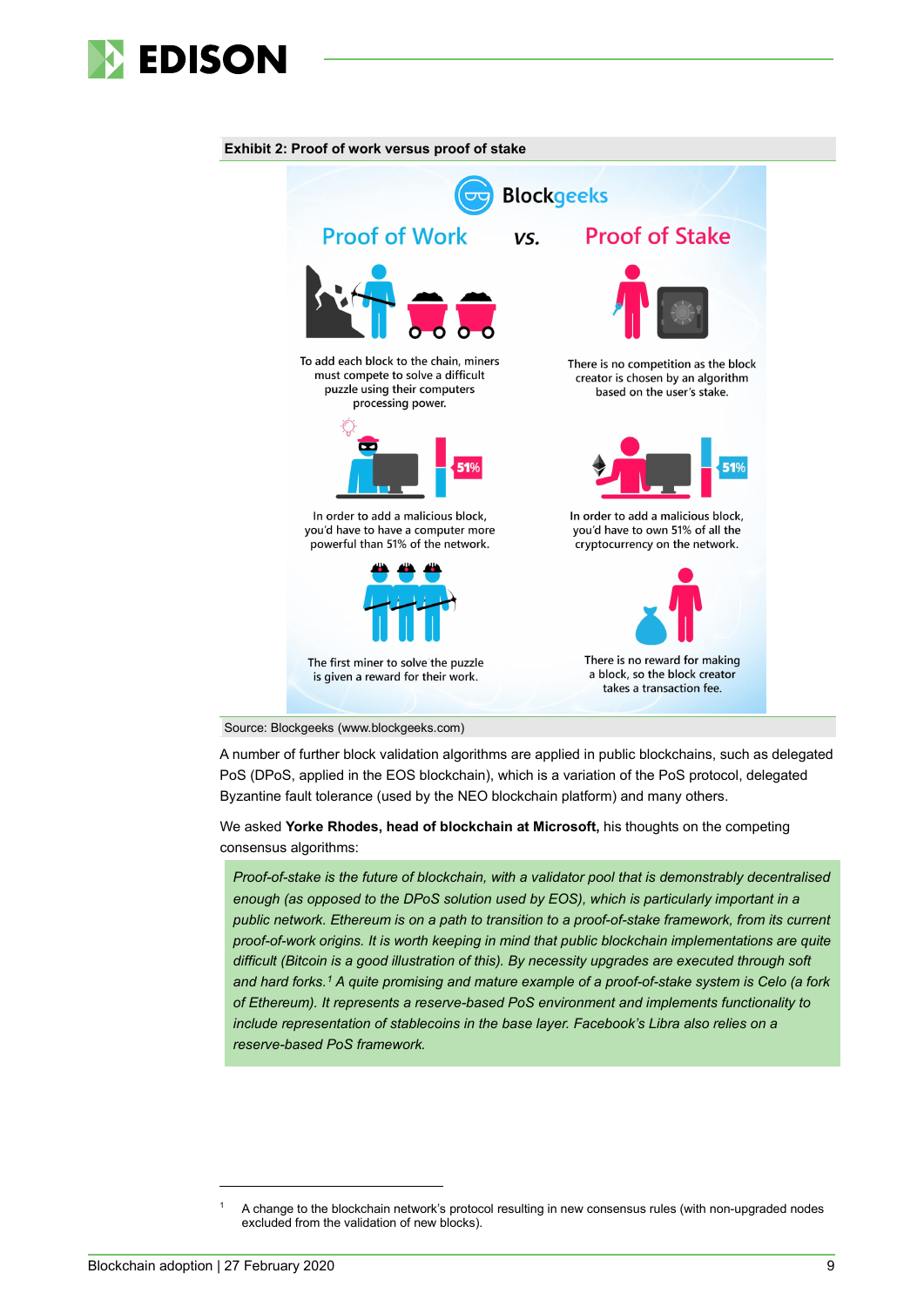

#### **Private blockchain consensus requirements less onerous**

At the same time, we note that consensus algorithm requirements differ in a private blockchain. This is because the consensus layer in a private blockchain is usually more relaxed in comparison with a public blockchain, given there is strict control over who is being allowed into the chain, facilitating a secure set of participants. The most popular consensus algorithm in private blockchains is proof of authority, where transactions and blocks are validated by approved accounts (validators), allowing much faster transactions. Having said that, there is a number of alternative consensus algorithms and the optimal choice may be different for specific implementations.

# <span id="page-9-0"></span>**Digital assets explained**

Cryptographically based assets are described in many ways: cryptoassets, cryptocurrency, security tokens, digital assets, etc. For the purposes of this report, we use the term digital assets. The broader public associate digital assets primarily with Bitcoin, which is only one manifestation of the technology (although the largest in terms of market cap, Exhibit 4). Any digital asset may be classified into one of three main categories: exchange, utility or security tokens.

### **Exchange tokens: Bitcoin the best-known**

Also referred to as cryptocurrencies, virtual currencies or payment tokens, exchange tokens were the first class of blockchain-based digital assets to emerge, with some prominent examples including Bitcoin (the first cryptocurrency launched in 2009) or Litecoin. Although designed mainly as a means of value exchange representing a potential alternative to payment systems based on traditional (fiat) money, cryptocurrencies attracted significant speculative demand resulting in a boom and bust in 2017 and 2018. The price of Bitcoin went up from c US\$1,000 in early 2017 to US\$20,000 at peak at end-2017, then declined to around US\$8,000–10,000 at present (Exhibit 3). This speculative wave has not only affected the most popular cryptocurrencies but was marked by the emergence of a plethora of new digital assets (most of which may be classified as utility tokens, see below).





Source: Refinitiv

#### **Stablecoins introduced to cope with exchange token volatility**

High price volatility remains one of the main disadvantages of plain exchange tokens as a payment means. As a result, a new digital asset class (called **stablecoins**) has been developed, which has its value pegged to another currency or asset (stabilising the coin's value). In most cases this would be a traditional currency such as the US dollar (such as in the case of the standard Tether coin, the largest stablecoin by market capitalisation at present), although stablecoins may also be pegged to commodities (such as gold, eg Tether's recently launched Tether Gold, or oil, eg Venezuela's oil-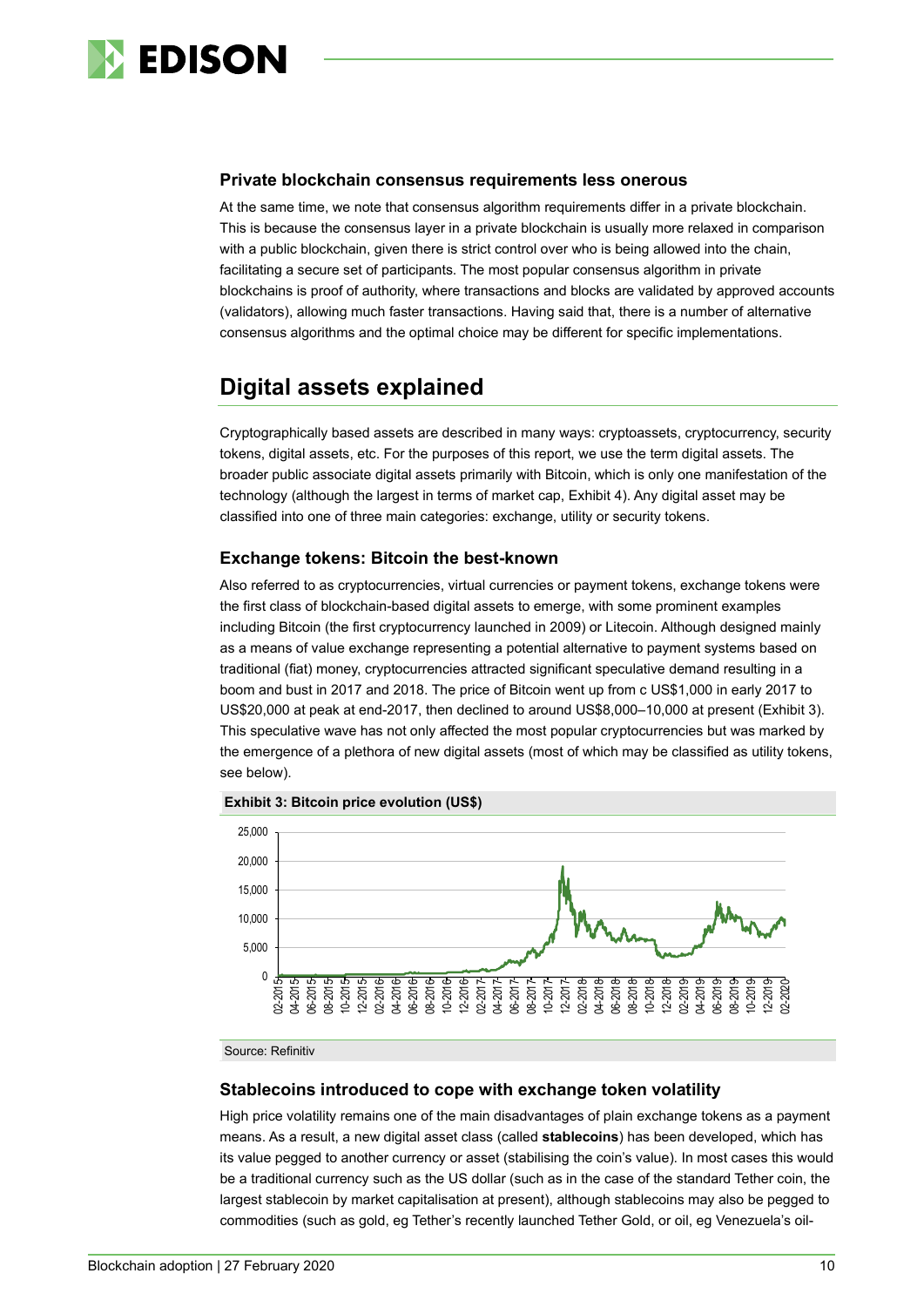

backed cryptocurrency called Petro), real estate or even another cryptocurrency (with a degree of over collateralisation to absorb price volatility in the underlying asset). There is also a group of noncollateralised stablecoins with their supply regulated by a certain algorithm, which addresses increasing (or declining) demand for the cryptocurrency by issuing (or buying back) coins. Finally, hybrid stablecoins (combining the features of collateralised and non-collateralised coins) are also being explored at present.

#### **Stablecoins pique the interest of central banks and Facebook**

Stablecoins seem a promising solution for, among others, peer-to-peer payments, remittances, clearing and settlement (including settlement on crypto exchanges), as a means of value storage, as well as an indirect way for crypto exchanges to offer crypto-fiat trading pairs. We see some large incumbent players launching pilots based on coins similar to stablecoins in the clearing and settlement space (eg JPM or Wells Fargo, as discussed in more detail below).

We must note however that stablecoins based on traditional currencies (ie fiat-based) are centralised as they require a trustworthy entity that is responsible for maintaining the reserves backing up the stablecoin. The recent trust issues related to the US dollar reserves of Tether are a good example of how important this can be. Nevertheless, the asset class is considered as compelling, given that Facebook is attempting to launch its own stablecoin (using a reserve-based PoS protocol) called Libra, although it has been struggling to do so due to regulatory pushback amid concerns around AML.

Moreover, the emergence of stablecoins has sparked a discussion around the potential introduction of central bank digital currencies (CBDC, stablecoins backed by the native currency), as highlighted by the European Central Bank in one of its papers published in August 2019 (*[In search for stability](https://www.ecb.europa.eu/pub/pdf/scpops/ecb.op230%7Ed57946be3b.en.pdf)  [in crypto-assets: are stablecoins the solution?](https://www.ecb.europa.eu/pub/pdf/scpops/ecb.op230%7Ed57946be3b.en.pdf)*)*.* A survey conducted of 66 central banks by the Bank for International Settlements (BIS) in January 2020 indicates that 80% of central banks are engaging in work on CBDCs, whereas c 40% have moved from conceptual research to experiments or proof-of-concept and another 10% have developed pilot projects. Six central banks have formed a working group with the BIS to assess the economic, functional and technical design choices, including cross-border interoperability of CBDCs. The members of the group are the BIS, Canada, the ECB, Japan, Sweden, Switzerland and the UK. The Swedish central bank has recently announced the start of a CBDC (e-krona) trial with Accenture on the Corda blockchain until February 2021.

#### **Utility tokens: Providing access to products and services**

Utility tokens provide access and use rights to a certain digital resource. A few of the most popular utility tokens include Ether (associated with the Ethereum blockchain), Ripple, EOS or Stellar. However, a variety of other tokens were issued through ICOs, often on a third-party blockchain (eg Ethereum) to finance the development of a certain product or service (eg decentralised applications), which can be subsequently used or consumed by the holders of these specific utility tokens. We present a few examples of utility tokens and their applications below:

- Basic Attention Tokens (BAT), which may be used to obtain certain advertising services on the BAT platform.
- Filecoin token, which allows users to access a decentralised cloud storage platform.
- Tronix, which can be used to buy content (eg video on demand) on the Tron network.
- FUN, which is a token acting as a betting chip in the FunFair gaming ecosystem.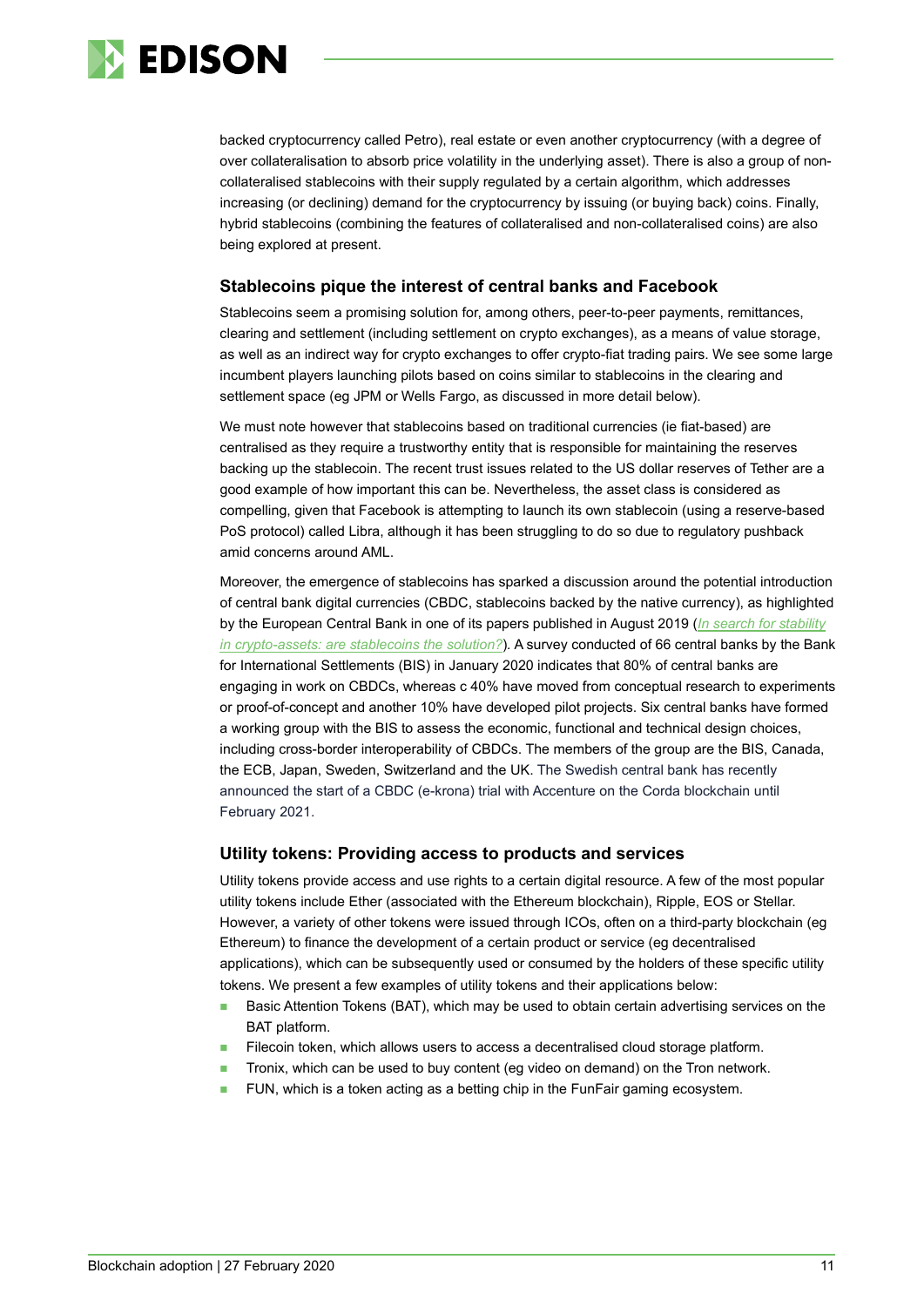



**Exhibit 4: Top 10 exchange and utility tokens by market capitalisation (US\$bn)**

Source: CoinMarketCap data at 26 February 2020. Note: \*Stablecoin.

#### **Security tokens: Tradeable digital financial instruments**

These tokens are a digital version of traditional securities and usually represent an investment instrument secured by actual assets or cash flows, rather than exchange tokens (an alternative currency used for payments) or utility tokens (which are worth only as much as the service/product they provide access to). Moreover, security tokens (and STOs) are much better regulated. For example, the German watchdog (BaFin) is classifying security tokens as securities if they meet the following three criteria: freely transferable; traded in financial markets; and equipped with rights similar to those attributable to securities. For a detailed overview of the regulatory landscape related to digital assets, please see below.

#### **Smart contracts have terms embedded directly in the code**

A distinct feature of security tokens is that they are structured as smart contracts, which means they represent an agreement between buyer and seller with its **terms directly embedded within the code that are automatically executed**. This is important as it eliminates the need to involve third parties responsible for monitoring the execution of agreement terms. At present, the most popular technical standard for smart contracts used to structure security tokens is the Ethereum Request for Comments 20 (ERC-20) standard using the Ethereum blockchain. Although it is not perfect in its design, it has definitely been successful as an early standard on which providers of digital wallets could rely, helping create liquidity in the market. Although it is likely to remain the dominant standard in the near term given the support it receives from wallets, there are several promising alternative protocols that may better serve specific industry requirements.

For instance, ERC-721 (another Ethereum-powered protocol) may be better equipped for gaming items and collectibles given that, unlike ERC-20, it is not a representation of a pool of fungible digital assets, but represents a single non-fungible (unique) type of token. In fact, it already receives support from the gaming community. One of the decentralised applications that allowed the ERC-721 standard to gain publicity in the crypto collectables space was CryptoKitties, a blockchainbased virtual game (released by Axiom Zen) allowing users to breed and trade unique virtual cats (its transactions peaked in December 2017, visibly clogging up the entire Ethereum network).

A token standard under development that may play an important role in STOs in the future is ERC-1400 (compliant with ERC-20), which aims to replicate traditional securities more accurately, introduce a more transparent transaction process and facilitate legal and regulatory compliance (eg with respect to KYC/AML) specific to the respective jurisdictions (eg it allows automatic whitelisting of investors based on their residency). It also features the functionality to reverse the crediting of tokens to a given wallet.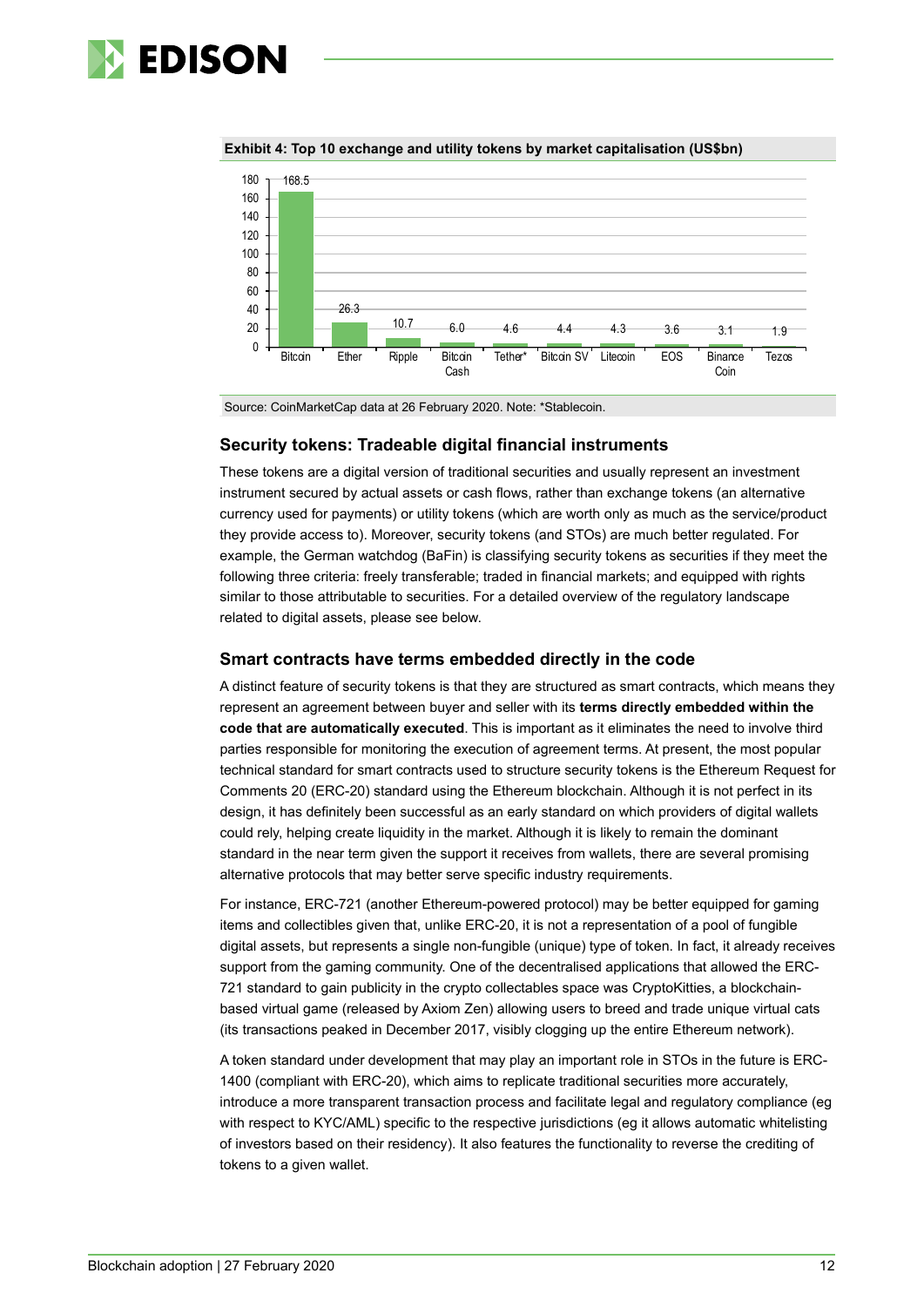

# <span id="page-12-0"></span>**DLT use cases in general**

<span id="page-12-1"></span>Growing awareness of the significant potential associated with DLT technology is illustrated by the results of a survey conducted by Deloitte in 2019 among senior executives of US companies with US\$500m+ in annual revenues and non-US companies with annual sales of US\$100m+. According to the survey, 83% of respondents see compelling use cases for blockchain, with 53% placing blockchain within their top five strategic priorities. Key advantages over the existing systems they highlighted included: new business models and value chains; greater security/lower risk; greater speed compared to existing systems; greater transparency; lower costs; improving identity control; and fraud reduction.

There is a plethora of prospective blockchain use cases across industries and it is difficult to mention all of them. Below we present selected applications across industries and society (with specific use cases in the financial industry discussed later in the note):

- **Supply chain management** addressing the complexity and limited transparency of supply chains that leads to inefficiencies and increased risk of fraud (eg counterfeit goods). The use cases include the provenance of commodities, as illustrated by the Tracr platform launched originally by De Beers (one of the largest diamond mining companies globally). Blockchain may also facilitate food safety.
- **Digital identity management**  allowing for quicker and safer onboarding of clients through smoother KYC/AML procedures while providing stronger data protection.
- **Voting systems** facilitating an efficient and safe system for remote voting, such as during political elections or general meetings of shareholders.
- **Healthcare**  multiple possibilities for medical record access, clinical trial monitoring, analysis of credentials/track record of health professionals, communication between patients and doctors, etc.
- **Intellectual property rights** blockchain seems to be a good setup to record and timestamp ownership of IP rights to eliminate legal disputes.
- **Energy**  tracking the provenance of green energy production in a decentralised power network involving rooftop solar and other small sources of renewable energy.
- **Media and entertainment** potentially eliminating the need for a content aggregator such as Netflix by introducing a convenient environment for peer-to-peer transactions between content providers and consumers, as well as reducing copyright infringement risk.
- **Marketing and advertising** helping reduce or eliminate advertising fraud and lack of transparency.
- **Law**  introducing a reliable, transparent and immutable setup to digitally sign and store legal agreements, including ownership records; leveraging smart contracts to reduce paperwork.
- **Justice system** providing a platform to secure digital forms of evidence.
- **Charity**  introducing a transparent trail for donations.
- **Human rights** using blockchain to track migrants with the aim of reducing the incidence of modern slavery. The UN's International Organization for Migration is working with Diginex to use the blockchain to reduce the illegal fees charged to migrant domestic workers.

It is important that the organisations considering the use of DLT have a strong business rationale for doing so. Due to the cost of building and moving to the new technology, as well as remapping business processes, it is not always appropriate to use blockchain technology. Projects that are best suited to using blockchain include those where trust is core to the application, participants are motivated to share information and there is potential for disintermediation.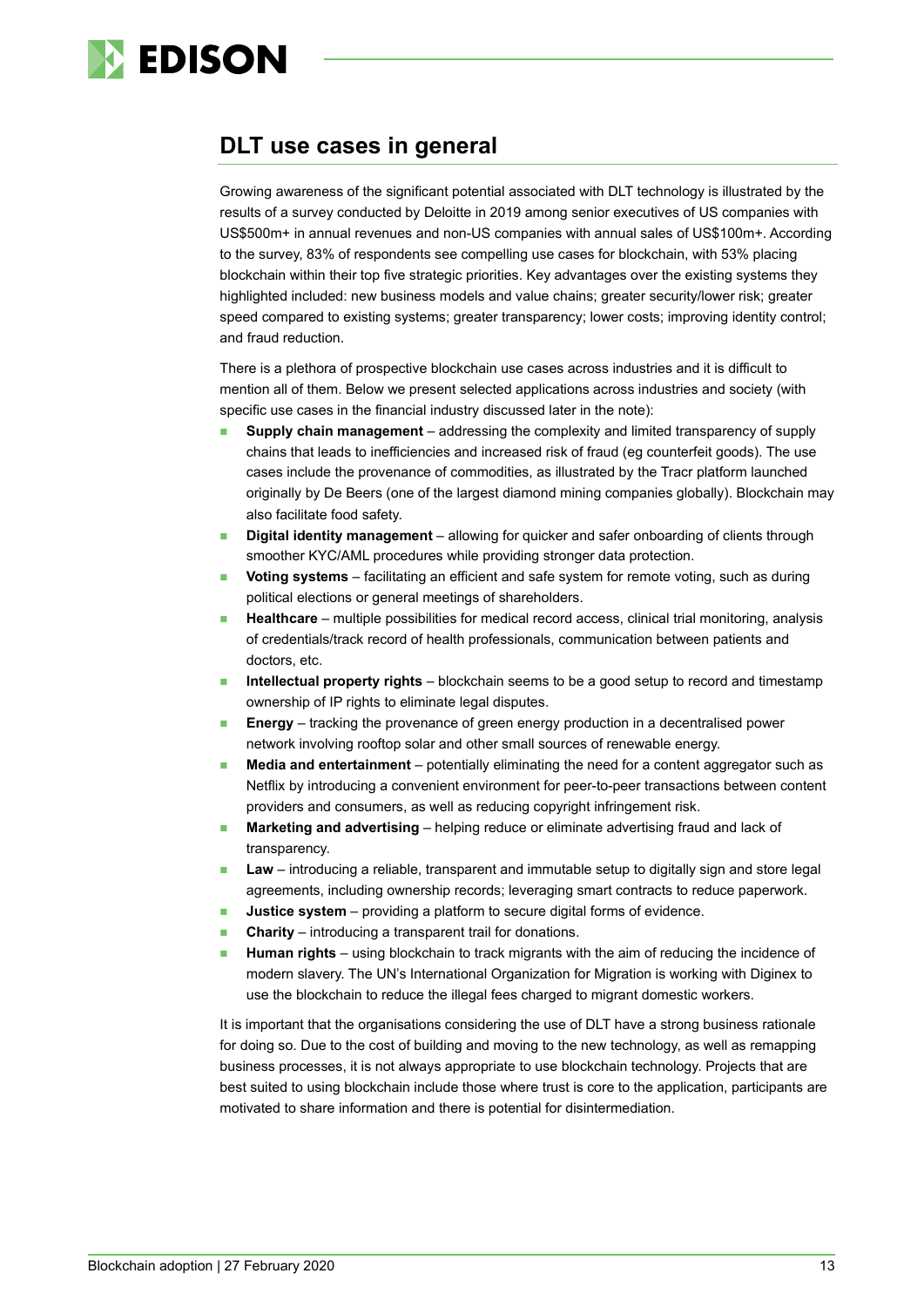

# **DLT use cases in the financial industry**

DLTs (including blockchain) offer compelling solutions both standalone and as a native environment for various types of digital investments (in particular security tokens). As highlighted above, one of the main distinctive advantages of blockchain technology is the ability to take over the role of a middleman (eg notaries, insurers, registrars, transfer agents or banks in some cases) and **validate data integrity** in a decentralised setup (which facilitates faster and more comprehensive data access for all participants). These features are further strengthened by the deployment of smart contracts, where the rights of the respective counterparties (eg investors) and desired compliance rules are embedded in the token code and thus automatically executed (without third parties). This includes, among other things, coupon and dividend payments, voting rights, escrow arrangements and collateral management. This translates into **reduced transaction costs** and **faster processing speeds** due to a lower number of market participants and touchpoints that have to be involved, as well as **increased transparency and trust**, leading to a **more accurate pricing of risk**.

Moreover, smart contracts introduce **liquidity** to asset classes that were traditionally considered illiquid, which may potentially lead to improved valuation on the back of a reduced illiquidity discount applied by investors. They also allow for **fractional ownership**, reducing the minimum ticket size for investors. Digital assets in a blockchain environment may also assist the **creation of more innovative financial products (or reinvention of existing products)**, which may, among other things, extend access to un- or underbanked populations. In this section of our report, we discuss selected potential DLT implementations in finance.

### **Payments and trades settlement**

Legacy bank systems are characterised by complexity and inefficiencies leading to elevated costs. Blockchain offers the potential for faster processing speeds (in real time), improved accuracy, lower counterparty and settlement risk, freeing up of collateral, as well as reduced costs and requirements to handle exceptions. Blockchain is a promising solution to introduce real-time, trade date settlement (including cross-border operations) by creating a direct, transparent and secure transaction framework between custodians and counterparties. In this context, we note that the introduction of a digital currency (in particular a form of stablecoin) for the payment leg of security settlement will be necessary to reap the full benefits of DLT.

A number of banks have already embarked on blockchain-powered pilot projects. In February 2019, JP Morgan announced the creation and successful testing of a digital coin based on the US dollar (called JPM coin) for payments between institutional clients. JPM coins are issued on the Quorum blockchain and are redeemed for the equivalent amount of US dollars once the transfer is complete. A similar pilot project, Wells Fargo Digital Cash, was announced in September 2019. In June 2019, the *Wall Street Journal* reported that 14 financial companies led by UBS plan to use a blockchain-based token called utility settlement coin (USC) in cross-border trading activity.

More recently, the press reports that JP Morgan is in discussions to merge its Quorum blockchain unit with ConsenSys, a blockchain start-up focused on developing enterprise applications and building developer tools. ConsenSys was founded in 2014 by one of the original co-founders of Ethereum.

However, there are some voices expressing caution over the efficiency of the existing blockchain technology, such as the president of the German Central Bank, who declared in May 2019 that in a trial project the bank has conducted with Deutsche Börse (initiated in 2016), deployment of blockchain for transfer and settlement of securities and cash turned out to be more expensive and slower than traditional solutions. Similarly, in a recent report called *The Tokenisation of Assets and Potential Implications for Financial Markets*, the OECD highlighted the application of DLTs in clearing and settlement has produced mixed results and hurdles in the development of the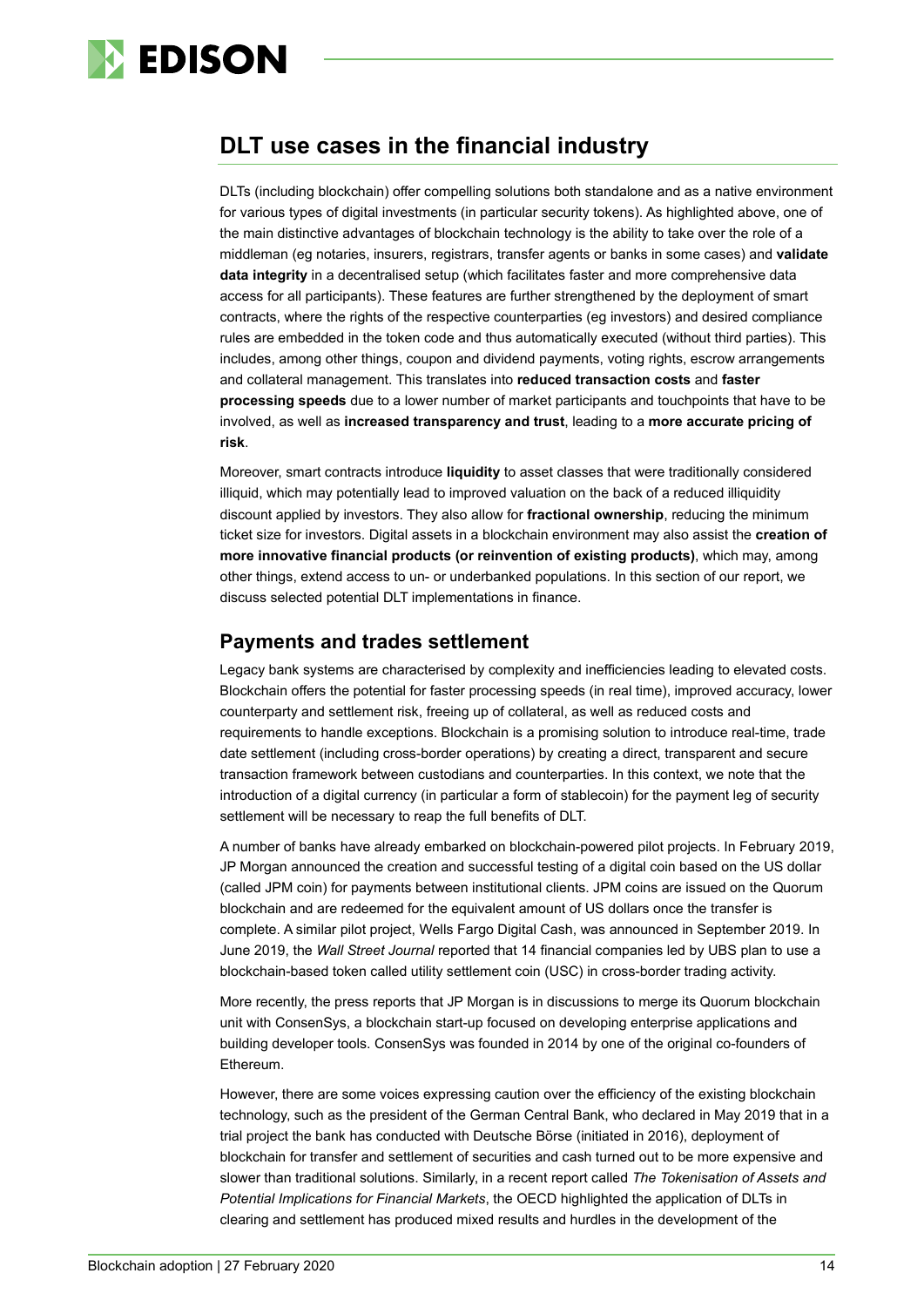

technology will need to be overcome for the application to arrive at the stage where it can provide better performance than systems currently in use. However, the OECD's comment may be largely based on the pilot conducted by Bundesbank and Deutsche Börse mentioned above.

We note that the ASX is in the process of moving its clearing and settlements system from the existing CHESS system to a blockchain-based system designed by Digital Asset Holdings. The new system is targeted to go live in April 2021. In the US, the Depositary Trust & Clearing Corporation (DTCC) is developing a blockchain-based post-trade system for derivatives. It had planned to launch this in the latter part of 2019, but has delayed it until after Brexit.

# **Lending**

Live implementation of digital assets is progressing in **mortgage lending**, translating into faster lending decisions, elimination of excessive commission structures, process automation, as well as risk reduction through improved transparency. An example of digital mortgage originators is Provenance, a private (ie permissioned) PoS blockchain launched by Figure Technologies (a US fintech unicorn offering retail loan products). The blockchain will not only be used to originate loans and receive loan payments, but also to buy and sell loans in the secondary market. In May 2019, Figure announced it has implemented an up to US\$1bn asset-based financing facility on the blockchain alongside Jefferies and WSFS Institutional Services to drive further lending on the network. At the same time, we note that other loan issuers are to operate on the network (which is not owned by Figure). In September 2019, Caliber Home Loans (one of the leading US mortgage lenders and an approved seller/servicer for both Fannie Mae and Freddie Mac), became the first outside lender on Provenance.

Blockchain-based smart contracts may also help improve efficiency of both transaction execution and subsequent loan servicing in the case of **syndicated loans**. The first syndicated loan on the blockchain (Ethereum) with a volume of US\$150m was completed in November 2018 by the Spanish bank BBVA alongside two partner banks (MUFG of Japan and BNP Paribas of France) for Red Electrica (a Spanish grid operator).

# **Trade finance**

International trade remains constrained by cumbersome paper-based processes, especially affecting small and medium-sized enterprises, as well as trade with emerging and frontier markets. The Asian Development Bank estimated the trade financing gap in 2017 (as measured by rejected trade financing transactions) at 10% of global merchandise trade volumes (c US\$1.5tn). The gap was mostly attributable to SMEs (75%) and to Asia (c 40%). This is where the new technologies such as blockchain (and artificial intelligence (AI) or the Internet of Things) come into play. As in the case of other applications, blockchain introduces faster processing using smart contracts, quicker credit risk assessment based on transaction history, enhanced transparency, reduced risk, coupled with lower costs and the ability to conclude small-ticket transactions. According to an analysis prepared by Bain & Company in 2018, DLT should enable US\$1.1tn of new trade volume by 2026, whereas 40% (or US\$0.9tn) of traditional documentary trade will move to DLT.

The first pilot transactions involving letters of credit (LC) in a blockchain environment have already been conducted using, for example, the Voltron platform, a project built on R3's Corda blockchain technology and developed by a consortium of eight banks including HSBC, ING, Standard Chartered, BNP Paribas, CTBC Holding, Bangkok Bank, NatWest and SEB. For example, in August 2019, the platform was used by Standard Chartered to complete its first blockchain-based LC transaction in less than 12 hours. In September 2019, HSBC completed its first yuan-denominated blockchain-based LC transaction using Voltron, allowing the exchange of documents within just 24 hours (compared to standard processing time of five to 10 days). The platform has just completed the pilot phase and has gone into full commercial production. A new legal entity called Contour was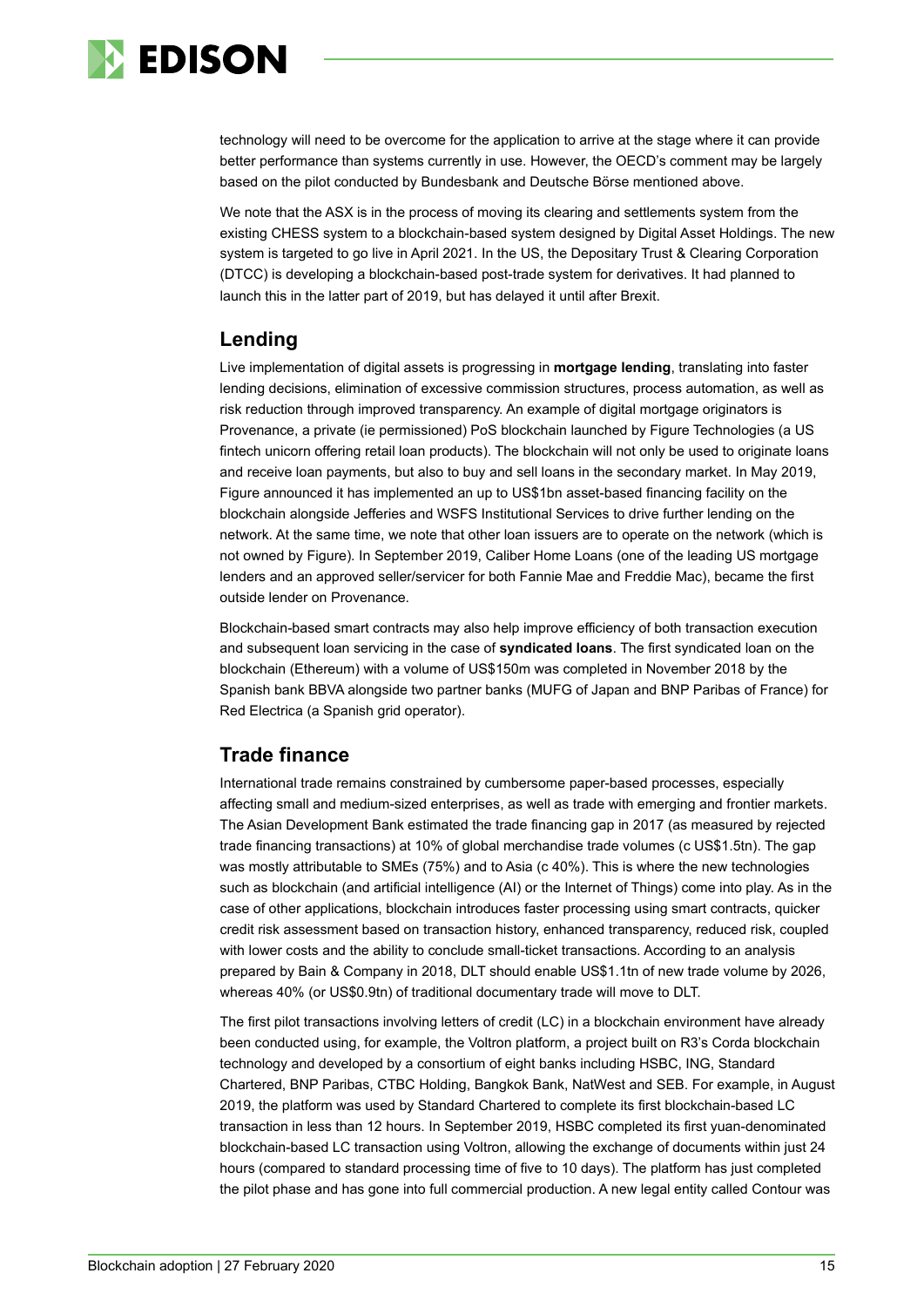

created to operate the platform, owned by seven of the original eight banks (NatWest chose not to participate) and has since received investment from Citi Ventures.

Moreover, R3 has recently completed a trade finance trial (focused on receivables finance, namely factoring) on the Marco Polo platform involving more than 70 organisations from 25 countries, including ABN AMRO, Commerzbank, BMW, Sumitomo Corporation and SBI Holdings. Marco Polo was established by R3 together with TradeIX, a Dublin-based technology company that recently attracted Accenture as an investor and strategic partner.

# **Digital identity**

Using blockchain in identity verification for KYC, compliance, AML and CFT processes may bring additional efficiency and savings to the financial industry while improving the customer experience through enhanced data protection. The technology should, for instance, allow the consolidation of all client-related identification documents in a digital framework. It can also be used to give individuals control over their identity information, enabling them to choose who they share the data with. In November 2017, IBM announced it has completed the proof-of-concept of a shared KYC project together with Deutsche Bank, HSBC, Mitsubishi UFJ Financial Group and Cargill. In May 2019, the identity and authentication provider SecureKey Technologies announced that its blockchain-based digital identity network Verified.me (built on the IBM Blockchain Platform) was introduced to customers of five Canadian financial institutions (CIBC, Desjardins, RBC, Scotiabank and TD). Network participants of Verified.me include banks, telecom companies and credit and government agencies, such as the Digital ID and Authentication Council of Canada, the Science and Technology Directorate within the US Department of Homeland Security or Equifax. Another project in the KYC area is KUBE, which was launched by four major Belgian banks (Belfius Bank, BNP Paribas Fortis, ING Belgium and KBC) to share corporate KYC data.

# **Data management**

A good example of the efficiency improvement potential in data management is the **investment fund** industry, where data distribution faces a number of challenges at present, with the majority of unlisted data still being transmitted via email and the prevalent inability to obtain data from a single provider translating into high error rates (creating litigation risk arising from incorrect fund pricing) and issues with timeliness and cost efficiency. Blockchain technology has the potential to solve this problem. For instance, technology company BC Gateways is commercialising a solution in Australia, called The Gateway, that uses a hybrid private/public blockchain network environment (with the private part based on Hyperledger Burrow and the public part using the Ethereum blockchain). This allows participants to publish and/or subscribe to pricing and other fund data via The Gateway. Direct participants can view the data on the private blockchain on a permissioned basis. Data are hashed and stored on the private blockchain; hashes of those blocks are then stored on the public blockchain to provide an audit trail.

# **Security tokens on the verge of disrupting investments**

We believe there is considerable potential for asset tokenisation, which represents two types of operation: the creation of unique tradable digital representations of existing real assets (and the associated future cash flows) on a blockchain network; or the issuance of new assets in a tokenised form, which resemble traditional asset classes. According to the Technological Tipping Points survey conducted among over 800 executives and experts from the IT and communications sector by the World Economic Forum in 2015, up to 10% of global GDP will be stored and transacted on a blockchain by 2025 (as expected by 58% of the respondents). This compares with less than 1% of GDP currently (almost exclusively consisting of exchange and utility tokens, namely cryptocurrencies such as Bitcoin).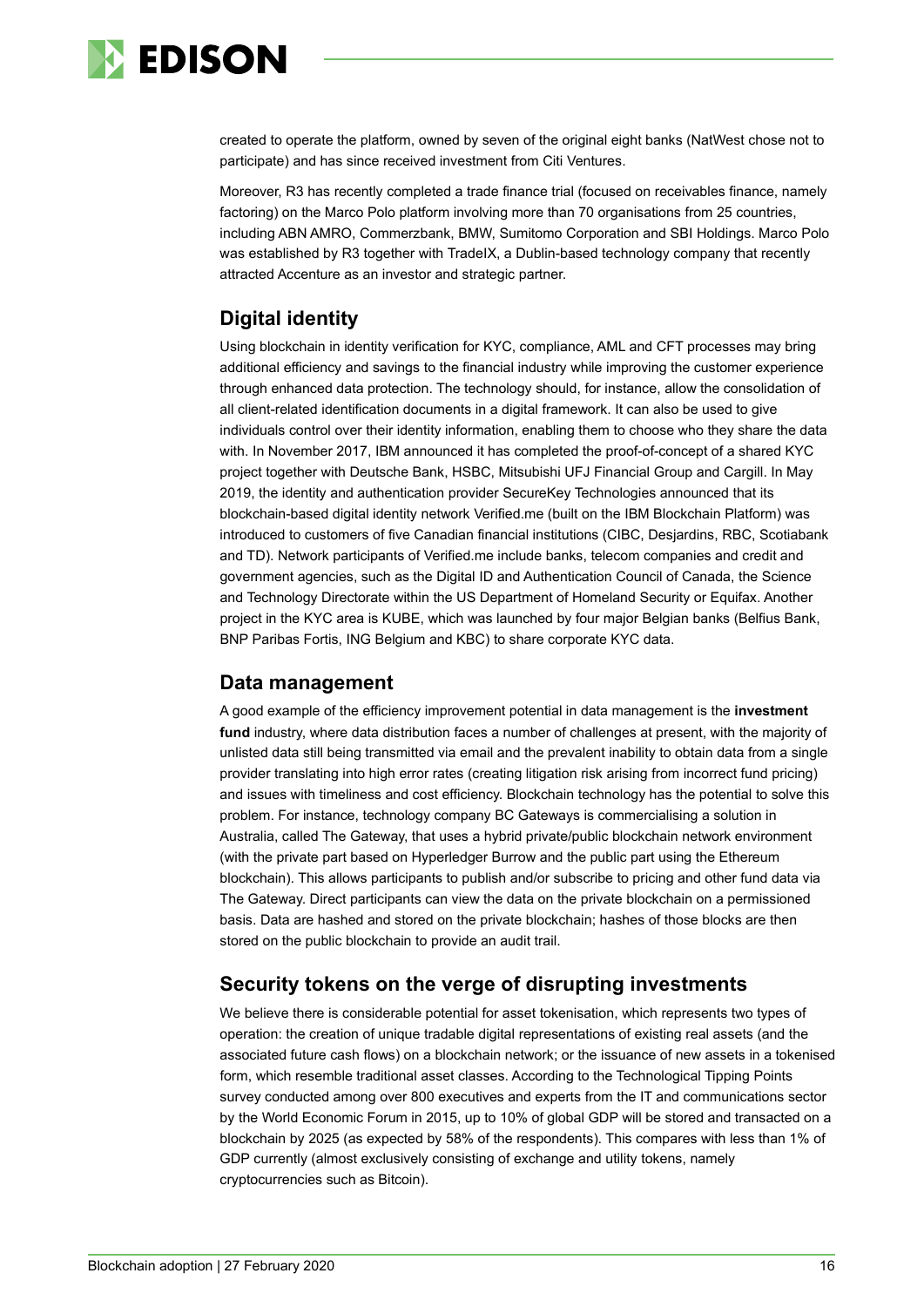

Although the above is a raw indication and awareness of all potential applications of digital tokens is still in its early stages, there are several projects being launched across different asset classes, proving the digital asset disruption has already started (see below). At present, they mostly constitute pilot projects that are tailormade for investors who have already expressed interest in the particular asset ahead of the offer structuring and were open to embracing the new technology. **It is likely that, in the initial stages, some deals will be structured as hybrid transactions where the majority stake is offered using traditional financial instruments, whereas a minority stake is offered as a digital asset**. An example here is the tokenisation of a 12-unit luxury condo Manhattan property development described below. **However, we believe a growing number of successful pilots will create a foundation for more standardised tokenisation services and encourage investors to participate in transactions with ownership entirely through digital assets**. We already see pure digital deals being executed, such as the first Swiss IPO of tokenised shares recently launched by OverFuture (which through its subsidiary operates in the Internet of Things (IoT) industry).

One of the critical prerequisites driving digital representations of physical assets is the deployment of credible custodians who will guarantee the connection between the off-chain assets being digitalised and the blockchain remains intact (for instance, real assets have not been stolen or damaged).

#### **Equities – attractive for non-listed companies**

We believe asset tokenisation is a more compelling solution for non-listed equities (especially startups and shares in VC funds, but also private equity and infrastructure investments) than listed equities. Here, the lack of a marketplace where stakes in businesses could be traded often represents an unmet need. This translates into longer lead times to exit or IPO (often forcing VC funds to extend their lifetime), the inability to liquidate assets and a resulting pressure on management to complete exits or list prematurely. It also often leads to the so-called block risk (a large exposure to a single holding) in the case of founders and business angels. The introduction of a digital process should reduce the costs and time associated with start-up funding rounds. As a result, start-ups will not be forced to bundle financing activity in large funding rounds (and consume the proceeds over a long time) but instead conduct smaller and more frequent capital raises whenever the need arises.

On the contrary, in the case of listed equity, the trade-off between potential benefits and implementation costs is rather poor. In fact, the introduction of on-chain trading could potentially divide the stock's liquidity into two separate pools (off-chain and on-chain) and have a negative impact on its off-chain liquidity (although this may potentially be mitigated by a high level of interoperability between the off- and on-chain environment).

Tokenised non-listed equity may be particularly interesting for certain investor groups, according to **Stefan Schütze, board member at FinLab**, a German VC fund specialising in fintech investments [\(covered by Edison\)](https://www.edisongroup.com/company/finlab/2595/):

*STOs of non-listed equity (eg stakes in limited liability companies) provide an interesting entry point for several investor groups, in particular business angels and family offices, who normally do not require the same extent of controlling rights as VC funds and at the same time would appreciate the possibility to exit the investment more easily. Moreover, these investor groups are able to participate in offerings (including STOs), which are exempt from the issue prospectus publication requirement in Germany (ie where, among others, the ticket size is at least €100k and the number of investors participating in the offering is fewer than 150).*

The tokenisation process requires specialised technological and legal know-how. Consequently, a number of companies have established STO platforms (such as Polymath, Securitize, Harbor, Swarm and Cashlink) to provide services to potential issuers, including a technical framework for STOs; standardisation of issued digital securities and contractual agreements; an automated, cost-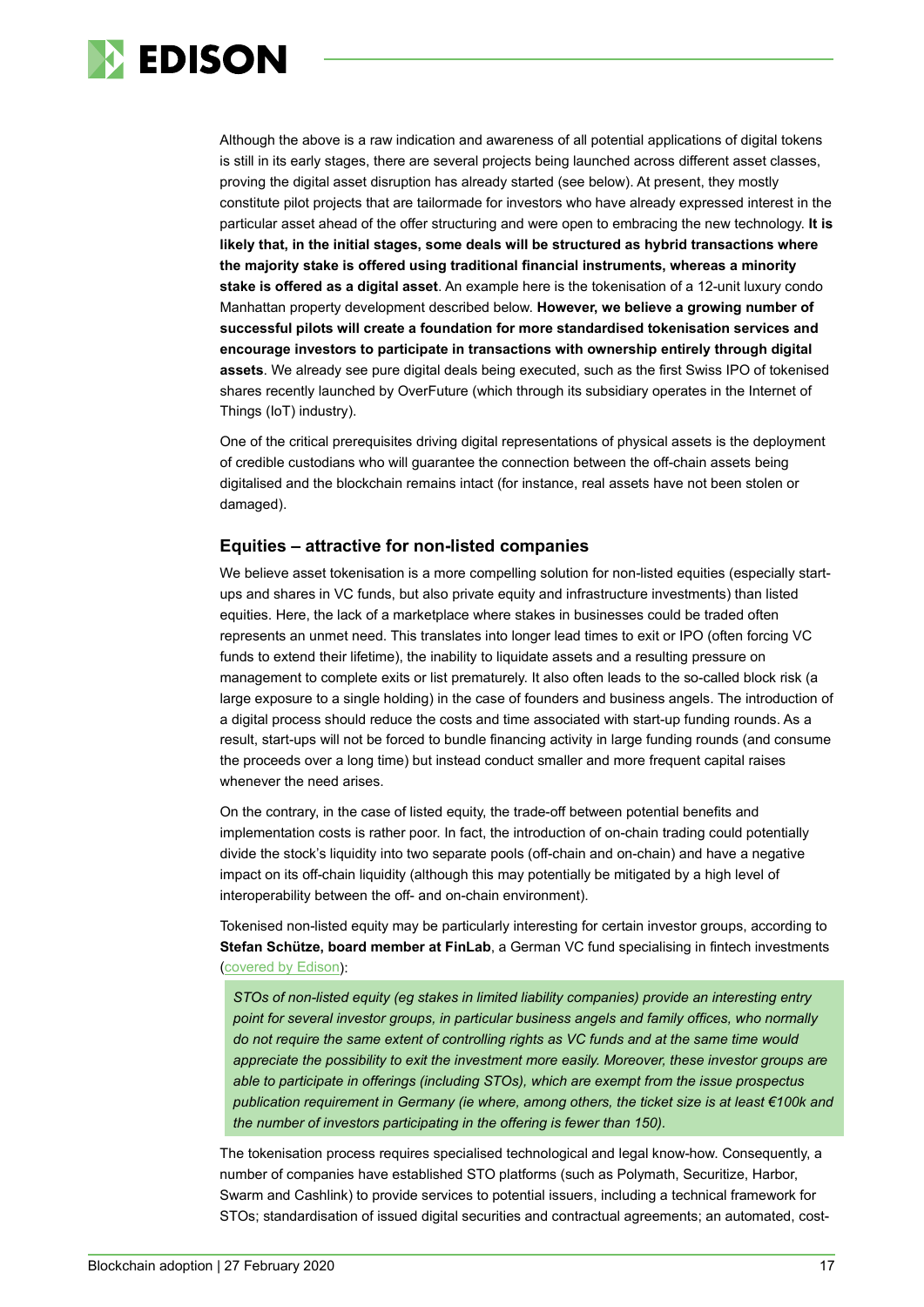

effective offering process; compliance with local regulations; and access to various other service providers involved in an STO (eg custodians). Importantly, these platforms also arrange STOs representing financial instruments other than equity.

However, they should not be considered the primary marketplaces for secondary trading, as outlined by **Michael Duttlinger, CEO and co-founder of the issuance provider of digital securities Cashlink** in a recent discussion with Edison:

*While one of the main advantages of digitalizing assets is providing liquidity to non-listed assets, at the current early stage of the digital assets market (characterised by limited transaction volumes), there is no immediate need for providing significant liquidity. Consequently, the secondary market will likely be limited to OTC peer-to-peer trading in the short term. However, as*  the number and scale of digital assets becomes more meaningful, large crypto exchanges as well *as traditional exchanges willing to expand into the digital assets space will play a greater role as liquid secondary markets. It is worth highlighting that some issuance providers of digital securities (such as Cashlink) do not intend to become centralised markets to trade already issued digital securities and rather focus on providing the sophisticated technical framework, deal structures and post-issuance services compliant with current regulations (which may potentially be developed into a white-label solution), as well as connecting issuers and investors to trusted service providers. Also, they do not necessarily have to be responsible for the distribution of digital securities during the issuance process.*

#### **Debt – testing the market**

For **bond issuance**, a good example is the bond-i issue conducted by the World Bank, with the first transaction announced in August 2018 (raising US\$81m proceeds) and the second offering completed in August 2019 (US\$33.8m proceeds). Bond-i was an implementation in the form of a smart contract (as the technical representation of the bond) on a private version of the Ethereum blockchain with a limited number of actors (financial institutions) involved. Although the issue volume was comparably small when considering the World Bank's standard bond issues, it constitutes an important signal to the market that the blockchain technology will play a significant role in financial markets going forward. In late 2019, South Korea's central bank reportedly initiated a proof-of-concept project to move bond transaction records to a blockchain-based record base available to several nodes operated by South Korea's regulatory authority, the Korea Fair Trade Commission, the Bank of Korea and other financial institutions. Another example is the €100m, one-year corporate note (Schuldschein) issued by Daimler through the German regional bank Landesbank Baden-Württemberg. Asset tokenisation seems to be particularly interesting for bonds issued as part of private placements in low volumes, which are normally illiquid/less liquid.

#### **Real estate – well suited to tokenisation**

Real estate investments represent another important emerging area where tokenisation may introduce liquidity and lower minimum investment requirements through fractional ownership. This is illustrated by a number of projects, with some of the most prominent outlined below:

- The tokenisation of a 12-unit luxury condo Manhattan property development for c US\$30m on the Ethereum blockchain announced in the second half of 2018.
- In Germany, the B2B technology service provider Brickblock has tokenised a residential vehicle owning a property in Wiesbaden (worth c US\$2m) in March 2019, which marked the first real estate share tokenisation in the EU.
- In July 2019, the blockchain company Fundament received the green light from the German watchdog (BaFin) to launch the offer of the first BaFin-approved real estate token (subordinated token-based bond on the public Ethereum blockchain) representing a German commercial real estate portfolio (offering a yield at 4% per year) with a volume of €250m.
- In October 2019, Fundament announced that Bauwens, a large German real estate developer and asset manager, became a strategic investor acquiring a 15% stake in the company. The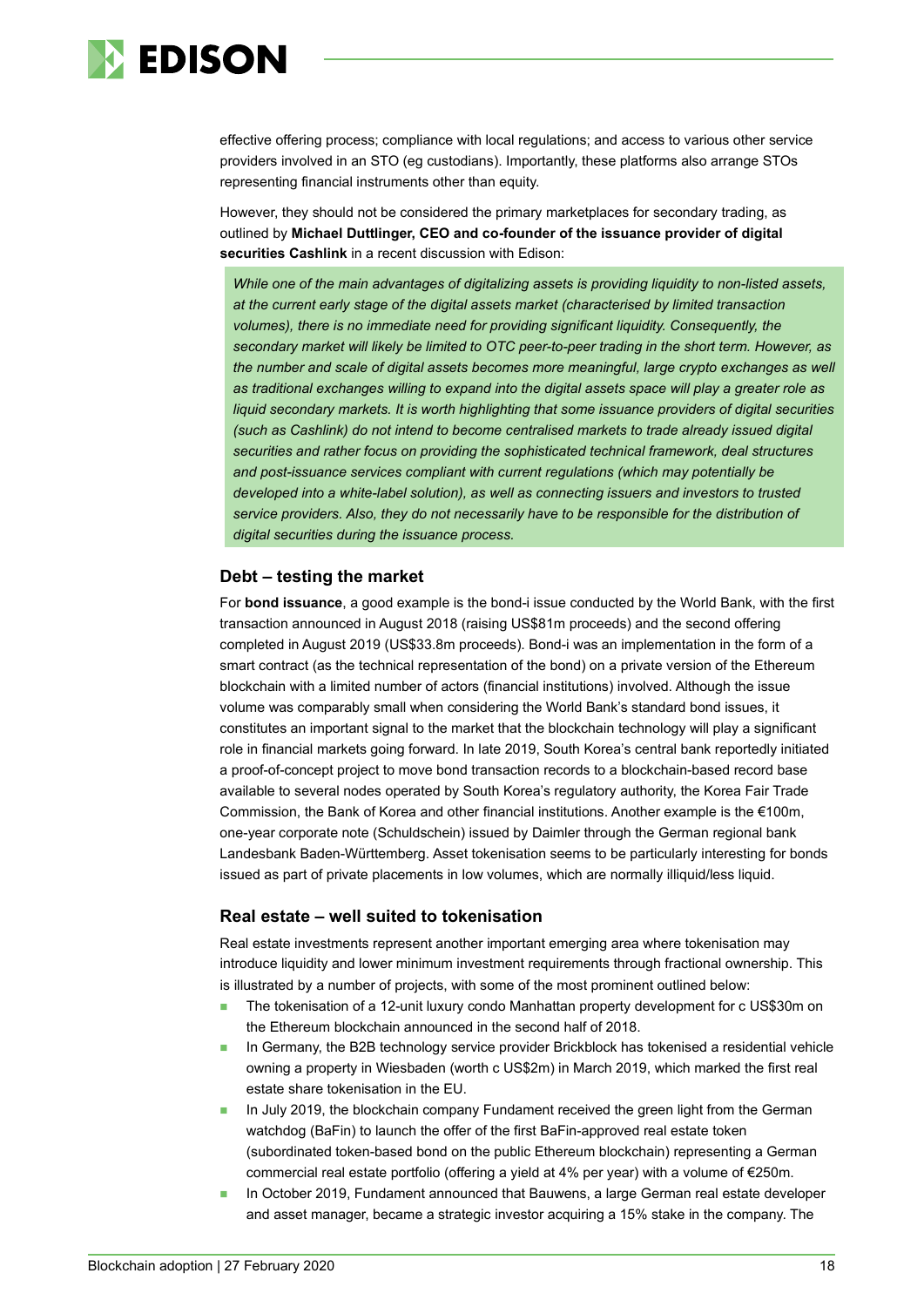

cooperation with Bauwens gives Fundament access to the former's extensive development pipeline at c €6.7bn, providing scope for further tokenisation projects.

Liechtenstein's regulator has recently approved the first tokenised real estate fund.

Blockchain-powered solutions are also being introduced in residential real estate brokerage, as illustrated by the recently announced partnership between ShelterZoom (which runs a platform for buying and selling houses using blockchain) and Berkshire Hathaway HomeServices Professional Realty (a broker with more than US\$1bn in annual sales).

#### **Tokenisation of other assets**

There are multiple other types of assets that may benefit from tokenisation, such as art, royalties, gaming items or carbon credits.

We asked **Yorke Rhodes, head of blockchain at Microsoft**, about his thoughts on what further assets classes are likely to be tokenised in the future:

*I believe that loyalties are an interesting asset class for tokenisation, as they are opaque and easy to manipulate, and because tokenisation would make them more easily tradable. Other assets which could get tokenised quickly include game items, as well as travel and hotel points. There is also increased interest in alternative asset classes, such as carbon credits, which is a relatively opaque market with high risk of fraud. Blockchain adoption in this space should be driven by new regulation requiring companies not only to purchase carbon credits, but also produce green energy onsite and be able to prove its origin. An example of such a regulation is Local Law 97 in New York which should incentivise energy generation on real estate properties using rooftop solar/wind equipment. This kind of law should be implemented across other geographies really quickly. Another interesting opportunity are commodities (eg grains) which could be tokenised at the warehouse or in the field, which would dramatically change the commodity futures trading markets.*

#### **Adoption: Slowly but surely**

We believe that there will be a gradual transition to blockchain technology within the sector. The incumbent players, much in the same way as for other fintech developments, will need to start to adopt the technology or else slowly be outcompeted.

When we interviewed Patrick Lowry, **CEO and Managing Partner of Iconic Holding** (a provider of enterprise grade crypto investments and ventures), he gave us his view on how he expected to see the adoption of blockchain develop:

*In my view, blockchain/crypto adoption will occur in two stages. The first will be marked by a growing number of implemented use cases and applications being facilitated by improvements to blockchain's scalability, proper business cases and seamless user experiences. This will attract people's attention and encourage them to engage with these solutions without ever having to know they are engaging with blockchain technology itself. This is similar to the adoption of the internet where people are not attracted by the HTML standard itself, but the possibilities provided by webpages and applications built on it. The second stage will be associated with crypto as an asset due to the growing importance of asset tokenization. I believe it is inevitable all equities, debts, derivatives and financial instruments, as well as tangible assets like real estate and even*  art, will be cryptographic assets on the blockchain. As a result, there will be a growing number of *index products providing exposure to this asset class. In the future, the largest crypto asset fund managers, and even traditional fund managers, will be largely focussed on tokenized assets and financial instruments rather than just cryptocurrencies.*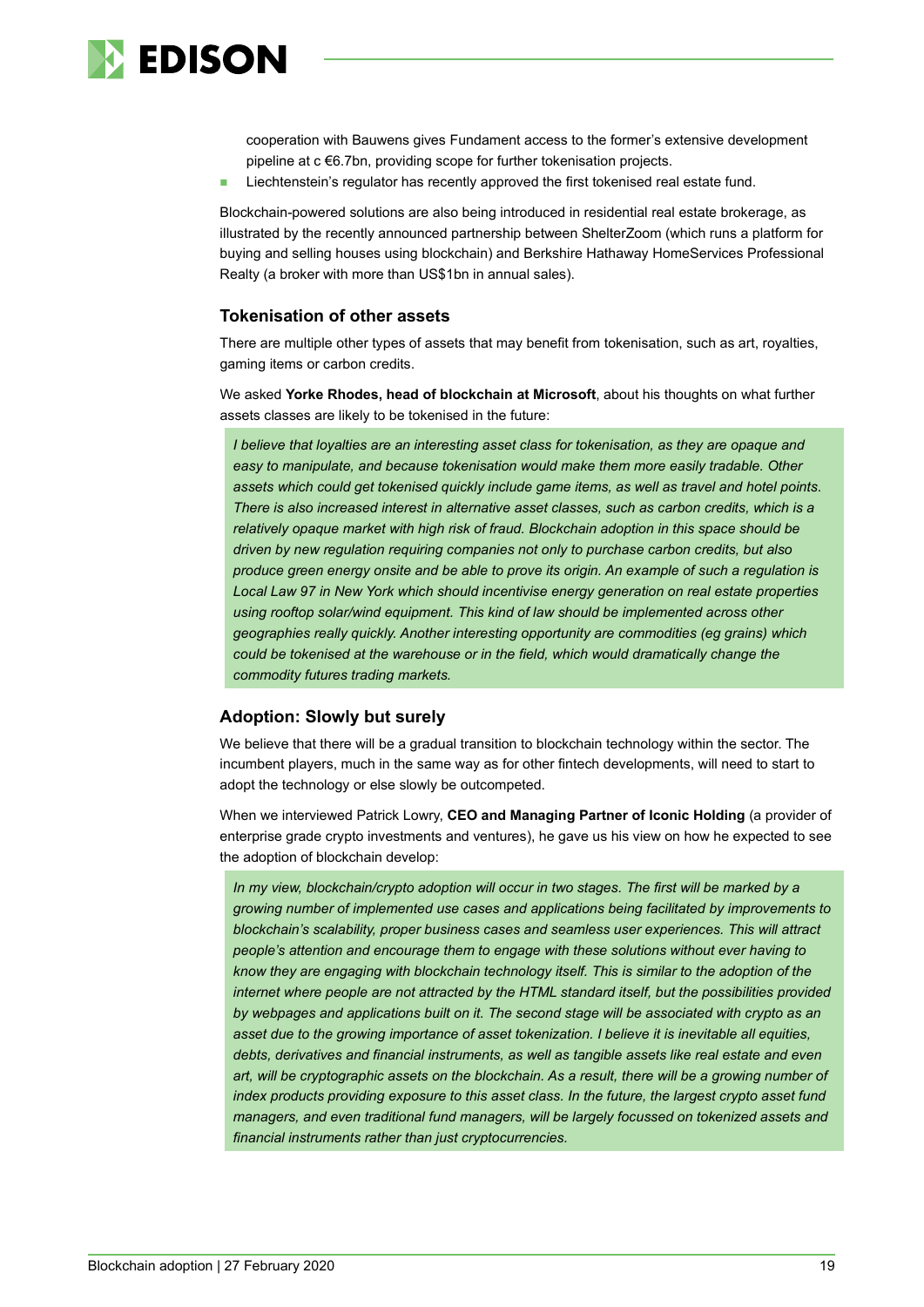

# <span id="page-19-0"></span>**Investments in blockchain/crypto businesses**

Blockchain/crypto investments' development in recent years displays certain similarities to internet adoption, with the early stages marked by the dotcom bubble in the late 1990s when investors were attracted by a plethora of businesses of which only a limited number represented viable use cases to monetise, followed by a market crash and finally gradual adoption characterised by a more mature approach towards the technology. We believe that in the aftermath of the sobering cryptocurrency crash of early 2018, blockchain/crypto projects are gradually attracting investors with a more educated approach who appreciate the compelling use cases displayed by some of the products being currently developed and launched.

Investments in blockchain/crypto businesses by institutional investors are determined by the early stage of development of the whole sector. Consequently, the investment activity is characterised by relatively limited transaction values for now (compared to the broader VC/private equity market) and a skew towards early-stage funding, as seed/business angel financing made up c 65% of all deals in H119, according to CB Insights. A few larger, late-stage funding rounds have been closed in the last two years (see Exhibit 5). VC players active in the space may be divided into 'evangelist' funds specialising in blockchain/crypto investments (eg Digital Currency Group, Blockchain Capital and Pantera Capital) and those having a broader investment universe (although these often have a tech angle, eg Andreessen Horowitz, Union Square Ventures or Digital Horizon Capital). We believe the increased adoption of blockchain solutions and asset tokenisation will attract more institutional funding (including traditional players) to the sector in the coming years.

During the cryptocurrency/token boom and bust in 2017 and 2018, investments in blockchain projects were at first fuelled largely by so-called **ICOs,** which are issues of exchange or utility tokens (see below). At the peak of the cryptocurrency speculative wave in Q118, amounts raised through ICOs globally reached close to US\$7.0bn, according to CB Insights (see Exhibit 6). Nevertheless, the sector gradually started attracting more traditional equity financing from VC funds, which, while lagging the ICO volumes, were significantly up at US\$0.55bn in Q118 (reaching the level posted during the whole of 2016).

The most meaningful uptick in equity funding (mostly VC) occurred in subsequent quarters of 2018, with US\$4.3bn raised in total that year. Meanwhile, ICO activity gradually faded on the back of deteriorating investor sentiment coupled with higher regulatory scrutiny and, as a result, VC funding surpassed ICOs starting in Q318. The pace of equity investments slowed markedly in 2019 compared to the prior year but was still above US\$3.0bn invested (according to CB Insights data). Although the above estimates of funding levels vary depending on the data source provider, the overall trend and readthrough remain the same.

The approach of VC funds has matured, with the emphasis changing from companies focused on Bitcoin (and other exchange tokens) and private blockchain providers to secondary market trading and custody, cryptocurrency mining and asset tokenisation. Investments are increasingly directed towards companies developing specific marketable products and solutions rather than those having an exploratory and project-based focus. We also see continued growth in corporate VC activity with high-profile investors such as LSE or Microsoft. With respect to token offerings, there will be clear differentiation between exchange/utility token offerings through ICOs or the so-called IEOs (initial exchange offerings – a type of ICO combining issuing and listing of tokens in one step on a crypto exchange) and security token offerings (STOs).

We have asked **Patrick Lowry, CEO and Managing Partner of Iconic Holding** about his thoughts on how the blockchain/crypto investment market has evolved in recent years:

*During the speculative wave of 2017-2018, many VC funds and large, private investors invested in the equity of blockchain/crypto projects and were allowed to acquire a certain amount of their utility tokens ahead of the ICO for free or at a price significantly below the ICO price.*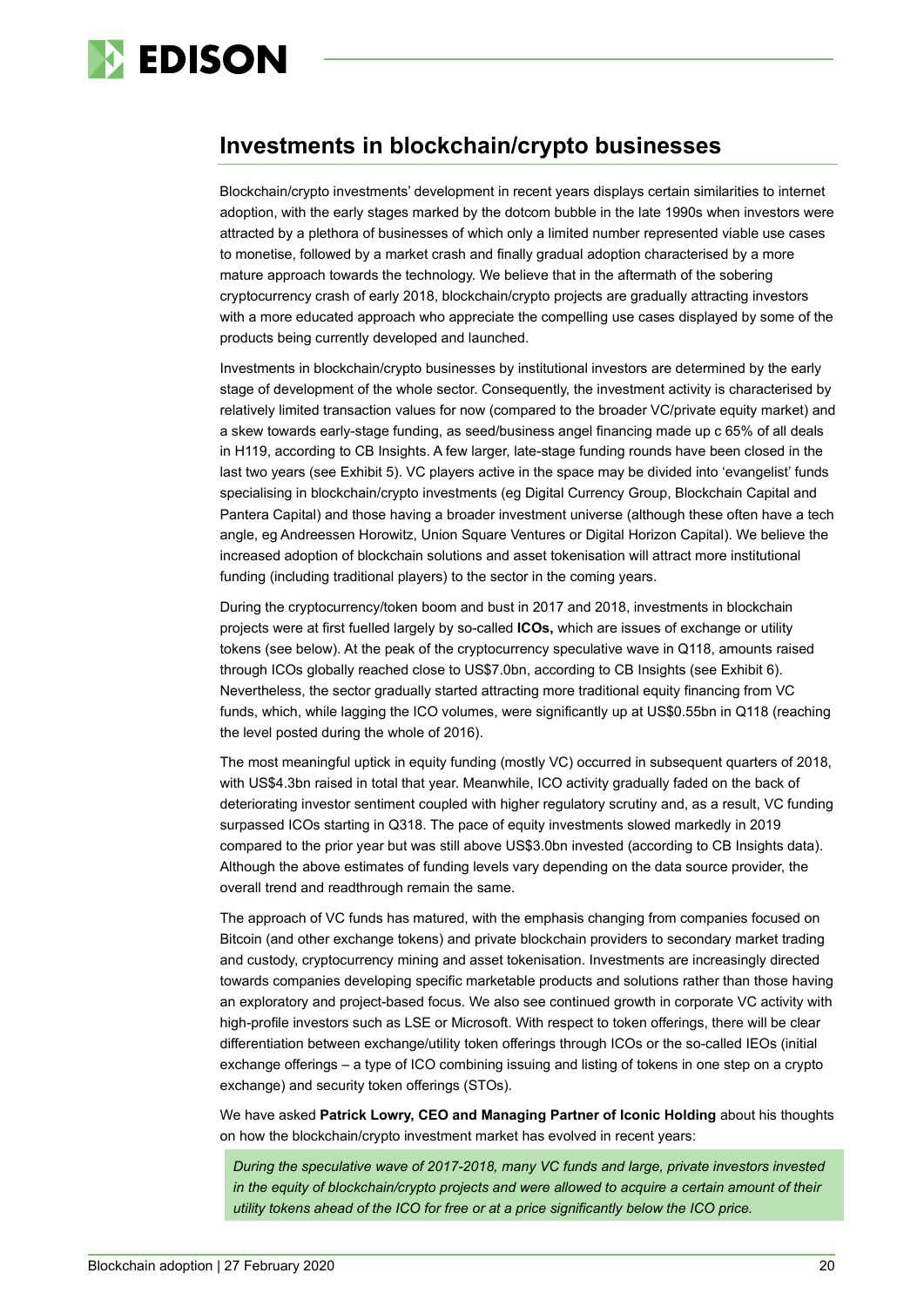

*Subsequently, they liquidated their token positions in the market, taking advantage of the strong*  retail investor demand. The high market liquidity allowed them to perform exits within a short time *span and consequently reduce the risk of a prolonged holding period while keeping the equity of the company itself. As a result, favourable token prices and high portfolio turnover translated into healthy returns for some at the expense of retail ICO investors. This was done at a time when crypto markets were immature, with no underwriting or comprehensive regulatory oversight, and the vast majority of projects behind the ICOs represented no real use cases with many being outright scams. The crypto investment market has since started to mature, with investors paying more attention to the viability of use cases behind utility tokens. Moreover, traditional equity issue as well as security token offerings have become more common funding options than ICOs. While VC interest has shifted to eg blockchain/crypto infrastructure (new protocols, exchanges, crypto mining, asset tokenization platforms etc.), prudent identification of quality investments remains critical given the higher number of projects seeking funding. For instance, there are quite a lot of crypto exchanges, but only a couple of them actually have a significant level of trading volume. Similarly, only a few of the projects around the protocol layer trying to raise capital currently represent compelling and innovative use cases.*

| Company                                | <b>Business profile</b>                                                                                                                                                                                                                                                   | <b>Date</b>    | Deal value Deal type<br>$(US\$ fm $)$ |                    |
|----------------------------------------|---------------------------------------------------------------------------------------------------------------------------------------------------------------------------------------------------------------------------------------------------------------------------|----------------|---------------------------------------|--------------------|
| Coinbase                               | Cryptocurrency exchange                                                                                                                                                                                                                                                   | October 2018   | 300                                   | Series E           |
| Ripple                                 | Blockchain-based payments                                                                                                                                                                                                                                                 | December 2019  | 200                                   | Series C           |
| <b>Blockchain Exchange</b><br>Alliance | The parent company of the Bithumb<br>cryptocurrency exchange                                                                                                                                                                                                              | April 2019     | 200                                   | Series A           |
| <b>Bakkt</b>                           | Crypto exchange launched in 2018 by ICE,<br>owner of NYSE                                                                                                                                                                                                                 | December 2018  |                                       | 183 Series A       |
| <b>Blocktower</b>                      | Cryptoasset investment company                                                                                                                                                                                                                                            | January 2018   | 140                                   | Early stage VC     |
| Basis*                                 | Stablecoin developer                                                                                                                                                                                                                                                      | April 2018     | 133                                   | Early stage VC     |
| R <sub>3</sub>                         | Blockchain software company                                                                                                                                                                                                                                               | May 2018       | 112                                   | Series A           |
| Circle                                 | A Goldman Sachs-backed company behind the<br>USDC stablecoin offering cross-border payments                                                                                                                                                                               | May 2018       | 110                                   | Series E           |
| Figure                                 | Blockchain-powered lending business                                                                                                                                                                                                                                       | December 2019  |                                       | 103 Series C       |
| <b>SEBA Crypto</b>                     | Crypto bank                                                                                                                                                                                                                                                               | September 2018 | 103                                   | N/A                |
| <b>DFinity</b>                         | A non-profit organisation developing a<br>blockchain-based cloud computing project                                                                                                                                                                                        | August 2018    |                                       | 102 Early stage VC |
| Hedera Hashgraph                       | Public DLT platform                                                                                                                                                                                                                                                       | August 2018    | 101                                   | Early stage VC     |
| Kraken                                 | Cryptocurrency exchange                                                                                                                                                                                                                                                   | February 2019  | 100                                   | Series C           |
| WeShare                                | Gift economy community group                                                                                                                                                                                                                                              | September 2018 | 90                                    | Series B           |
| $\sim$ $\sim$ $\sim$                   | $\mathbf{r}$ . The $\mathbf{r}$ is the $\mathbf{r}$ such that $\mathbf{r}$ is the set of $\mathbf{r}$ is the set of $\mathbf{r}$ is the set of $\mathbf{r}$ is the set of $\mathbf{r}$ is the set of $\mathbf{r}$ is the set of $\mathbf{r}$ is the set of $\mathbf{r}$ i |                |                                       |                    |

#### **Exhibit 5: Selected largest equity deals in the DLT/crypto sector in 2018–2019**

Source: Pitchbook, Crunchbase, Edison Investment Research. Note: We exclude the US\$323m Series E funding concluded by Robinhood in 2019, as the company is not predominantly a blockchain/crypto play. \*In December 2018, Basis announced it will discontinue its operations and return funds to investors due to regulatory concerns.

<span id="page-20-0"></span>





Source: CB Insights Source: CB Insights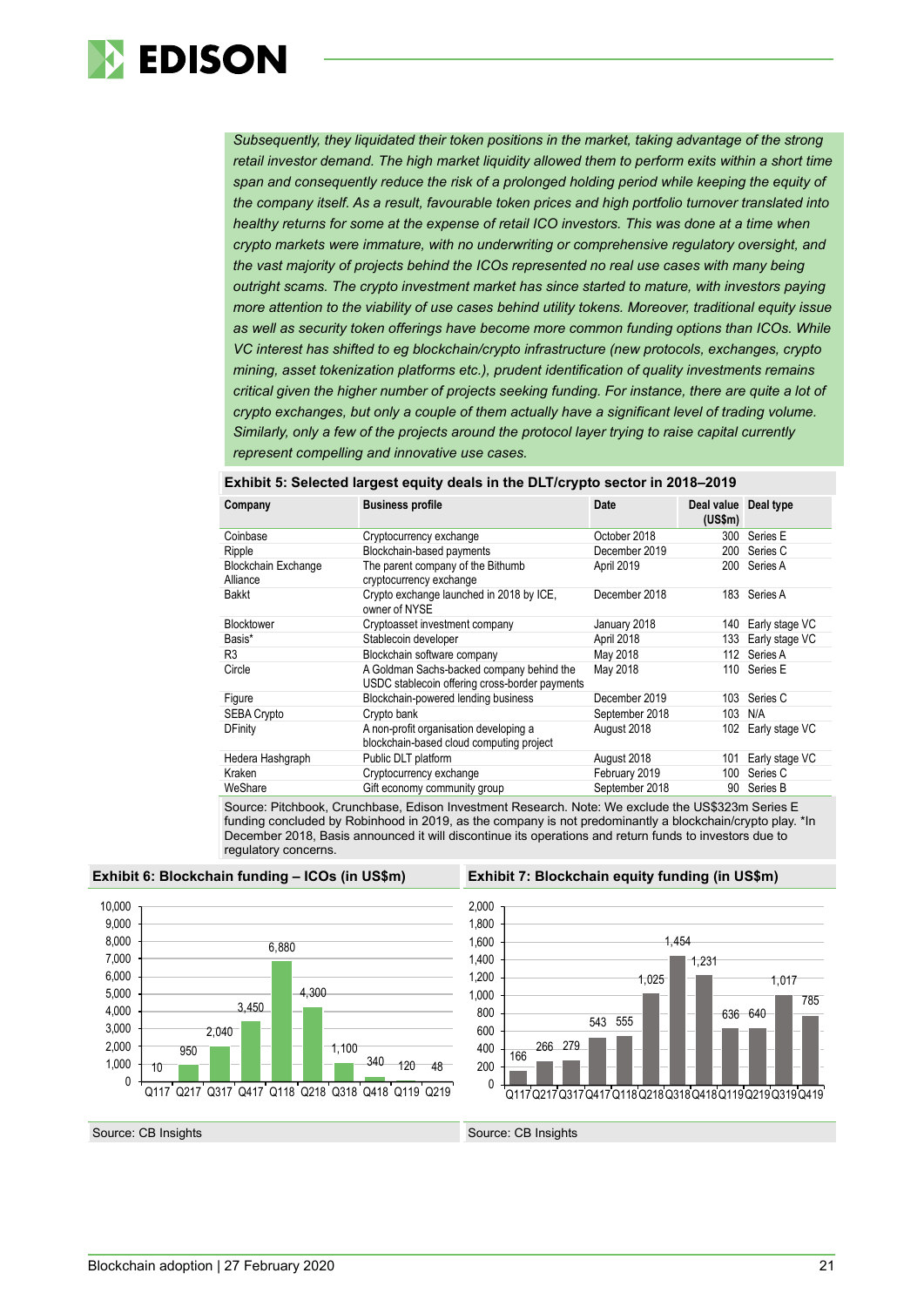

# **Sector evolving to incorporate new asset class**

The digital asset sector has been characterised by a high level of retail activity and a large number of digital asset start-up companies. Traditional financial services providers have been slower to enter the market but are now showing more signs of taking this new asset class seriously.

Digital asset-focused companies have tended to concentrate on one part of the market, such as cryptocurrency trading, cryptocurrency mining, security token issuance, smart contract design and digital asset fund management, and built their businesses accordingly.

#### **VCEs adapting to appeal to institutional investors**

The large VCEs started by trading the well-known cryptocurrencies such as Bitcoin and Ether and, as coins were issued in ICOs, started adding them to their exchanges. To demonstrate the size of this market, CoinMarketCap tracks trading from 314 VCEs, including fiat-crypto and crypto-crypto exchanges, trading 5,146 different assets with a total market cap of US\$259bn. The approach by VCEs to regulation varies widely, with many basing themselves in countries that have little or no digital-asset regulation (eg Malta, British Virgin Islands). Others recognise that institutions have been deterred from investing in the sector because of poor security and uncertain regulations and are taking measures to address both issues. This includes establishing secure custodian operations for customers' assets (see page 33), implementing KYC/AML/CTF procedures and seeking licences to trade exchange and/or security tokens (eg Coinbase). In January 2020, Huobi launched a digital asset brokerage platform targeting institutions and high net worth individuals. In February 2020, BitGo acquired Harbor, a security token platform. Harbor has broker-dealer and transfer agent licences in the US.

#### **Security token exchanges slowly coming to market**

As the number of STOs to date is relatively small, there has not been much need for digital security exchanges (DSEs), as most secondary trading has been carried out on OTC exchanges. However, in anticipation of higher volumes of STOs, VCEs, traditional stock exchanges, banks and digital asset start-ups are starting to build DSEs and seek licences for them. The Swiss exchange SIX has developed a prototype of the Swiss Digital Exchange (SDX) for digital security trading, with full launch expected in Q420. The London Stock Exchange has trialled security token issuance – the fintech company 20/30 raised £3m through the STO, which was settled through the LSE's Turquoise equity trading platform.

We note that for an STO to be successful, the issuer needs access to potential investors – this is an area where the traditional financial institutions are at an advantage as they have an existing customer base. It is possible that we will see partnerships between traditional players and STO platforms to bring together investors and security token issuance expertise.

#### **Digital asset fund management an emerging area**

Asset managers have developed funds to give investors access to digital assets without investing directly, either by investing in single asset-specific funds (eg Grayscale Bitcoin Trust, which is traded on the OTCQX market in the US and has assets under management of more than US\$2bn) or funds that contain a basket of digital assets (such as the Galaxy Crypto Index Fund, which contains a weighted portfolio of six cryptoassets, or the Iconic Funds' Crypto Asset Index Fund, which tracks the top 20 cryptoassets). With experience gained from launching its own index fund, Iconic Holdings has also launched Asset Management-as-a-Service (AMaaS), a platform for crypto asset managers to launch their own regulated crypto funds. Research from PwC and Elwood Asset Management in 2019 estimated that there were c 150 digital asset-based hedge funds with c US\$1bn in assets under management.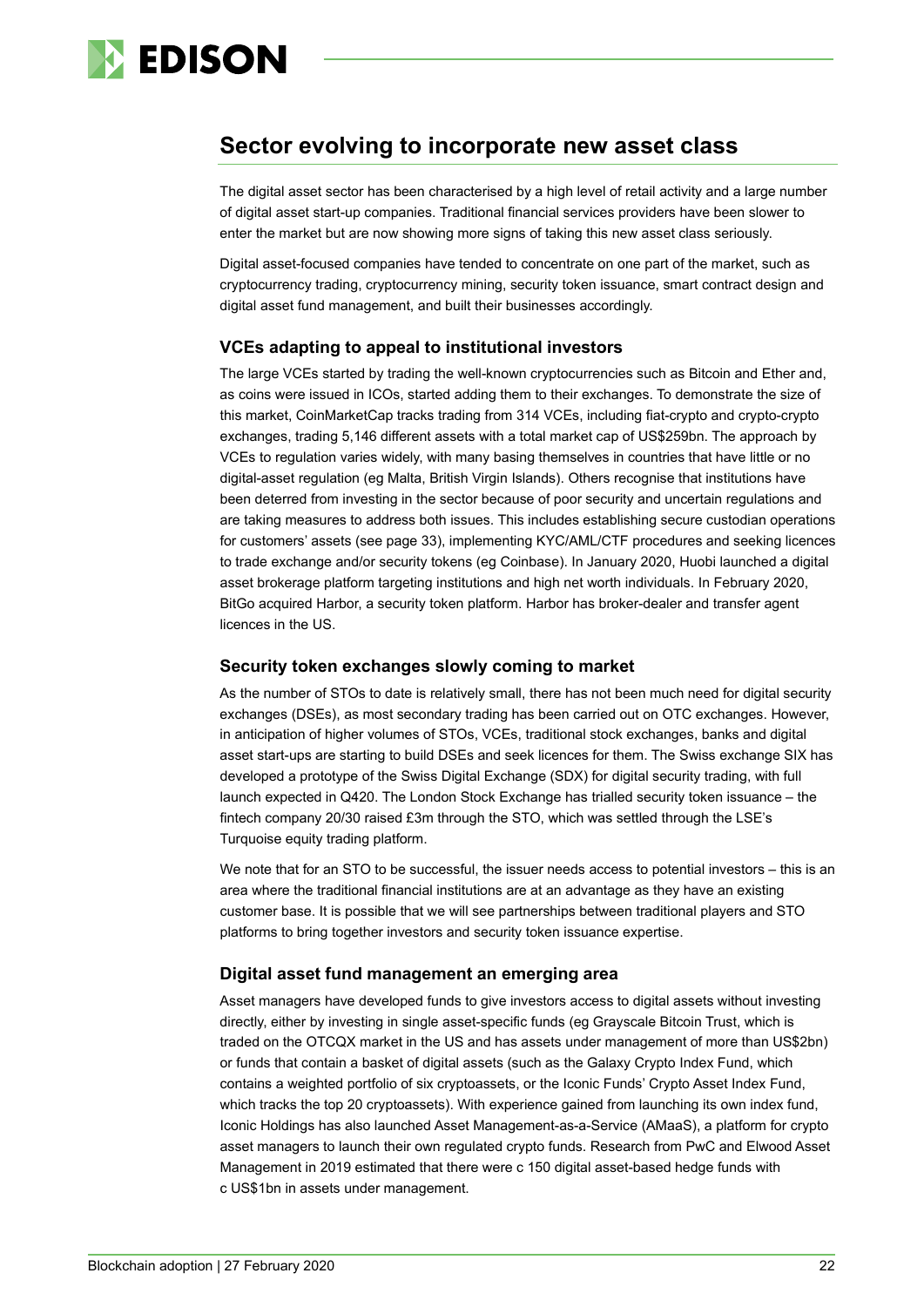

#### **Full-service digital asset banking**

Others have taken the approach that for institutional investors to recognise digital assets as a legitimate asset class, the services provided by a traditional investment bank need to be replicated for digital assets. This would include offering the following services, all licensed by the relevant regulators:

- exchanges to trade the different types of tokens: exchange, utility, security;
- **i** issuance of security tokens:
- broker-dealers for security tokens;
- **custodian services; and**
- digital asset management.

Companies following this path include:

- **Sygnum:** a digital asset bank based jointly in Switzerland and Singapore, with a Swiss banking licence and CMS licence in Singapore (for asset management). Services offered include custody (in partnership with Swisscom), brokerage, tokenisation (primary issuance platform), asset management, credit and B2B banking. Sygnum is working in partnership with Swisscom and Deutsche Börse to build a Swiss digital asset exchange.
- **SEBA:** also has a Swiss banking and securities dealer licence. SEBA offers custody, trading and liquidity, transaction banking, tokenisation and digital asset management. SEBA recently announced a partnership with Julius Baer.
- **Bakkt:** developed by the International Currency Exchange (ICE), the US-based owner of exchanges for financial and commodity markets that acquired NYSE in 2012. Bakkt initially offered Bitcoin futures (authorised by the Commodities Futures Trading Commission, CFTC) and has since added Bitcoin options and Bitcoin custody to its service offerings. It is developing a payments service that will enable merchants to accept cryptocurrency payments.
- **Diginex:** is developing a range of services for institutions including a VCE (seeking licences in Jersey and Singapore), a DSE (also seeking licences in Jersey and Singapore), trading, asset management (authorised in Jersey and Hong Kong), custody (currently seeking licences/registration in the UK and Jersey and soon to apply in Singapore) and a solutions business to help companies build their own DLT-based services.

**Richard Byworth, CEO of Diginex**, explained the rationale behind the company's entry into this market:

*Diginex was founded to deliver a regulated and white hat approach to the digital asset opportunity. A partner to financial services firms from banking to asset managers, pension firms to private banks, allowing them to access this brand new asset class. By focusing on robust KYC and AML processes and hiring a top calibre team with a track record for execution in the Technology and Financial space, we have been able to consistently deliver highest quality product. Our Solutions business levers blockchain networks to deliver enterprise technology, supporting a Capital Markets business that originates, advises on and distributes securities that use blockchain networks as the delivery mechanism for digital securities. Our exchange platform will cater to both these new digital securities as well as virtual currencies and their derivatives. As well as exchange, the Diginex Markets business also comprises trading and cybersecurity industry certified custody to support the full range of digital assets. Our regulated Asset Management capability then completes the platform by creating the fiduciary shield required to deliver an on-ramp for larger capital allocations into the digital asset ecosystem.*

#### **Expect partnerships and M&A**

We are already seeing a number of traditional financial institutions starting to enter the market, in many cases in partnership with digital asset specialists. Fidelity has created a new business, Fidelity Digital Assets, which offers Bitcoin custody and trade and settlement services. Nomura has partnered with Ledger and Global Advisors Partners to provide digital asset custody services. State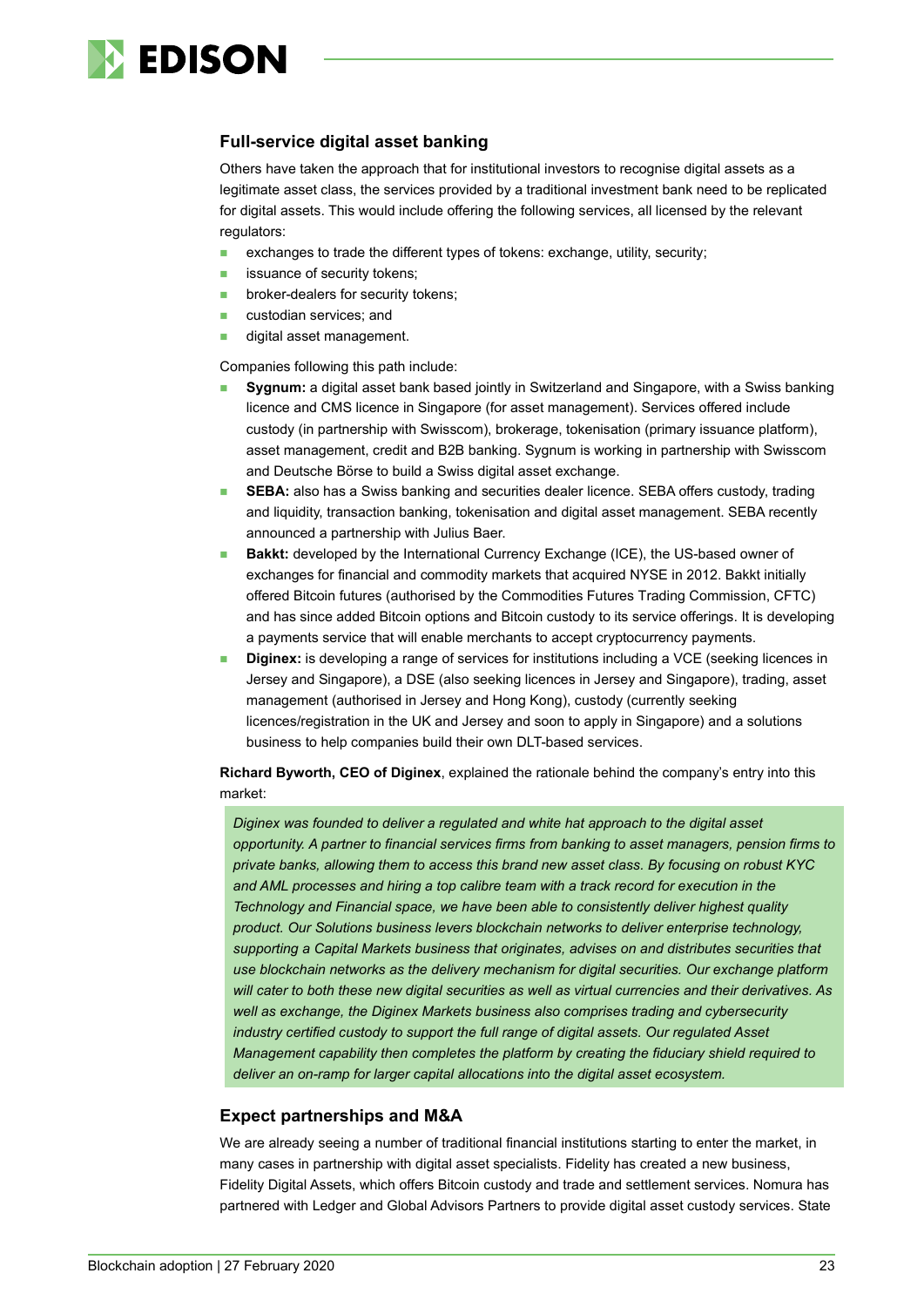

Street, one of the largest US custodians, has partnered with Gemini to offer digital asset custody. Vontobel offers a white-label custody service to its private wealth manager customer base. Over time, we expect to see the incumbents extend their full range of services to encompass the digital asset class. As well as partnerships, we see acquisitions as a route to gaining access to digital asset expertise and, in some cases, regulated businesses.

# <span id="page-23-0"></span>**Barriers to adoption**

Although the cryptocurrency market has shown rapid growth since Satoshi Nakamoto first introduced the concept of Bitcoin in 2008, growing to a market cap of US\$259bn across 5,146 cryptocurrencies (source: CoinMarketCap, February 2020), it has been predominantly a retailbased phenomenon. At the same time, the security token market is relatively nascent, with the necessary infrastructure and regulation still a work in progress.

A variety of factors have discouraged institutional investors from investing in digital assets.

- **Regulatory uncertainty:** high-profile issues such as failed ICOs and the use of cryptocurrency by criminals have attracted the attention of regulators. Regulation is dealt with on a country-bycountry basis and is therefore progressing at different speeds in different countries. Regulation is being refined to cover issuance of and trading of digital assets, AML/KYC/CTF regimes, data protection and security, legal recognition of smart contracts, legal definition of crypto assets, clarity on settlement finality, taxation of digital assets, accounting for digital assets and how to deal with digital assets in the event of insolvency.
- **Blockchain scalability:** processing speed is affected by the fact that all nodes need to process all transactions; slowing speed is one of the reasons for forks; blockchains can be power hungry, depending on the technology used.
- **Security issues:** there have been many high-profile thefts of cryptocurrencies, whether as a result of poorly secured assets or other IT-related security issues such as code vulnerabilities.
- **Volatile pricing of cryptocurrencies**: this makes it difficult to invest in or use as a store of value.
- **High failure rate for ICOs:** this has tarnished the reputation of digital assets and reduced trust in the technology.
- **Fragmented technology:** there are many different blockchains in operation, using different standards. Companies need to develop methods to interoperate between blockchains as well as with existing technology.
- **Lack of understanding:** DLT technology and its applications can be complex and difficult to understand, particularly as the space is developing so quickly. Additionally, there is a shortage of staff with the appropriate knowledge and experience to exploit DLT technology commercially.

In the remainder of the report, we explore the current status of the market and what action is being taken to overcome the barriers listed above.

# <span id="page-23-1"></span>**Regulation constantly evolving**

The lack of regulatory certainty in a number of different areas has made it difficult for institutional investors to justify investing in the sector. The attention of regulators is now turning to this space and starting to provide clarity on how digital assets will be treated from a legal standpoint.

The level of regulation of digital assets varies widely from country to country. Some countries have decided to make most crypto-related activities illegal, with the aim of protecting consumers and ensuring that control of currency remains with the central bank (eg China, Pakistan, Qatar). Others believe DLT is here to stay and want to enable their economies to exploit the commercial benefits while protecting consumers and investors. Several countries have led the way with regulation that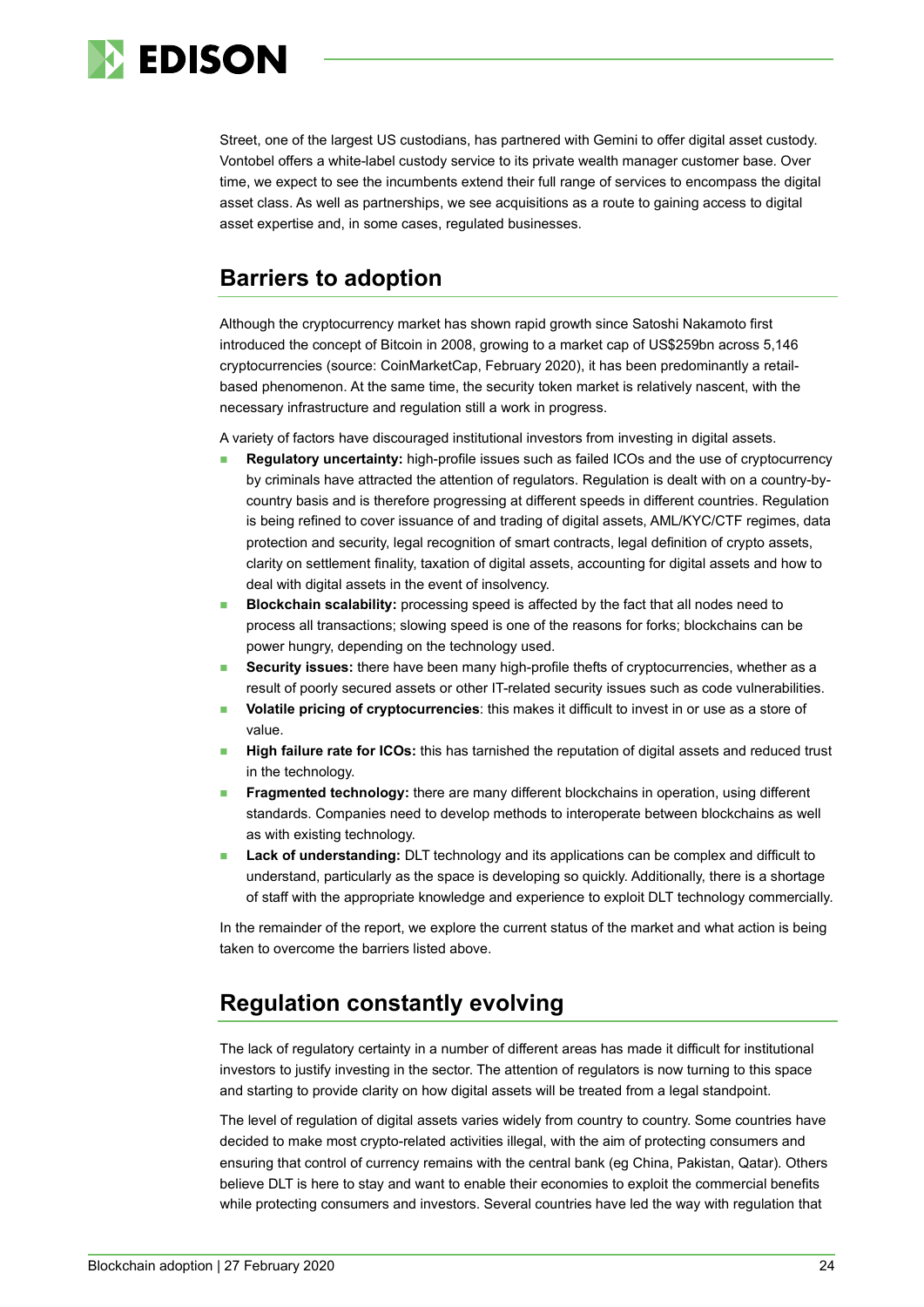

aims to strike a balance between innovation and consumer protection. We discuss below the approach these countries are taking and highlight the key areas that need to be considered.

### **Regulators fitting digital assets into existing frameworks**

Regulators are deciding whether to develop new regulatory frameworks for digital assets or make use of existing regulations. We see the majority of regulatory authorities fitting digital assets into their existing regulatory frameworks, with treatment depending on the asset category each digital asset fits into. France is an exception, with its new digital asset laws passed in April 2019.

Digital asset companies come under the remit of a number of different regulators. The main entities providing guidance at a regional or global level include:

- **Financial Action Task Force (FATF)** is an inter-governmental body established in 1989 by the ministers of its member jurisdictions. The FATF's objectives are to set standards and promote effective implementation of legal, regulatory and operational measures for combating money laundering, terrorist financing and other related threats to the integrity of the international financial system. The FATF is a policy-making body that works to generate the necessary political will to bring about national legislative and regulatory reforms in these areas. The FATF has 39 members: 37 member jurisdictions and two regional organisations. Members include 15 EU countries (including France, Germany and the UK), Argentina, Australia, Brazil, Canada, China, Hong Kong, Japan, Singapore, South Korea, Switzerland and the US. [2](#page-24-0)
- **Global Digital Finance (GDF)** is an industry membership body that promotes adopting best practices for digital assets and digital finance technologies, through the development of conduct standards, in a shared engagement forum with market participants, policymakers and regulators.
- **EU:** the fifth anti-money laundering directive (5MLD) came into force on 10 January 2020. In particular, it states: 'Member states shall ensure that providers of exchange services between virtual currencies and fiat currencies, and custodian wallet providers are registered' and will thus be subject to the AML/CTF requirements of 5MLD.

Ideally national regulators should take account of the guidance of the FATF and, in the EU, must incorporate any relevant EU-wide rulings into national law. The level of regulation varies from country to country and by activity. Activities that regulators are considering include:

- **running a cryptocurrency exchange;**
- **running a digital securities exchange;**
- **issuing/distributing security tokens;**
- asset management; and
- **providing secure custody for digital assets.**

#### **First step – classify the asset**

As a first step, regulators are defining how they view different types of digital asset. We see digital assets as broadly falling into one of three categories:

- exchange token;
- security token; or
- utility token

The ICO boom and bust resulted in many investors losing money, as many coin issuers did not use the issue proceeds as originally promised and, in some cases, businesses folded. As a result, regulators are keen to ensure that if token issues are effectively the equivalent of an IPO of a security (equity or debt) then potential investors have access to all the necessary information before investing (equivalent to a prospectus) and the token issuers fulfil a set of requirements. The SEC is taking action against a number of companies that undertook ICOs over the last few years (including

<span id="page-24-0"></span>See here for full list: [FATF Members and Observers](https://www.fatf-gafi.org/about/membersandobservers/)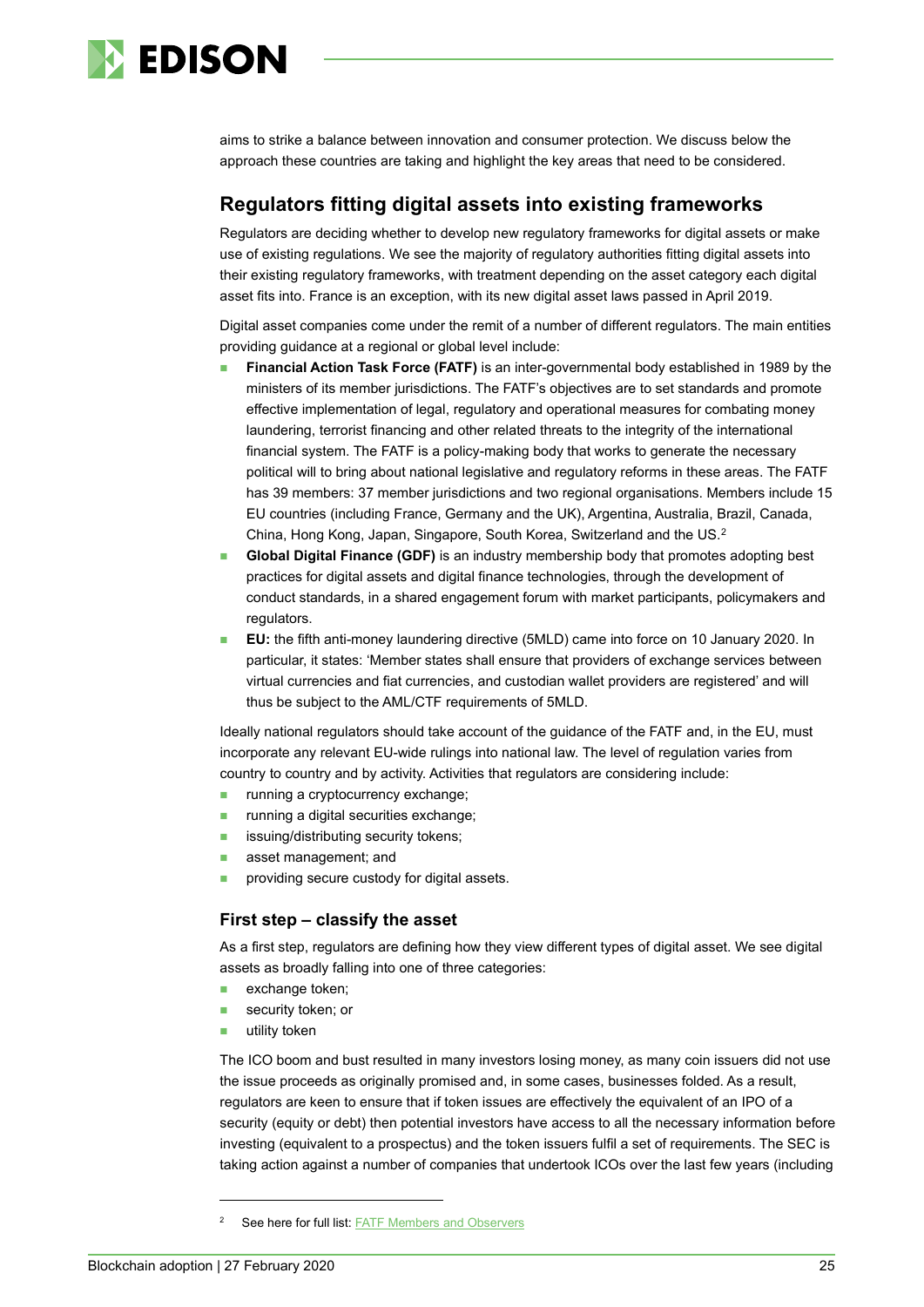

Telegram), $3$  as it believes they were effectively issuing securities and therefore should have followed securities laws.

Regulators will examine a token to ascertain whether it is a security token or a utility token – see page 10 for further detail on the characteristics of each type of token. Broadly, characteristics that would point to it being a security token include that it:

- can be transferred;
- can be traded; and
- gives the holder rights akin to traditional securities, such as shareholder rights or creditor claims.

In general, once a regulator has decided a token is a security token, it will fall under the same regulatory regime as a traditional security. Below we discuss the regulatory treatment of assets that fall into the exchange token and utility token categories, on a national basis. VCEs were unregulated until fairly recently. Now many countries are putting licensing regimes in place for VCEs, partly due to more onerous AML/CTF requirements enacted by the EU and recommended by the FATF.

Regulators are still to decide how to categorise and regulate stablecoins.

In many countries, the lack of regulation of digital assets has left banks and payment processors unwilling to provide services to crypto-based businesses. One benefit of regulation is that banks are more confident that AML/KYC checks are being performed and are more able to justify working with businesses involved in trading digital assets.

# **Country-by-country analysis**

We now look at several different countries that have a permissive approach to digital assets and briefly discuss their approach to and treatment of digital assets.

#### **France – PACTE Act specifically addresses utility and exchange tokens**

In April 2019, the French government enacted the PACTE Act. Within this, it provided a framework for the regulation of utility and exchange tokens (security tokens are covered by existing securities laws). The act covers ICO issuers that obtained the optimal approval of the Autorité des marchés financiers (AMF); digital asset custodians and entities allowing the purchase or sale of digital assets against legal currency; and digital asset services providers.

The AMF encourages ICO issuers to seek a 'visa' from the AMF, which requires compliance with the PACTE Act, but this is voluntary. However, those that do not have a visa will have restrictions placed on the marketing of their offerings. In addition, any of the entities covered by the list above who are registered with the AMF should be able to get access to banking services (many French banks have declined to service digital asset businesses).

Under 5MLD, VCEs and custodians will need to be registered with the AMF. Exchanges offering crypto to fiat conversions will also require a payment services licence from the Autorité de contrôle prudentiel et de resolution (ACPR).

#### **Germany – BaFin requires authorisation**

In July 2019, BaFin updated its regulations to reflect 5MLD. As part of this, it announced that cryptocurrency-related businesses would need to obtain a licence from BaFin by the end of 2019. In November 2019, BaFin amended the law to allow banks to sell and store cryptocurrencies. Any custodian of digital assets must obtain a licence from BaFin by the end of 2020 and make BaFin aware of the intent to offer digital asset custody services by the end of March 2020. According to

<span id="page-25-0"></span><sup>3</sup> [SEC Halts Alleged \\$1.7bn Unregistered Digital Token Offering,](https://www.sec.gov/news/press-release/2019-212) October 2019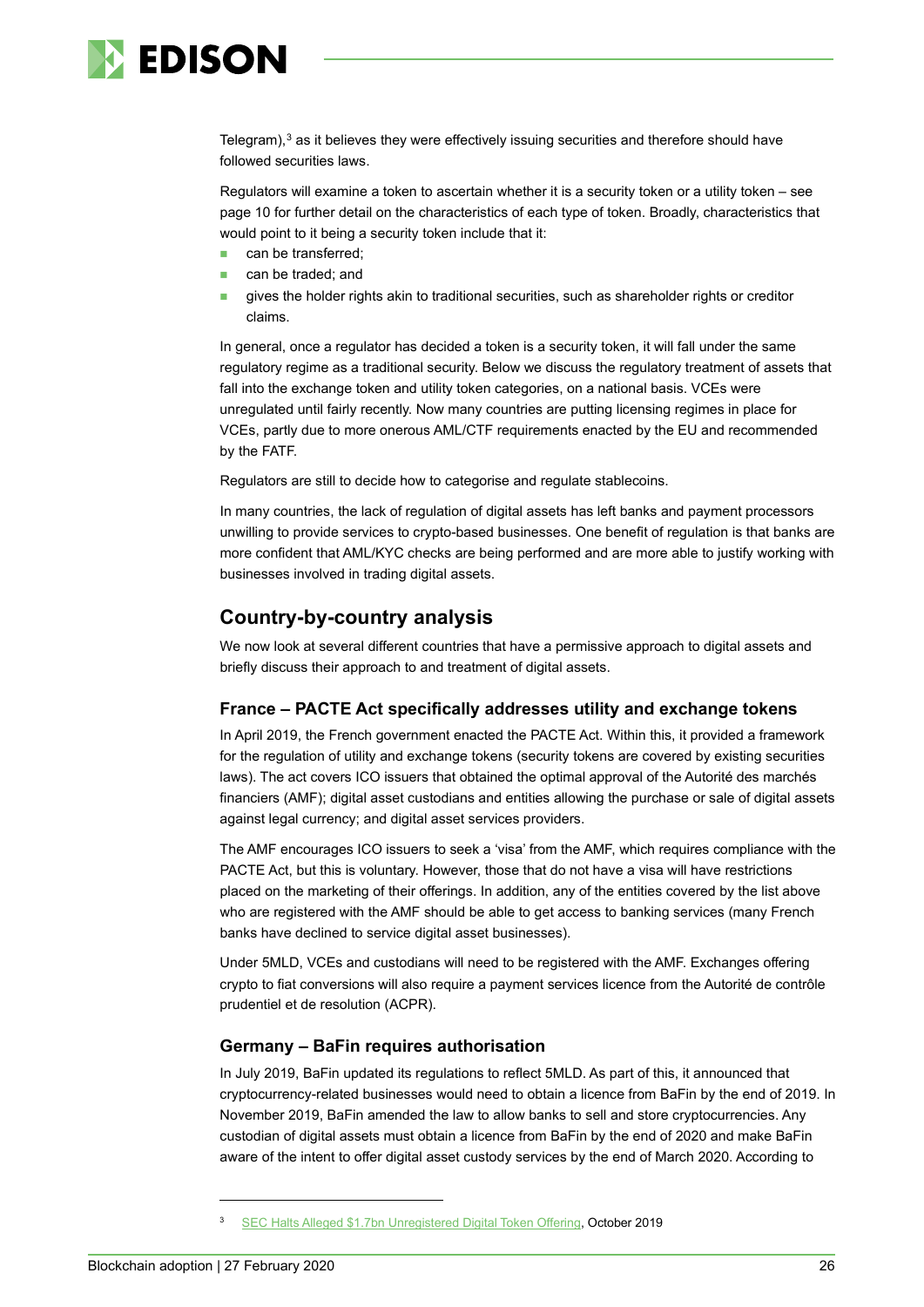

press reports, c 40 banks have approached BaFin expressing an interest in providing digital asset custody.

Security token issuance also requires authorisation by BaFin, and a number of STOs have already been authorised.

#### **Hong Kong – opt-in for VCEs if they offer security tokens**

The Hong Kong Monetary Authority and the Securities and Futures Commission (SFC) view cryptocurrencies as virtual commodities that are not subject to regulation if they do not have the characteristics of a security. If a VCE offers the ability to convert fiat to crypto, then it will be covered by AML/CTF regulations. In November 2019, the SFC announced new rules to allow exchanges to become licensed. These rules only apply to exchanges that support the trading of security tokens. To be licensed, an exchange can only offer services to professional investors, must have an insurance policy to protect clients' assets and must use an external market surveillance mechanism. A VCE will not need a licence if it does not trade tokens that are deemed to be securities. As the rules are so recent, we are not aware of any licensed exchanges, although it has been reported that OSL (part of HK-listed BC Group) is the first exchange to apply for a licence.

In 2018, the SFC announced a framework that would allow asset managers investing in digital assets and selling products in Hong Kong to obtain a licence from the SFC.

#### **Japan – early to regulate**

Japan was quicker to regulate this market than other countries, partly due to the issues surrounding the collapse of the Mt.Gox exchange in 2014. Since April 2017, VCEs have been regulated by the Payment Services Act (PSA) and required to register with the Financial Services Agency (FSA). After the high-profile hack of Coincheck in 2018 (coins worth c US\$530m were stolen), additional legislation was passed to tighten up regulation. In May 2019, the government passed revisions to the PSA, which clarified the law regarding VCEs and custodians – these will come into force in April 2020. Both VCEs and custodians must be registered with the FSA and will need to meet stricter requirements. Many of the large exchanges have chosen not to seek a licence and do not service customers in Japan. Examples of such exchanges include HitBTC and Kraken. Binance recently announced it would withdraw from this market (without specifying the timeline), but separately suggested it was working with Z Corporation (previously Yahoo! Japan) and TaoTao (a licensed VCE) with a view to partnering in Japan to meet all regulatory requirements. We understand there are 21 licensed exchanges, with others still awaiting approval by the FSA (including Coinbase).

#### **Jersey – keen to welcome crypto businesses**

In Jersey, a VCE is a supervised business that needs to be registered with the Jersey Financial Services Commission (JFSC) and meet all relevant AML/CFT regulations. To encourage innovation, the JFSC has created a regulatory sandbox whereby any VCE with a turnover of less than £150,000 per calendar year can test delivery mechanisms in a live environment without paying registration fees (they must still register with the JFSC and comply will all relevant AML requirements). We are aware of only a few licensed VCEs: Binance and Criptyque, while Diginex's application is in process.

Custodian businesses will need to be regulated for 'trust company business' under the Financial Services (Jersey) Law 1998 (FSJL). Nomura's crypto custody business, Komainu Digital, was recently licensed by the JFSC.

Before a security token can be issued, it requires consent by the JFSC under the Control of Borrowing (Jersey) Order 1958. A security token exchange is regulated as an investment business (IB) under the FSJL and will require an IB licence.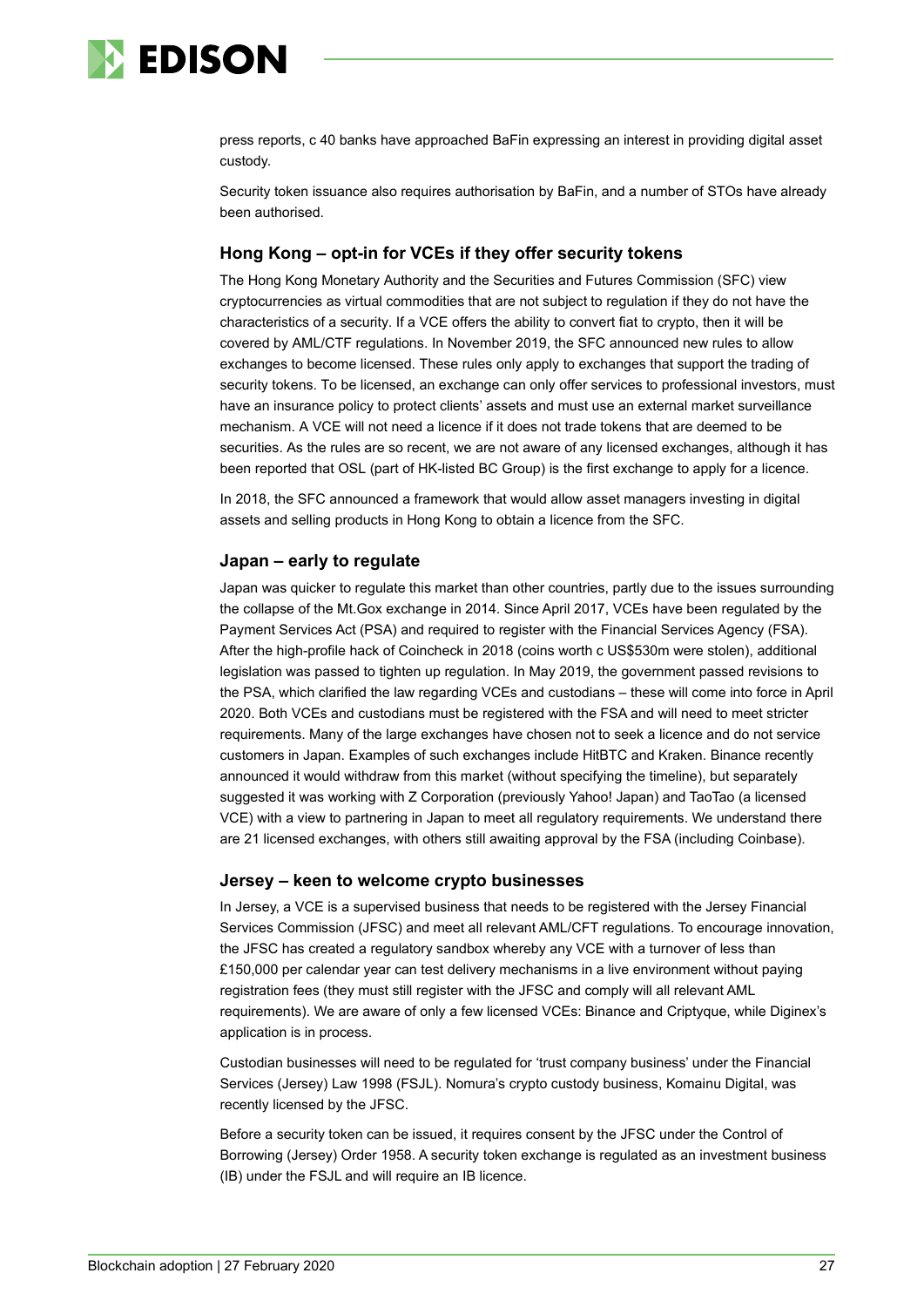

#### **Singapore – open, but tightening up regulation**

In January 2019, Singapore passed the Payment Services Act bringing cryptocurrency dealing or exchange services under the supervision of the Monetary Authority of Singapore (MAS) – it came into effect on 28 January 2020. Any entity that provides any type of payment service, including 'digital payment token service', requires a licence. In addition, licensees will be subject to AML/CTF requirements. Binance has applied and Japan-based Liquid and UK-based Luno are planning to apply for a licence.

The exchange of any token constituting a capital markets product would be regulated under the Securities and Futures Act and would need approval by the MAS.

Custody of exchange tokens is not regulated, but the MAS is currently consulting on whether to bring them under the same regime as VCEs. Custody of security tokens requires a capital markets services licence (CMSL). We are aware of one licensed company, Propine.

#### **Switzerland – an active market**

The Swiss regulator FINMA does not view exchange or utility tokens as securities, so they do not fall under the scope of regulation. Security tokens are considered on a case-by-case and fall under the same regulations as traditional securities. VCEs and custody providers for exchange tokens are covered by AML regulations and required to join a self-regulatory organisation. According to FINMA, some trading activities with virtual currencies require a banking licence – this is generally the case when an organisation accepts money on a commercial basis from clients and keeps it in its own accounts; it also applies to providers who lodge virtual currency holdings from customers in 'wallets' and manage accounts for them. However, FINMA's current position is that no banking licence is required if virtual currency holdings are transferred for secure safekeeping only and if these virtual currency units are stored separately on the blockchain for each customer and each deposit can be attributed to an individual customer at all times.

The Swiss exchange SIX has launched a prototype digital securities exchange, SDX. Full launch is expected later this year.

The Swiss Capital Markets and Technology Association (CMTA) has established an ERC-20 compatible token called 'CMTA20', which is a Solidity smart contract for the Ethereum platform. It has the functionality required to implement the tokenisation model for equity securities of Swiss corporations in accordance with CMTA's blueprint. The blueprint describes the process through which shares that have already been issued according to Swiss law can be 'wrapped' into digital tokens, so the tokens and the underlying shares are tied to each other in a manner that prevents the share from being transferred without the corresponding tokens and vice versa.

#### **UK – FCA recently clarified guidance**

Since 10 January 2020, businesses including digital asset exchange providers, digital asset ATMs, custodian wallet providers, peer-to-peer providers, issuers of new digital assets and publishers of open source software have been required to register with the FCA and meet AML/CFT requirements as per 5MLD.

Derivatives that feature digital assets as the underlying investment fall under the FCA's regulatory remit, as will security tokens.

#### **US – multiple regulators to consider, no coherent framework**

The Financial Crimes Enforcement Network (FinCEN) considers VCEs to be money service businesses, which are subject to existing banking regulations such as AML, KYC and financial reporting requirements. The treasury secretary recently confirmed that FinCEN would soon be issuing new requirements for cryptocurrencies.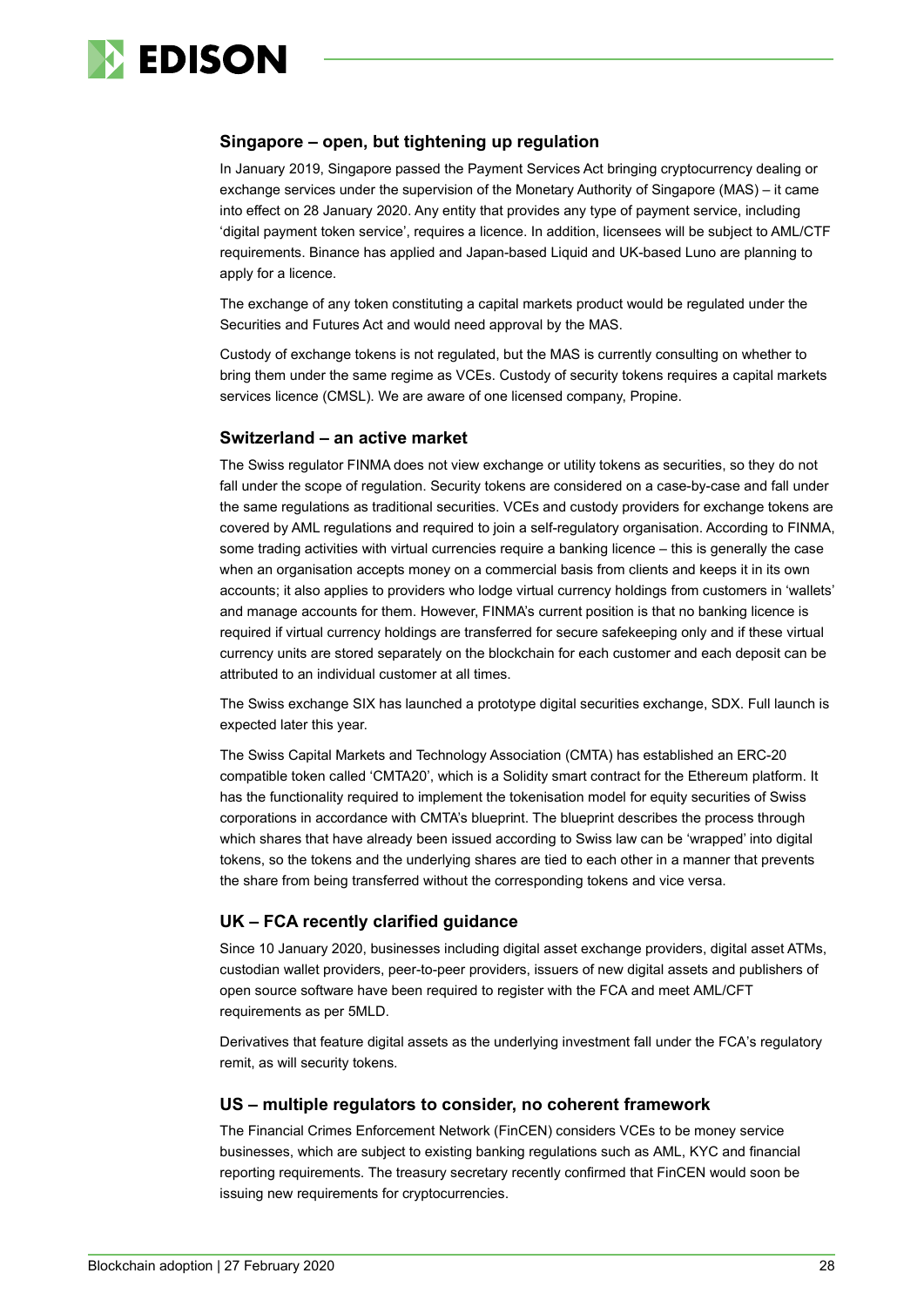

Certain digital assets deemed to be commodities by the CFTC, typically derivatives with a digital asset as the underlying, are subject to the same regulations as physical assets in this class.

Crypto businesses require state money transmitter licences. More specifically, any entity running a crypto business in the state of New York or servicing New York residents must apply for a BitLicense (this includes any company that transmits, controls, administers, exchanges or maintains custody of virtual currencies on behalf of others).

Security tokens fall under the remit of the SEC. DSEs require an alternative trading systems licence.

Under the Investment Advisers Act of 1940, any institution holding customer assets worth more than US\$150m is required to use a qualified custodian. Custodians usually seek approval from one state licensing authority and passport this to other states. New York and South Dakota are the most common states in which custodians seek licences.

# **Implementing KYC for digital assets**

Regulators are imposing stricter requirements for KYC/AML/CTF compliance, with 5MLD a key example and the FATF recently introducing the 'travel rule' (any firm facilitating a crypto transfer needs to disclose information on the customer). As the popularity of blockchain to a certain extent is due to the anonymity afforded to participants, the threat of 5MLD has prompted several European VCEs to shut down, some permanently and others transferring their businesses to unregulated countries such as Panama. Although the introduction of stricter KYC checks on exchange users and token investors will deter some, in the longer run it should reduce the volume of cryptocurrency involved in illegal activity and make the sector more appealing to institutional investors.

#### **Full compliance with KYC requirements is not straightforward**

Introducing KYC/AML/CTF checks on digital asset investors is not straightforward. Although it is possible to obtain KYC information on a new customer of an exchange by asking them to provide traditional identity information such as a passport or driver's licence, it is much harder to determine the source of a customer's digital assets as counterparties are identified by cryptographic addresses rather than by name or account number. Several of the larger exchanges have carried out significant amounts of work to identify who is behind a large percentage of addresses. Thirdparty data providers such as Chainalysis, CipherTrace and Elliptic analyse and determine the provenance of customers' digital assets (as these data are contained within the encrypted blocks).

The use of **tumblers** by some investors makes it even harder to track the history of transactions. Tumblers are services offered to digital asset holders to anonymise their assets. The customer sends their assets to the mixing service – there the assets are added to a pool and replacement assets to the same value are transferred to the customer. This breaks the link to the customer's identity. Tumbler services are not well regarded by the authorities due to their obvious links to money laundering and in Europe, several have been closed down by Europol or chosen to shut up shop over the last year.

A category of coins, dubbed **privacy coins**, was developed to deliberately maintain the coin owner's anonymity. These coins include Monero, Dash and Zcash. With the imminent application of the travel rule, many of the larger exchanges, such as OKEx and Upbit, announced their intention to delist privacy coins causing a significant decline in the value of the coins. The level of privacy offered by each coin differs (Monero provides privacy by default, whereas Zcash offers various privacy options) and some coins are able to satisfy KYC/AML concerns by enabling owners to disclose the necessary information to selected parties (for example, Zcash's viewing keys).

As part of the KYC/AML/CTF process, exchanges will also need to put transaction monitoring in place to detect suspicious behaviour. Providing and implementing a comprehensive KYC/AML/CTF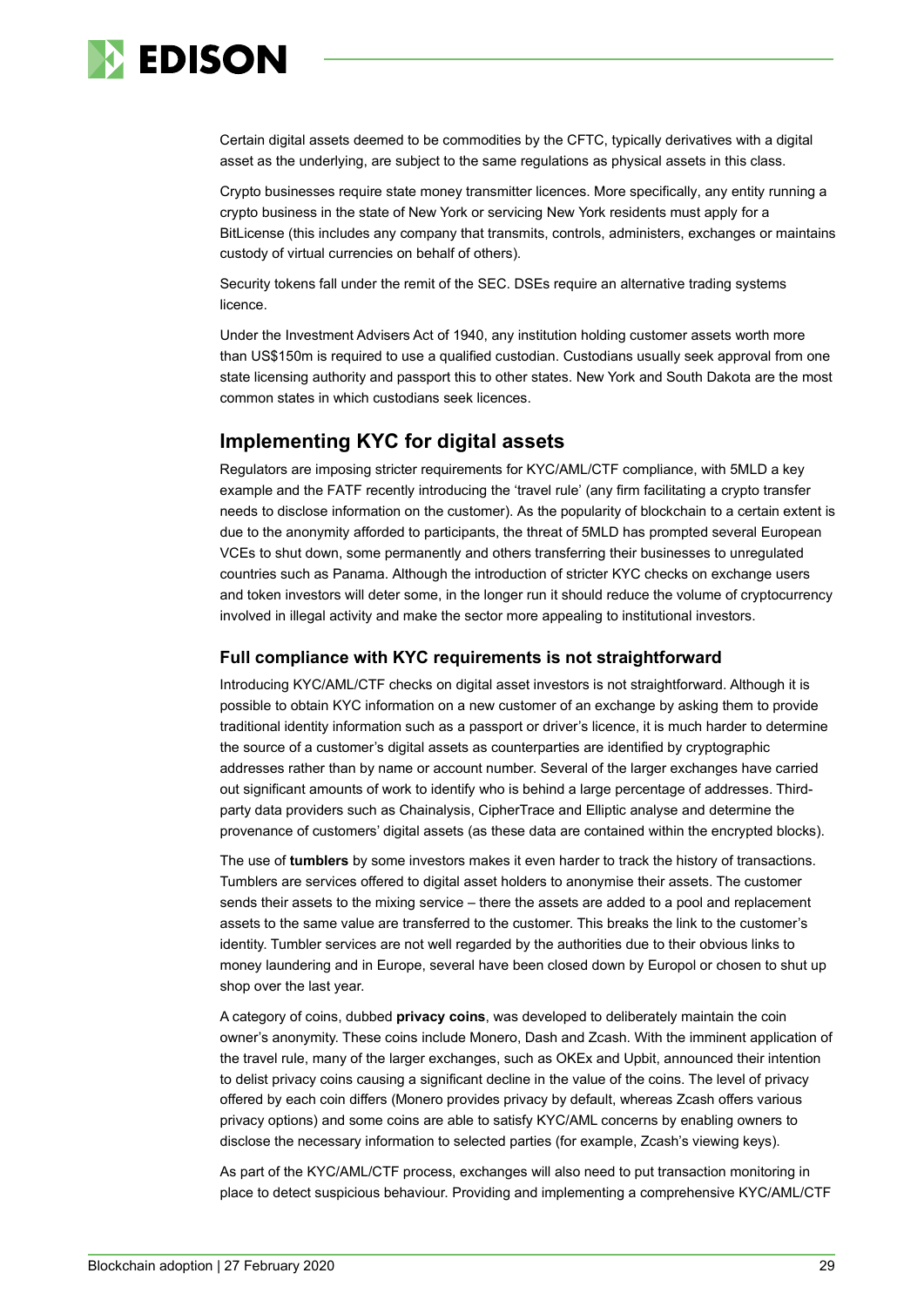

process adds a material overhead to exchanges and, in our view, will be a key competitive differentiator for attracting institutional investors.

### **Governments grappling with taxation of digital assets**

Tax authorities are addressing the issue of how digital assets should be taxed, although the amount of guidance available and the treatment differs widely from country to country.

For those countries that are not low tax/offshore jurisdictions, in the case of **exchange tokens**, typically for individuals, capital gains tax is payable on profits made when tokens are converted to fiat currency. For businesses and individuals whose business is trading exchange tokens, profits will be taxable as income. VAT is generally payable when tokens are used to acquire other goods or services. The taxation of **security tokens** is likely to be treated in the same way as traditional securities.

### **Other areas requiring legal or regulatory certainty**

The use of digital assets has implications in other areas of business. For example, there is little clarity on how digital assets are treated in the case of company **insolvency**, either in the case of a company whose business is trading in digital assets (such as defunct exchange Mt.Gox) or for a business that held digital assets as an investment. Are the assets part of the estate? Do creditors have rights over any of the digital assets? How would the assets be distributed to creditors (particularly if the debtor cannot or will not hand over the private keys)? National courts are dealing with these issues case by case and there are no clear answers yet.

Similarly the use of **smart contracts** is untested in law. The nature of such contracts (automatic execution, no ability to reverse) raises issues such as:

- What happens if parties want to terminate or amend the contracts?
- How does the fixed nature of the contract allow flexibility in business dealings between parties, for example in managing late payments?
- What happens if there are errors in the coding of the contract, or the contract is hacked?
- Does the smart contract developer have liability?
- What happens if payment enforced by the contract fails?

In the UK, a company called The Proof of Trust is seeking to address these issues and recently filed to list on the LSE. The Proof of Trust is a digital protocol powered by distributed consensus, designed to manage arbitration or dispute resolution for smart contracts.

To appeal to the mainstream, investors need to be sure their legal rights can be protected when they trade in digital assets and use smart contracts. To this end, in November 2019, the UK Jurisdiction Taskforce of the Lawtech Delivery Panel set out the recognition of digital assets as tradable property and smart contracts as enforceable agreements under English Law. [4](#page-29-1) However, this does not address the issue of **governing law and jurisdiction**. Where it has been agreed that digital assets or smart contracts fall under the jurisdiction of English law, this provides clarity. However, it does not provide guidance on how to determine the jurisdiction that should be applied.

# <span id="page-29-0"></span>**Improving scalability**

As blockchain technology and digital assets have started to move towards the mainstream, certain scalability issues associated with processing speeds have become apparent. This is because current blockchains predominantly apply a linear execution model, where every node (ie computer participating in the network and adding blocks) is validating every single transaction. Consequently, the more computers that join the peer-to-peer network, the lower the efficiency of the whole

<span id="page-29-1"></span>[Legal Statement on Digital assets and Smart Contracts, November 2019](https://35z8e83m1ih83drye280o9d1-wpengine.netdna-ssl.com/wp-content/uploads/2019/11/6.6056_JO_Cryptocurrencies_Statement_FINAL_WEB_111119-1.pdf)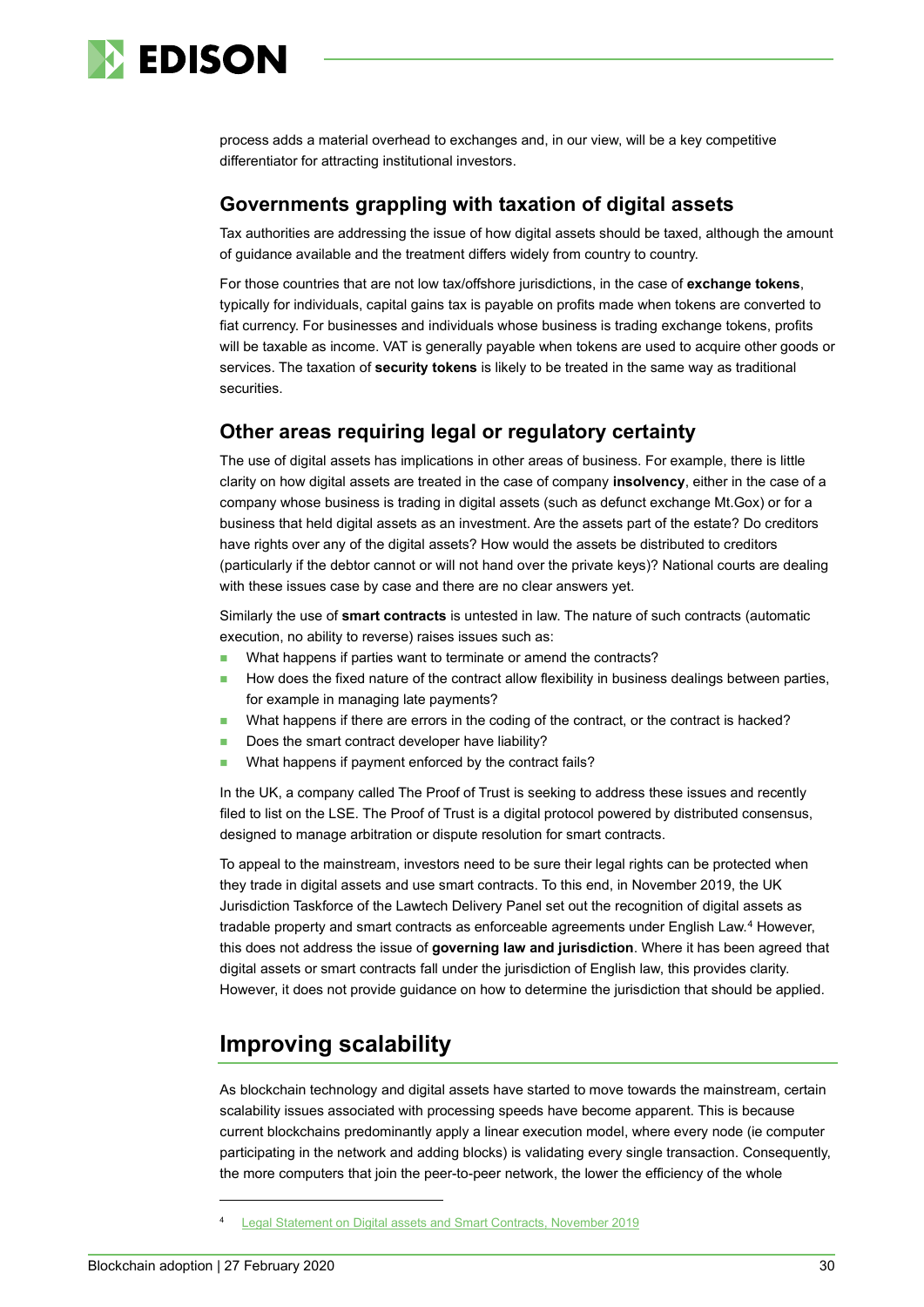

environment, especially when compared to traditional payment systems such as Visa (which may handle around 1,700TPS compared to 7TPS in the case of Bitcoin or 15–20TPS in the case of Ethereum). However, there are several potential solutions to the blockchain scalability problem being explored at present (see below).





Source: Etherscan.io

### **Changes to consensus protocol**

Firstly, the implementation of alternative consensus algorithms that allow for more scalability may help increase the efficiency of a blockchain network. An example would be the move from PoW to a PoS algorithm, especially using the Byzantine fault tolerant framework (or at least including some of its elements, like in the case of Casper). However, at least for now the search for an optimal solution based exclusively on the main blockchain (the so-called 'layer 1' solutions) is somehow limited by the trade-off between security, scalability and decentralisation. Ripple's XRP for instance offers a much higher TPS in comparison to Bitcoin and Ethereum, but its decentralisation is often disputed given Ripple's alleged high influence on the network and pre-mined XRP supply. EOS with its DPoS protocol is characterised by higher centralisation as measured by the number of nodes validating new blocks. There is however one promising 'layer 1' approach called sharding.

#### **Sharding**

This is a method originally applied to databases to perform horizontal partitioning (breakup). It can be used to spread out the computational, communicational and storage workload in a blockchain network in that each node validating blocks is responsible only for a given shard (rather than involved in processing transactions in the whole network). Theoretically, there is no limit to the number of shards, providing a high degree of scalability. As information may be freely exchanged between nodes while hashes from the respective shards are being recorded on the mainchain, the whole blockchain network remains decentralised and secure.

Having said that, the safety of the system needs to be facilitated through solutions guarding it against **shard takeover**, which would lead to a permanent loss of the corresponding data portion. Ethereum, which is currently exploring the implementation of sharding on top of the shift to PoS, is examining a way to address this issue through continuous random reassignment of nodes to the respective shards. In that way, a potential attacker would not be able to gauge which shard they would get access to through the node they intend to take over.

Another potential problem with sharding involves **thin clients**, ie computers that do not fully validate blocks in the given network and normally rely on the Simplified Payment Validation (SPV) method to verify if a given transaction is already on the blockchain. It is important to ensure that these nodes have a complete picture of the current state of the blockchain. This may be done by allowing them to communicate through separate networks and maintain local state copies for each shard.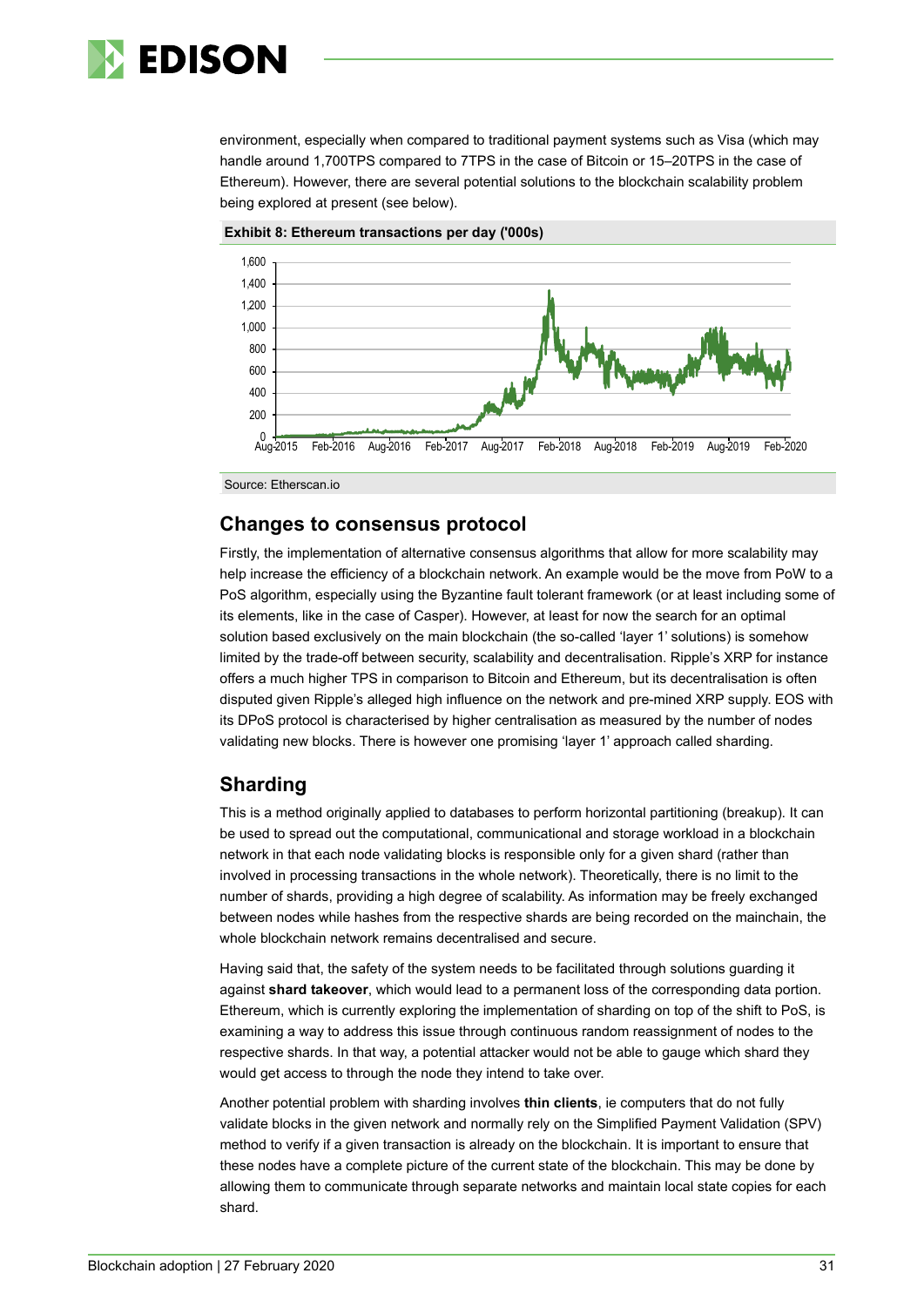

# **Layer 2 (off-chain) solutions**

An alternative to the above approaches represent solutions utilising 'Layer 2', which means a secondary framework set up on top of the blockchain (referred to as 'Layer 1') and often developed to solve the scalability issue in a given application, eg scaling payments, smart contracts or offchain computation. Two important types of layer 2 solutions are:

- **State channels** facilitating fast transactions between nodes through a dedicated channel outside of the blockchain. This enables the execution of multiple transactions, which are recorded as a single transaction on the blockchain once the channel is closed. However, this solution does not benefit from the level of security a decentralised network offers and is thus more likely to be used for relatively small transactions, while large deals will still be executed on the main blockchain. An example of a state channel is the Lightning Network payment protocol on the Bitcoin network.
- **Sidechains**  represent blockchains that are connected to the main chain and which are set up for handling a specific task. Block validation occurs within a given sidechain, ie each node is only responsible for transactions in the sidechain it is assigned to. A specific example of a sidechain framework is Ethereum's Plasma, which represents a tree of blockchains, where each of the sidechains may have its own sidechains (or 'child' chains as they are sometimes called). Each of the child chains is a customisable smart contract. A distinct feature of the Plasma solution (compared to other sidechain concepts) is that it allows users to exit the Plasma chain and prevent a potential attacker from inflicting permanent damage in case of detected flaws.

# <span id="page-31-0"></span>**Improving interoperability**

Blockchains are designed to operate on a stand-alone basis. This means that all of the blockchains that have been developed for digital assets operate as a series of unconnected systems, operating alongside but independently of each other. As blockchain technology is adopted across more industries, there is an increasing requirement for blockchains to interact with each other, as well as with traditional off-chain systems. This has driven the development of a number of different technologies to improve interoperability:

- **Cosmos** describes itself as a decentralised network of independent parallel blockchains, each powered by Byzantine fault tolerant consensus algorithms such as Tendermint consensus. It is an ecosystem of blockchains that can scale and interoperate with each other. Its interblockchain communication (IBC) protocol allows interoperability between Tendermint-based blockchains. For blockchains not compatible with IBC, Cosmos has created a 'Peg zone' to connect blockchains.
- **Chainlink** connects smart contracts to the required inputs and outputs. It enables data to be retrieved from off-chain APIs and put on the blockchain. Chainlink describes its technology as a decentralised oracle network and it works with SWIFT.
- **Polkadot** has a vision to create a completely decentralised web where users retain complete control over their data and identities. The Polkadot network protocol allows arbitrary data, not just tokens, to be transferred across blockchains. This opens up the possibility for cross-chain registries and computation. Polkadot can transfer data across public blockchains as well as private, permissioned blockchains. It gives the example where a school's private, permissioned academic records blockchain could send a proof to a degree-verification smart contract on a public blockchain. The network is made up of parachains (parallel blockchains that process transactions and transfer them to the original blockchain), a relay chain (central component connecting parachains) and bridges (connecting Polkadot to external blockchains).
- **Quant** has developed Overledger, which it calls the world's first blockchain operating system, to allow blockchains to connect with each other and existing networks.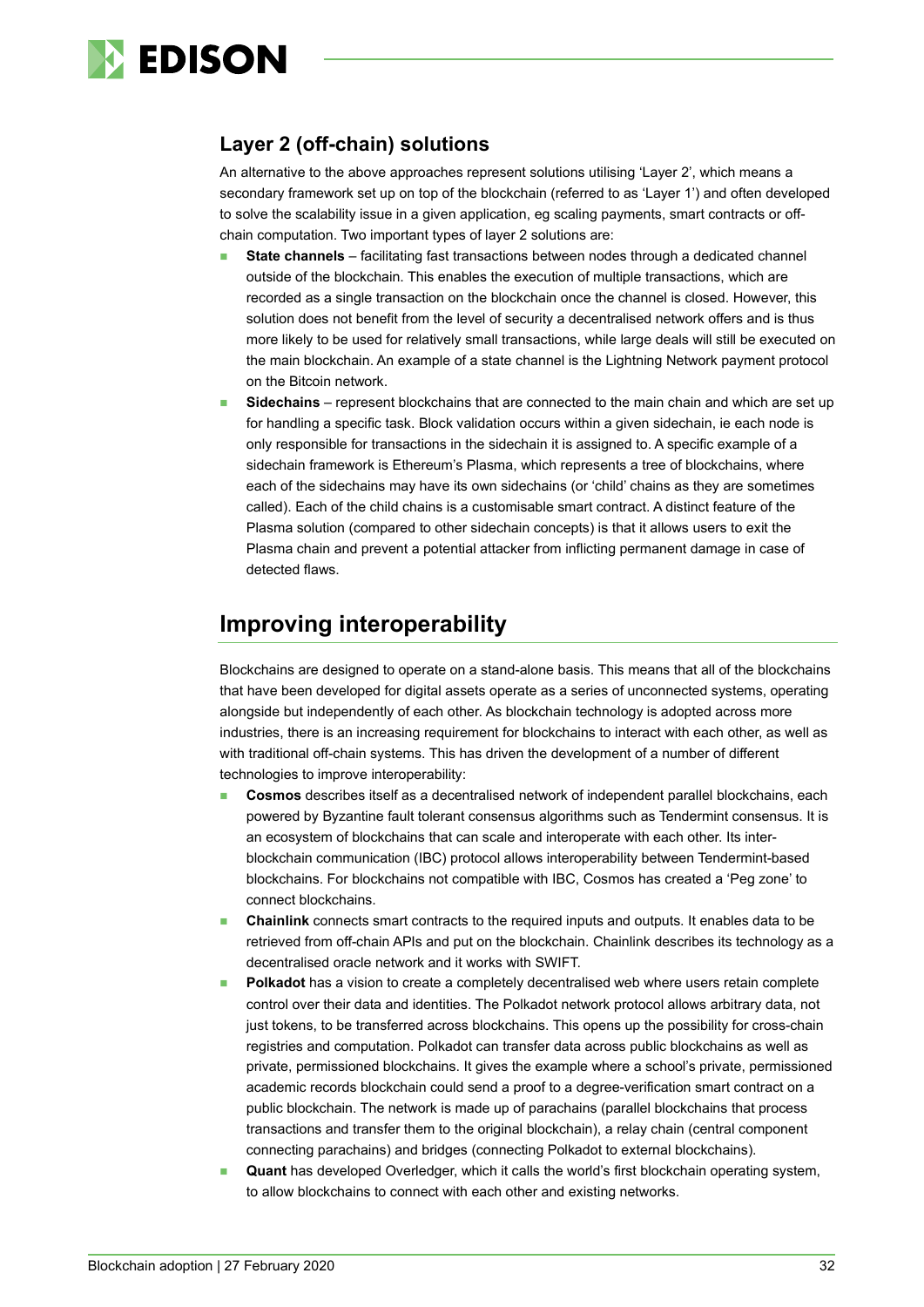

# <span id="page-32-0"></span>**Improving security**

The sector has suffered from numerous high-profile hacks and frauds. In the first nine months of 2019, CipherTrace estimates that coins worth US\$4.4bn were stolen. Although blockchain is touted as a secure way of transacting because transactions are immutable and publicly available to all node participants, many cryptocurrency exchanges have lost customer assets and in some cases have filed for bankruptcy as a result (Mt.Gox in 2014, Youbit in 2017, Cryptopia in 2019). This has sometimes been because insiders or third parties have been able to steal poorly secured cryptocurrency or because vulnerabilities in the blockchain software code mean exchanges do not have an accurate picture of what they hold. Often, exchanges have not had adequate financial and operational controls in place.

Every blockchain transaction has to be signed with the private key for it to be legitimate. When stealing assets, thieves are getting unauthorised access to the owner's private key, so anyone with access to the private key is able to control the assets linked to it.

# **QuadrigaCX highlights the risk**

In one recent case, the founder of the Canadian exchange QuadrigaCX allegedly died. He had supposedly transferred the majority of the exchange's Bitcoin to cold storage for which he was the only person who knew the password. Consequently, on his death, no-one else was able to access these wallets. Investigation by Ernst & Young showed that months earlier he had in fact transferred most of the coins out of cold storage to other exchanges where he was trading on his own account and using the coins as security for a margin trading account. This case highlights several issues: the risk of losing access to digital assets in cold storage, the lack of financial and operational controls (eg segregation of roles, segregation of assets, transaction reporting and analysis, third party processor oversight) and lack of business continuity planning.

Of the exchanges that have suffered losses over the last eight years or so, the most common reason cited is that the exchange was 'hacked' – often via phishing and/or malware attacks on employees or customers, or by a disgruntled employee. In reality, it is likely that many of the losses can be put down to exit scams, where the exchange owners steal the assets themselves. We have pulled together some real-life examples of causes of digital asset loss, which highlight that in addition to internal fraud, traditional cybersecurity risks need to be considered when setting up and running a VCE.

#### **Exhibit 9: A sample of causes of digital asset losses**

| <b>Errors</b>                               | Fraud                                                                     | Hacking                                                                |
|---------------------------------------------|---------------------------------------------------------------------------|------------------------------------------------------------------------|
| Software programming error                  | Insider theft                                                             | Getting control of administrator accounts                              |
| Wallet destruction during server reboot     | Identity theft and SIM takeover (to exploit<br>two factor authentication) | Malware sent to exchange employees<br>combined with social engineering |
| Loss of hardware device holding private key | Coins stolen by secret service agent<br>investigating exchange            | Phishing attacks on wallet holders                                     |

Source: Edison Investment Research

Other risks that need to be considered include:

- **Consensus hijack (or 51% attack)**. Where more than 50% of mining power (hash rate) is controlled by one entity, this entity has the power to mount what is known as a 51% attack. This could enable the attacker to double spend coins. For Bitcoin, the cost of acquiring more than [5](#page-32-1)0% of the hash rate would be prohibitive but it could be possible for smaller blockchains.<sup>5</sup>
- **Distributed denial of service** attacks on nodes in the form of fraudulent transactions. While this is unlikely to result in losses, it could reduce transaction processing speeds.
- **Smart contracts.** Incorrect mapping of business processes into smart contract logic would result in the contracts not performing as expected.

<span id="page-32-1"></span><sup>&</sup>lt;sup>5</sup> Ethereum Classic was the victim of a 51% attack in January 2019, resulting in estimated losses of US\$1.1m.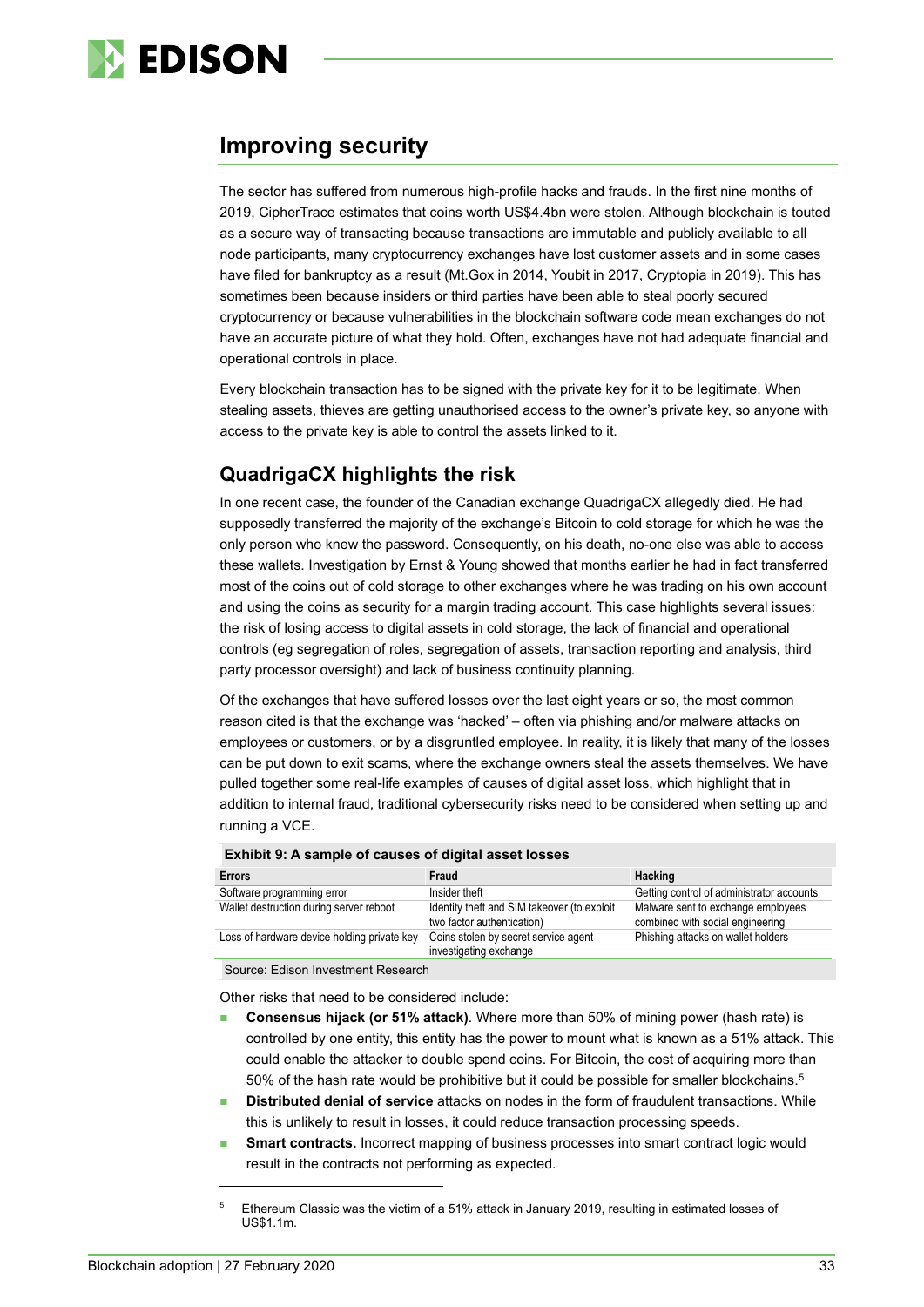

We now look at the areas that need to be addressed to provide improved security for both institutional and retail investors.

### **Providing secure digital asset custody operations**

Digital assets (ie the private key) can be stored on a user's own device, at an exchange or with a dedicated digital asset custodian. Digital assets are typically stored in hot storage, which is connected to the internet, or cold storage, which involves storing the private key on an isolated hardware device. Assets stored in hot storage are immediately available to trade with, whereas it takes time to retrieve assets from cold storage. For maximum security cold storage makes sense, but for maximum liquidity, hot storage is better. Investors want both security and liquidity for their assets, so the ability to quickly and securely move assets back and forth between hot and cold storage is crucial.

#### **Exchanges are a tempting target for hackers**

When a customer transfers their assets to an exchange, they are added to the exchange's pool of assets. The customer's ownership is registered in their own sub-account but any transactions carried out on the exchange are off-chain (ie ledger entries between sub-accounts). Only when the customer withdraws assets are the transactions recorded on-chain. The pool of assets held by exchanges is therefore an attractive target for hackers or unscrupulous exchange owners or employees. The large exchanges keep at least 95% of customer digital assets in cold storage, with the remainder in hot storage to maintain liquidity.

As a result of the large number of asset thefts from exchanges, secure digital asset custody services are emerging, many with a focus on the future institutional market. These can be standalone companies or part of cryptocurrency exchanges. Traditional custodians such as banks are also entering the market. Several of the larger exchanges have acquired specialist crypto custodians, such as Coinbase's acquisition of Xapo's institutional business in August 2019 for US\$55m.

We discuss below the key features of each type of storage in more detail, the technology being developed to improve security and liquidity and the main market players focused on the institutional market.

#### **Cold storage exploits high-value physical asset security techniques**

In its most basic form, cold storage involves an asset owner's private key being stored on a hardware device isolated from the internet. This can be as simple as writing the code on a piece of paper and locking it away, but more commonly involves the use of a USB-type device. For the retail market, hardware wallets have been specifically developed for cold storage by companies such as Ledger [\(www.ledger.com\)](http://www.ledger.com/) and Trezor [\(www.trezor.io\)](http://www.trezor.io/). For the institutional market, hardware security modules (HSMs) are used – these are physical computing devices that safeguard and manage digital keys.

Hardware wallets usually offer the ability to **back up** the assets with a 'recovery seed'. If the wallet is lost, stolen or damaged, the recovery seed can be used to restore access to the assets. The recovery seed is essentially the private key translated into a series of words (12–24 words long). The asset owner needs to keep this safe offline (in much the same way they have to secure the private key) but it can be useful way to access assets for either the asset owner or the asset owner's estate. It does raise the issue of an endless loop of security – securing the various copies of the recovery seed too. Another back-up tool is the Shamir Secret Sharing Scheme. This takes the secret (ie the private key) and divides it into x parts. The user distributes the parts to other people or devices. When the key needs to be recovered, it needs x-1 parts recombined to get access to the secret.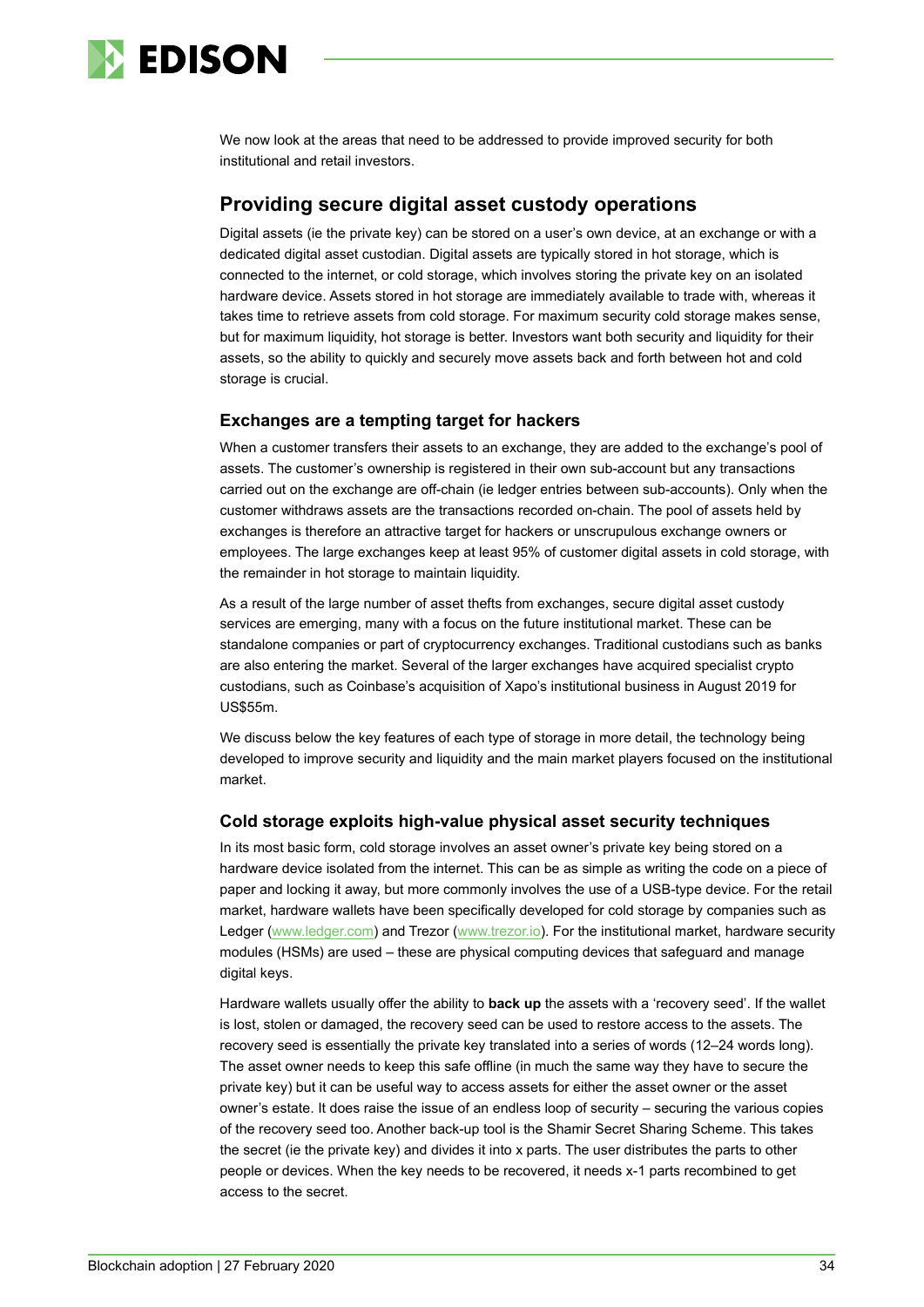

While individuals usually store their hardware wallets at home, institutional investors need a secure venue for their cold storage. To provide additional security, custodians store the HSMs in much the same way as high-value physical assets such as artwork or gold bullion, locking the HSMs in safes or vaults that have high levels of security (eg biometric ID, armed guards, CCTV) and protection against fire, flooding or power outages. Again, as with high-value physical assets, custodians are putting in place insurance, with companies such as Aon, Lloyds of London and MunichRe active in the space.

Custodians typically use HSMs that are certified to **FIPS[6](#page-34-0) 140-2 Level 2 or 3**. FIPS 140-2 is the benchmark for validating the effectiveness of cryptographic hardware. Level 1 requires productiongrade equipment and externally tested algorithms. Level 2 adds requirements for physical tamperevidence and role-based authentication. Software implementations must run on an operating system approved to Common Criteria<sup>[7](#page-34-1)</sup> at EAL2.<sup>[8](#page-34-2)</sup> Level 3 adds requirements for physical tamper resistance and identity-based authentication. There must also be physical or logical separation between the interfaces by which 'critical security parameters' enter and leave the module. Private keys can only enter or leave in encrypted form.

Cold storage typically combines high physical security to protect HSMs, backups in different physical locations, and processes to ensure that only legitimate customer orders are processed.

Those keeping assets in cold storage need to be aware of the time it takes to undertake withdrawals. Depending on where they are stored, it can take from two hours to more than a day to withdraw assets from cold storage, reducing the ability to react quickly to price changes. This is particularly the case where multiple signatures are required.

#### **Hot storage requires good cybersecurity habits**

Hot storage describes wallets that are connected to the internet, whether on an exchange or on a user's device. Any connected wallet runs the risk of being hacked, although to trade assets, at some point a hot wallet must be used. Methods to improve the security of hot wallets include backing up the contents, using two-factor authentication and exercising good cybersecurity hygiene (eg keeping anti-virus software up to date, using a password manager). To further secure the wallet, users can add whitelisting (cryptocurrency can only be sent to a user-approved list), set limits (eg to number of log ins) and use data encryption at rest and in transit.

#### **Warm storage attempts a compromise between hot and cold storage**

To try to provide the best of both worlds, warm storage solutions have been developed. These provide a bridge between cold storage and fully online wallets by using secure HSMs and adding additional logical steps to transactions. For example, although Bakkt's warm wallet is network connected, all withdrawal requests are verified and processed by staff located in multiple geographies and requests are validated, both manually and systematically, against rules that set controls over the amount, destination and velocity of transactions. Each transaction requires multiple individuals across multiple teams and locations to be involved.

<span id="page-34-1"></span><span id="page-34-0"></span>Federal Information Processing Standard

<sup>7</sup> Common Criteria is an international standard for computer security developed through the combined efforts of Canada, France, Germany, the Netherlands, the UK and the US.

<span id="page-34-2"></span><sup>8</sup> Evaluation Assurance Level 2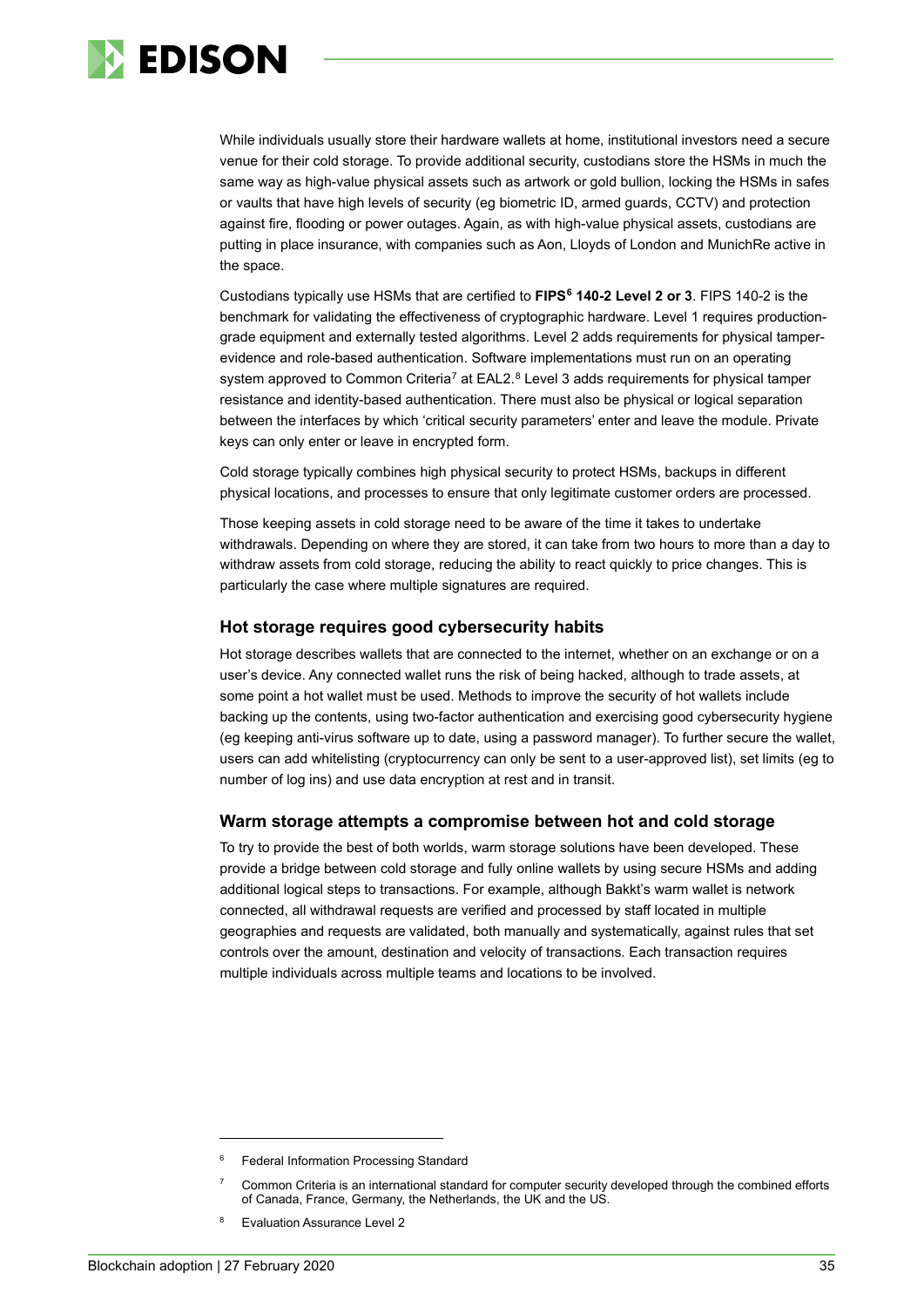

#### **Exhibit 10: Range of storage options**

|                              | DIGIVAULT<br>അ<br>KELVIN                                                                                                                                                            |                                                                                                                                                  | <b>DIGIVAULT</b><br>$\infty$<br><b>HELIOS</b>                                                                                                              |                                                                                     |  |  |
|------------------------------|-------------------------------------------------------------------------------------------------------------------------------------------------------------------------------------|--------------------------------------------------------------------------------------------------------------------------------------------------|------------------------------------------------------------------------------------------------------------------------------------------------------------|-------------------------------------------------------------------------------------|--|--|
|                              | Deep Cold Custody                                                                                                                                                                   | Cold Custody                                                                                                                                     | <b>Warm Custody</b>                                                                                                                                        | <b>Hot Custody</b>                                                                  |  |  |
| Security                     | Highest                                                                                                                                                                             | High                                                                                                                                             | High                                                                                                                                                       | Medium                                                                              |  |  |
| Accessibility                | Low - manual operations required                                                                                                                                                    | Low - manual operations required<br>but no third-party involved                                                                                  | High-accessible online                                                                                                                                     | High-accessible online                                                              |  |  |
| Protection of<br>Private Key | Keys stored offline with air gap<br>Physical protection against key<br>duplication and/or theft<br>Extremely secure storage operated<br>by a third-party, reduces collusion<br>risk | Keys stored offline, possibly no<br>airgap<br>Minimal physical protection<br>against key duplication and/or<br>theft<br>Keys stored by custodian | Logical protection against key<br>duplication and/or theft<br>Hardware protection of network<br>Secure server location operated<br>by third-party provider | Key stored in raw format on<br>server and not within a protected<br>hardware device |  |  |
| Insurability                 | • Highest                                                                                                                                                                           | High                                                                                                                                             | High                                                                                                                                                       | • Low                                                                               |  |  |
|                              | <b>Accessibility</b>                                                                                                                                                                |                                                                                                                                                  |                                                                                                                                                            |                                                                                     |  |  |
|                              | Security                                                                                                                                                                            |                                                                                                                                                  |                                                                                                                                                            |                                                                                     |  |  |
| Source: Diginex              |                                                                                                                                                                                     |                                                                                                                                                  |                                                                                                                                                            |                                                                                     |  |  |

#### **Techniques to improve security**

One technique commonly used to add another layer of security is **multi-signature technology (multi-sig)**. This replaces the use of one private key to authenticate a transaction with the requirement for m out of n signatories to sign a transaction (for example, two out of three signatories). While this improves security, it can slow down processing speeds and needs to be customised for each ledger used. It also results in higher block processing costs.

Another technology in use is **multi-party computation (MPC)**. In this case, independently generated shares of cryptographic material are used instead of private keys. Each share is distributed to a different party. Like multi-sig, this is an m out of n technology, where the investor selects m and n. When an investor wants to transfer a digital asset, shares are provided by m out of n holders and never combined in order to authenticate the transaction. No share holds enough useful information on its own, so if it is lost, the asset cannot be stolen. As holders of the shares need to communicate with each other, this can create scaling issues, particularly as the size of m increases. It can also be complicated to create back-ups of private keys using MPC. Examples of companies offering MPC as an alternative or enhancement to cold and hot storage include Curv (with US\$50m insurance from Munich Re), Fireblocks and Unbound Tech.

#### **Features offered by custodians**

As well as providing a secure environment to store digital assets, custodians are increasingly adding functionality to enhance the security and appeal of their service. Features include:

- **Insurance**: to cover the loss of assets. Some custodians will provide detail on the types of losses covered, such as theft, hacking, the financial limit on the insurance and the broker used.
- **Staking:** for PoS-based currencies, investors can earn digital assets by staking their assets to win the right to process transactions. As this would usually require the investor to hand over their assets during the staking process, it is difficult if the assets are held by a custodian. Several custodians have developed methods to allow asset owners to stake their assets while in custody.
- **Governance:** in some blockchains, asset owners participate in blockchain governance (eg voting on protocol measures) based on the level of assets they hold. Similar to the staking feature, some custodians have developed methods to allow investors take part in governance while assets are in storage.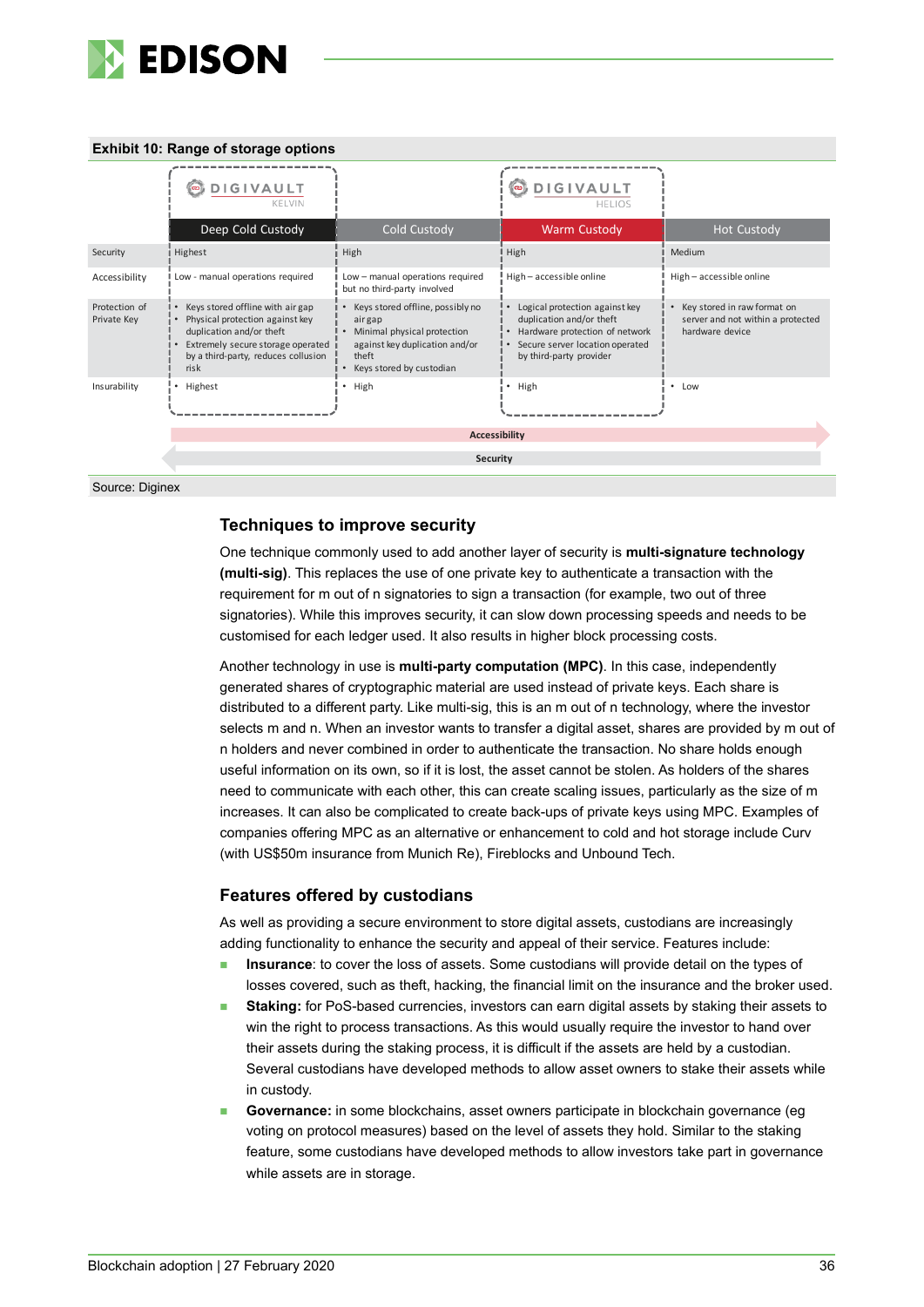

The table below shows the main custodians targeting institutional investors and the features offered. We also note which custodians hold regulatory licences. Factors that investors should consider when selecting a custodian include the location of the cold storage (as it will have a bearing on speed of withdrawal and regulation), customer service, regulatory position, the availability of insurance (and the specifics of what is covered), and the physical, operational and logical controls put in place to secure the assets.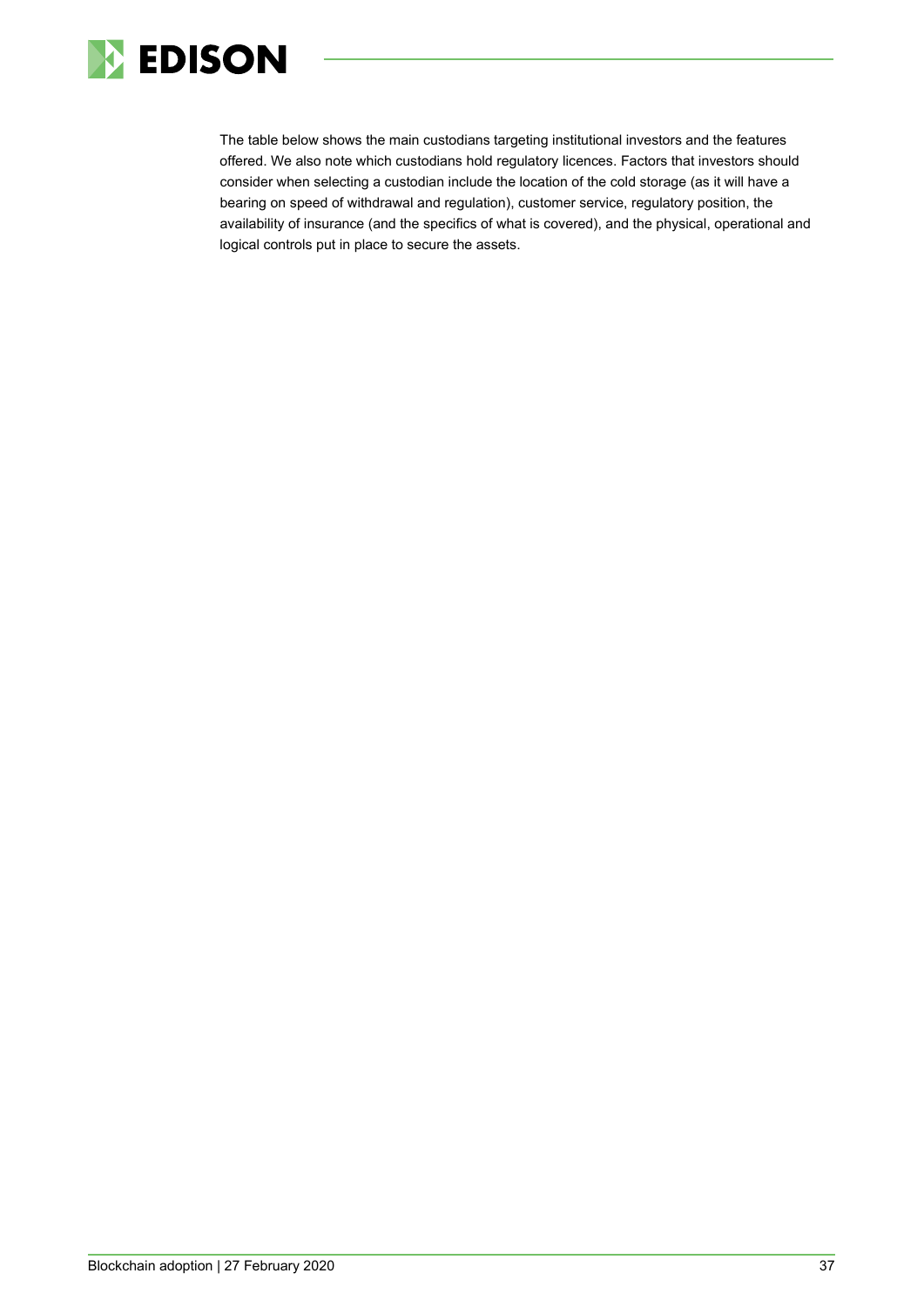| пп             |
|----------------|
| $\blacksquare$ |
| <u>ဟ</u>       |
| I              |
|                |

 $\sum_{i=1}^n a_i$ 

| Company (HQ)          | <b>Custody service</b>                                               | Hot storage                                | Warm<br>storage                            | Cold<br>storage | Insurance                                                        | Staking/<br>governance | <b>Assets</b><br>supported             | <b>Regulation/ oversight</b>                                                                                                                                                                                                                            | <b>Details</b>                                                                                                                                     |
|-----------------------|----------------------------------------------------------------------|--------------------------------------------|--------------------------------------------|-----------------|------------------------------------------------------------------|------------------------|----------------------------------------|---------------------------------------------------------------------------------------------------------------------------------------------------------------------------------------------------------------------------------------------------------|----------------------------------------------------------------------------------------------------------------------------------------------------|
| Anchorage (US)        | Anchorage Trust<br>Company                                           | Unclear - details not provided on website. | Claims not to be cold storage.             |                 |                                                                  | S/G                    | 22                                     | Approved as custodian by South<br>Dakota Division of Banking                                                                                                                                                                                            | Offers option to trade direct from<br>custody.                                                                                                     |
| Archax (UK)           |                                                                      |                                            |                                            | X               |                                                                  |                        | Security<br>tokens                     | Seeking FCA licence                                                                                                                                                                                                                                     | Using Unbound Tech's Crypto Asset<br>Security Platform, based on MPC.                                                                              |
| Bakkt (US)            | <b>Bakkt Trust Company</b>                                           |                                            | X                                          | x               | Up to US\$125m                                                   |                        | <b>Bitcoin</b>                         | NYFDS qualified custodian                                                                                                                                                                                                                               | Partnered with BNY Mellon for secure<br>storage. Cold wallet keys are sharded.                                                                     |
| BitGo (US)            | <b>BitGo Trust Company</b>                                           | x                                          |                                            | x               | Up to US\$100m.<br>provided by Lloyds of<br>London               | S                      | $100 + \text{coins}$<br>and tokens     | Approved as custodian by South<br>Dakota Division of Banking; applying<br>for approval in Germany; member of<br>VQF in Switzerland (overseen by<br>FINMA)                                                                                               | Offers the ability to trade out of cold<br>storage via Genesis Global Trading<br>partnership. Uses multi-sig. Use of<br>trust company is optional. |
| Coinbase (US)         | Coinbase Custody (US);<br>Coinbase Custody<br>International (Dublin) |                                            |                                            | X               | Syndicate of insurers;<br>max US\$255m per<br>incident & overall | S                      | 35 (90% by<br>market cap)              | NYFDS qualified custodian                                                                                                                                                                                                                               | Two-hour withdrawal from cold storage<br>within business hours, 24 hours<br>outside of these hours.                                                |
| Copper (UK)           |                                                                      |                                            |                                            | x               |                                                                  |                        |                                        |                                                                                                                                                                                                                                                         | Provides Walled Garden approach -<br>whitelisted exchanges; uses multi-sig.                                                                        |
| Diginex (HK)          | Digivault                                                            |                                            | Launching<br>Helios in<br>H <sub>120</sub> | Kelvin          | Insurance policy with<br>Lloyd's of London<br>syndicate          |                        | Bitcoin, Ether,<br>ERC-20,<br>ERC-1400 | UK: planning to seek FCA AML<br>authorisation for exchange tokens,<br>aiming to join FCA Sandbox for<br>security tokens & in parallel apply for<br>a licence. Jersey: seeking to register<br>as a trust company. Singapore: plans<br>to apply for CMSL. | Uses Malca-Amit vaults and logistics<br>globally.                                                                                                  |
| Fidelity (US)         | <b>Fidelity Digital Assets</b>                                       |                                            |                                            | X               |                                                                  |                        | <b>Bitcoin</b>                         | NYFDS qualified custodian                                                                                                                                                                                                                               | Offers option to trade direct from cold<br>storage                                                                                                 |
| Finoa (DE)            | Custody                                                              |                                            | x                                          |                 |                                                                  |                        | Bitcoin, Ether,<br><b>ERC-20</b>       | Preliminary BaFin approval                                                                                                                                                                                                                              |                                                                                                                                                    |
| Gemini (US)           | Gemini Custody                                                       |                                            |                                            | X               | Captive insurer<br>'Nakamoto', up to<br>US\$200m                 |                        | 18                                     | NYFDS qualified custodian                                                                                                                                                                                                                               | Instant trading from cold storage on<br>Gemini Exchange. Same day<br>withdrawal. Uses multi-sig.                                                   |
| Nomura                | Komainu Digital                                                      |                                            |                                            | х               |                                                                  |                        |                                        | Jersey custody licence                                                                                                                                                                                                                                  | JV with Ledger & Global Advisors.                                                                                                                  |
| Paxos (US)            | Paxos Trust                                                          |                                            |                                            | $\mathsf{x}$    |                                                                  |                        |                                        | NYFDS qualified custodian                                                                                                                                                                                                                               |                                                                                                                                                    |
| Kingdom Trust<br>(US) | Kingdom Trust                                                        |                                            | Unclear - details not provided online      |                 | Lloyds of London                                                 |                        |                                        | Approved as custodian by South<br>Dakota Division of Banking                                                                                                                                                                                            |                                                                                                                                                    |
| Prime Trust (US)      | Prime Trust                                                          |                                            | Unclear - details not provided online      |                 | Yes - provider/amount<br>not disclosed                           |                        | <b>ERC-20</b>                          | Bitcoin, Ether, NYFDS qualified custodian                                                                                                                                                                                                               |                                                                                                                                                    |
| Trustology (US)       | <b>TrustVault</b>                                                    | X                                          |                                            |                 | Bespoke cover available                                          |                        | Bitcoin, Ether,<br><b>ERC-20</b>       |                                                                                                                                                                                                                                                         | Uses Secure Enclave on mobile device<br>(iOS only). Uses multi-sig.                                                                                |
| Vo1t (UK)             |                                                                      |                                            | X                                          | x               | Aon                                                              | S                      | $>19$                                  |                                                                                                                                                                                                                                                         | 30 to 120-minute withdrawal time. Has<br>a partnership with Curv.                                                                                  |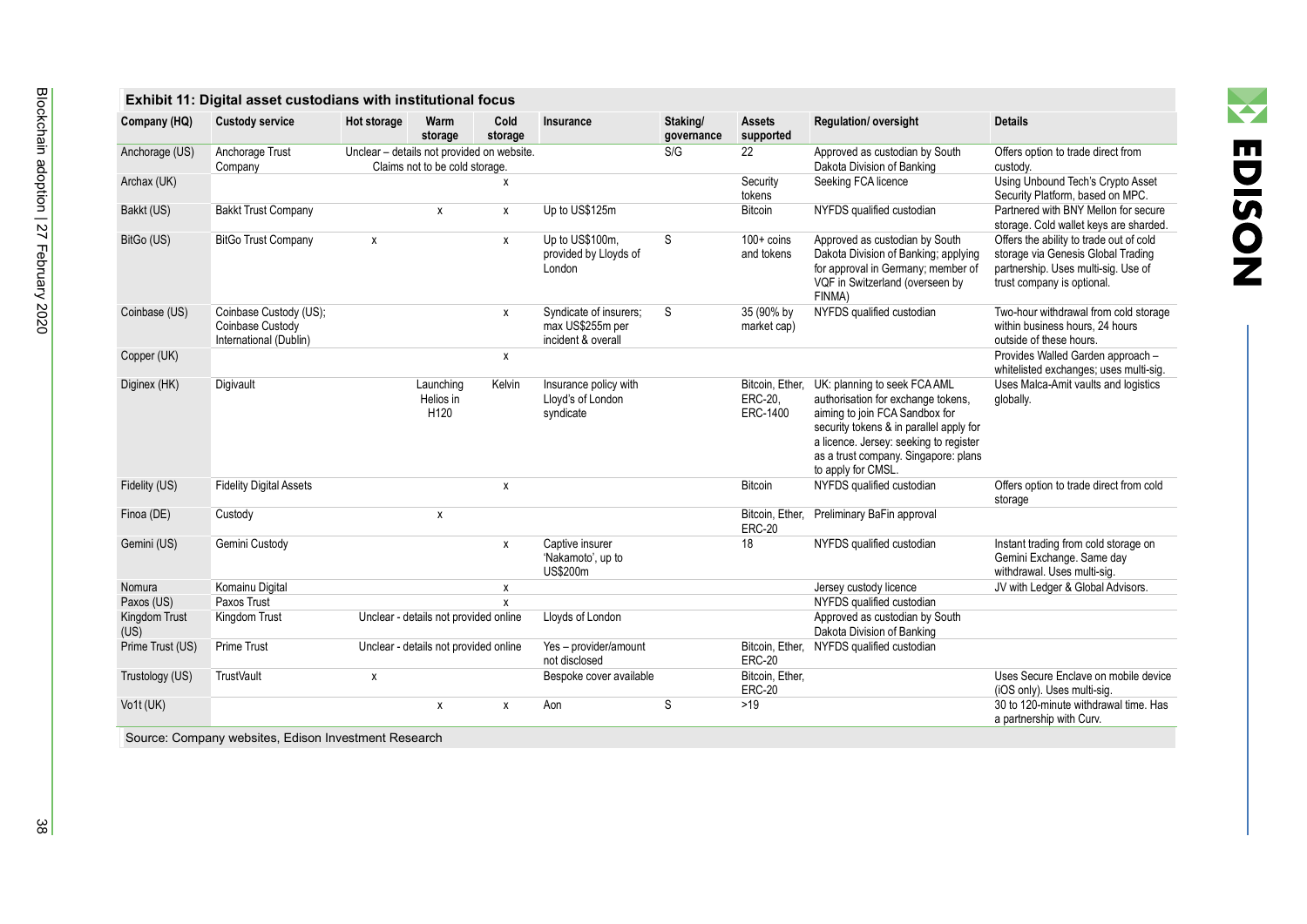

# **Demonstrating cybersecurity credentials**

As well as using secure custody services, digital asset businesses need to show their customers they are taking security seriously. Audit and cybersecurity companies are using existing standards and adapting them to this sector. We highlight the main audit and certification tools used to assess cybersecurity in this sector:

- **ISO27001** is the international standard that provides the specification for an [information](https://www.itgovernance.co.uk/isms-benefits)  [security management system.](https://www.itgovernance.co.uk/isms-benefits) Companies that achieve ISO27001 certification have implemented a framework through which they are able to identify, analyse and address information risks.
- **Service organisation control (SOC) audits: SOC 2** is an auditing procedure designed to ensure third-party service providers or service organisations can securely manage data to protect the interests and privacy of their clients. An SOC 2 report confirms a service organisation has put in place certain controls to meet some or all of the trust service principles (availability, confidentiality, processing integrity, privacy and security). There are two SOC 2 report types: Type I, which describes the systems of a vendor and assesses whether it is capable of meeting relevant trust principles as of a specified date, and Type II, which details the operational effectiveness of the systems throughout a specified period of time. Companies that have received SOC 2 certification include Bakkt (Type II), BitGo (Type I and II), Coinbase (Type 1) and Gemini (Type I and II). A **SOC 1** report reviews the internal controls over financial reporting. Fidelity Digital Assets has SOC 1 Type I certification.
- **Cyber Essentials:** in the UK, the government has developed the Cyber Essentials certification, which specifies requirements for IT infrastructure and covers five risk areas: firewalls, secure configuration, user access control, malware protection and patch management. Digivault has received Cyber Essentials Plus accreditation.

To help provide advice on crypto-specific security, specialist crypto-focused cybersecurity companies are emerging, such as Coinnect and Hacken. At the same time, traditional cybersecurity companies are building out crypto practices.

CryptoCompare regularly publishes its Exchange Benchmark report, [9](#page-38-0) which ranks the top 100 cryptocurrency exchanges based on a number of factors, including security. Making this kind of information available to the public should be a crucial motivator to exchanges to up their game when it comes to the security of customer assets.

#### **Private blockchains not immune from security issues**

While the security of private blockchains is likely to be helped by the fact each node is a known, trusted participant, this does not remove traditional cybersecurity risks. Issues such as the ability of third parties or internal bad actors to access nodes, errors in software code and business continuity still need to be addressed.

#### **Data privacy concerns to be addressed**

The EU introduced strict data privacy regulations with GDPR in 2018 and other territories have introduced, or are introducing, similar regulations (eg the California Consumer Privacy Act). These regulations give data subjects the rights to compel data controllers to correct or delete personally identifiable information about themselves. Participants in a blockchain will need to consider how these privacy requirements can be met bearing in mind all information on a public blockchain is visible to all participants in the network. Fully anonymised data on a blockchain would fall outside the scope of data privacy laws, but as we have discussed on page 28, AML/KYC rules mean full

<span id="page-38-0"></span><sup>9</sup> [CrytptoCompare Exchange Benchmark Q3 2019](https://www.cryptocompare.com/external/research/exchange-ranking/)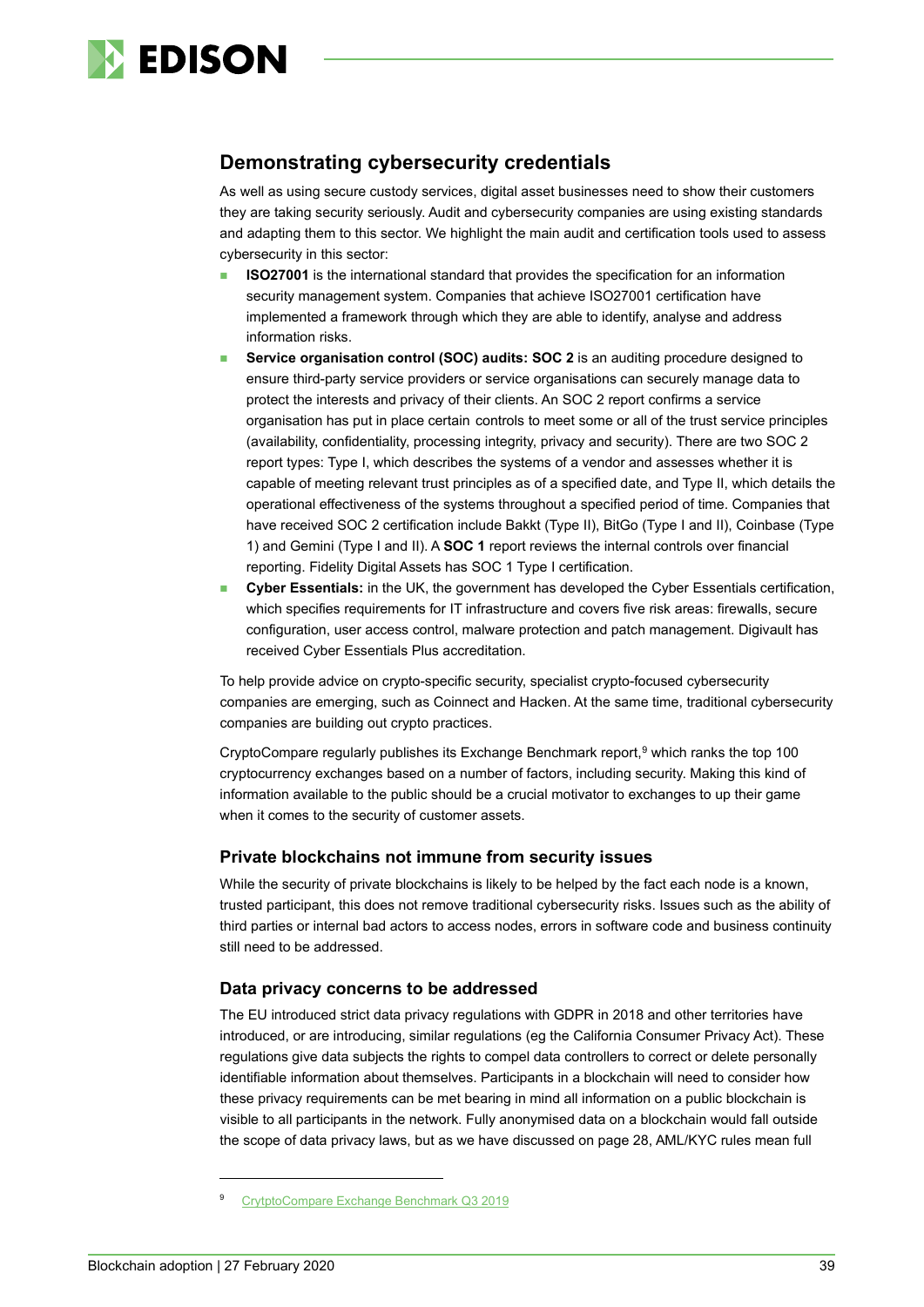

anonymisation of data is unlikely if businesses are to be able to establish customers' identities. If a data subject asks for their data to be corrected or deleted, even if all nodes agreed to make the change, this would change the block that contains the data and break the links to the next block. Additional problems arise in identifying who is a data controller or data processor – does a node count as a data controller? Who decides whether to correct or delete data? Who would the regulator pursue in the event of a suspected breach?

One solution would be to store personal data off-chain, separately encrypted, so it could be amended without affecting the blockchain. However, this would have its own security issues – the data could be hacked and as it is not on-chain, it would be harder to guarantee it had not been accessed or tampered with.

A recent Europa study<sup>[10](#page-39-0)</sup> discusses the difficulties in applying GDPR on the blockchain. While the report did not provide any concrete answers on how to deal with the contradictions, it suggests further regulatory guidance is required to ascertain how the concepts within GDPR should be applied, particularly for anonymisation and data controllers. It also suggests that compliance will be considered on a case-by-case basis, as the structure of each blockchain is different.

These issues mainly relate to public blockchains. In the case of private blockchains, it is easier to agree on who controls the data and how to prevent access to data outside of the network members.

<span id="page-39-0"></span><sup>&</sup>lt;sup>10</sup> [The Blockchain and the General Data Protection Regulation;](https://www.europarl.europa.eu/RegData/etudes/STUD/2019/634445/EPRS_STU(2019)634445_EN.pdf) EPRS July 2019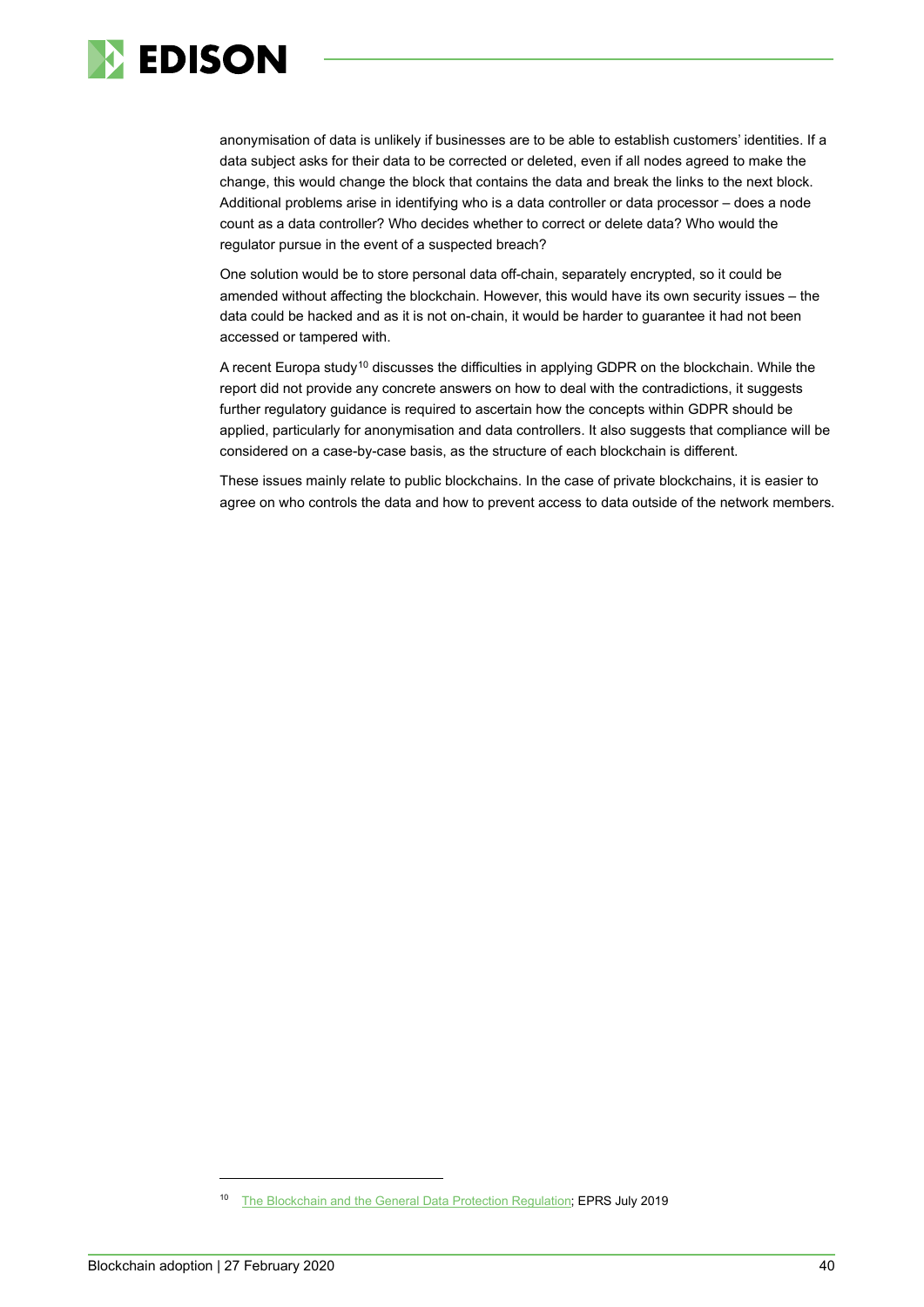

### <span id="page-40-0"></span>**Glossary**

**5MLD:** fifth anti-money laundering direction (EU) **ACPR:** Autorité de contrôle prudentiel et de resolution (France) **AMF:** Autorité des marchés financiers (France) **AML:** anti-money laundering **ATS:** alternative trading system (US) **BaFin:** federal financial supervisory authority (Germany) **CBDC:** central bank digital currency **CFTC:** commodity futures trading commission (US) **CTF:** countering the financing of terrorism **DPoS:** delegated proof of stake **DSE:** digital securities exchange **DLT:** distributed ledger technology **FATF:** financial action task force (global) **FCA:** financial conduct authority (UK) **FinCEN**: financial crimes enforcement network (US) **FSA:** financial services authority (Japan) **GDF:** global digital finance **GDPR:** general data protection regulation (EU) **HKMA:** Hong Kong monetary authority **HSM:** hardware security module **ICO:** initial coin offering **JFSC:** Jersey financial services commission **KYC:** know your customer **MAS:** monetary authority of Singapore **MPC:** multi party computation **NYDFS:** New York State Department of Financial Services (US) **OTC:** over the counter **PoS:** proof of stake **PoW:** proof of work **SEC:** US securities and exchanges commission **SFC:** securities and futures commission (HK) **SOC:** service organisation control **SSSS:** Shamir's secret sharing scheme **STO:** security token offering **SWIFT:** global secure financial messaging service

**VCE:** virtual currency exchange